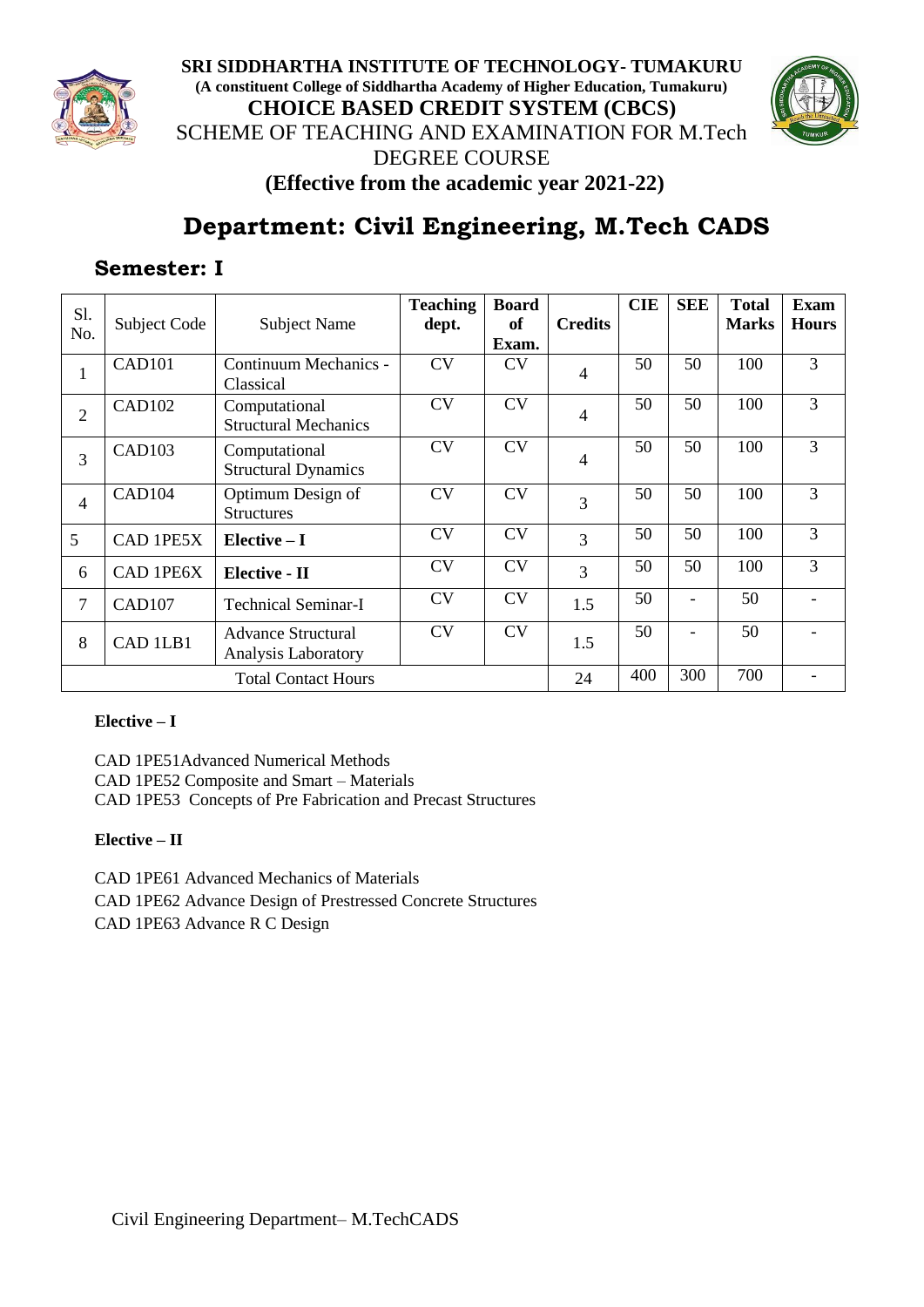



# **Subject Name: Continuum Mechanics - Classical and FE Approach**

### **SubjectCode: CAD101 L-T-P-C:4-0-0-4**

### **Course Objectives:**

### **Course Objective**

The objective of this course is

- 1. To make students to learn principles of Analysis of Stress and Strain,
- 2. To predict the stress-strain behaviour of continuum.
- 3. To evaluate the stress and strain parameters and their inter relations of the continuum.

| <b>UNIT</b> | <b>Description</b>                                                                                                                                                                                                                                                                                                                                                                                                                                                                                                                                                                                                                                                                 | <b>Hours</b>    |
|-------------|------------------------------------------------------------------------------------------------------------------------------------------------------------------------------------------------------------------------------------------------------------------------------------------------------------------------------------------------------------------------------------------------------------------------------------------------------------------------------------------------------------------------------------------------------------------------------------------------------------------------------------------------------------------------------------|-----------------|
| $\rm I$     | Introduction: Elasticity -Notation for forces and stresses-Components of<br>stresses-components of strain-Hooke'slaw.Definitionof stress and strain at a<br>point, components of stress and strain at a point in Cartesian and polar co-<br>ordinates, constitutive relations, equilibrium equations, compatibility equations<br>and boundary conditions in 2-D and 3-D cases, Plane stress, plane strain –<br>Definition. Analysis of Stress and Strain in Three Dimensions: Introduction –<br>Principal stresses- Stress Ellipsoid and stress - director surface -<br>Determination of the principal stress–Stress invariants – Determination of the<br>maximum shearing stress. | 12              |
| $\rm II$    | Plane Stress and Plane Strain: Airy's stress function approach to 2-D<br>problems of elasticity, simple problems of bending of beams. Solution by<br>Polynomials - End Effects, Saint - Venant's Principle - Determination of<br>Displacements – bending of a Cantilever Loaded at the end – Bending of<br>Beam by uniformload.                                                                                                                                                                                                                                                                                                                                                    | 10              |
| III         | Two-Dimensional Problems in Polar Coordinates :General equation in<br>Polar coordinates - Stress distribution symmetrical about an axis - Pure<br>bending of curved bars - Strain components in polar coordinates -<br>Displacements for symmetrical stress distributions - Rotating disks - Bending<br>of a curved bar by a force at the end.                                                                                                                                                                                                                                                                                                                                     | 10 <sup>1</sup> |
| IV          | Solution of Axi-symmetric Problems: The effect of circular holes on stress<br>distribution in plates, stress concentration due to the presence of a circular hole<br>in plates. Elementary problems of in three dimensions, Two - dimensional<br>problems in Rectangular coordinates, twist of circularshafts, torsion of non-<br>circular sections, membrane analogy, Propagation of waves in solid<br>media. Applications of finite difference equations in elasticity.                                                                                                                                                                                                          | 10              |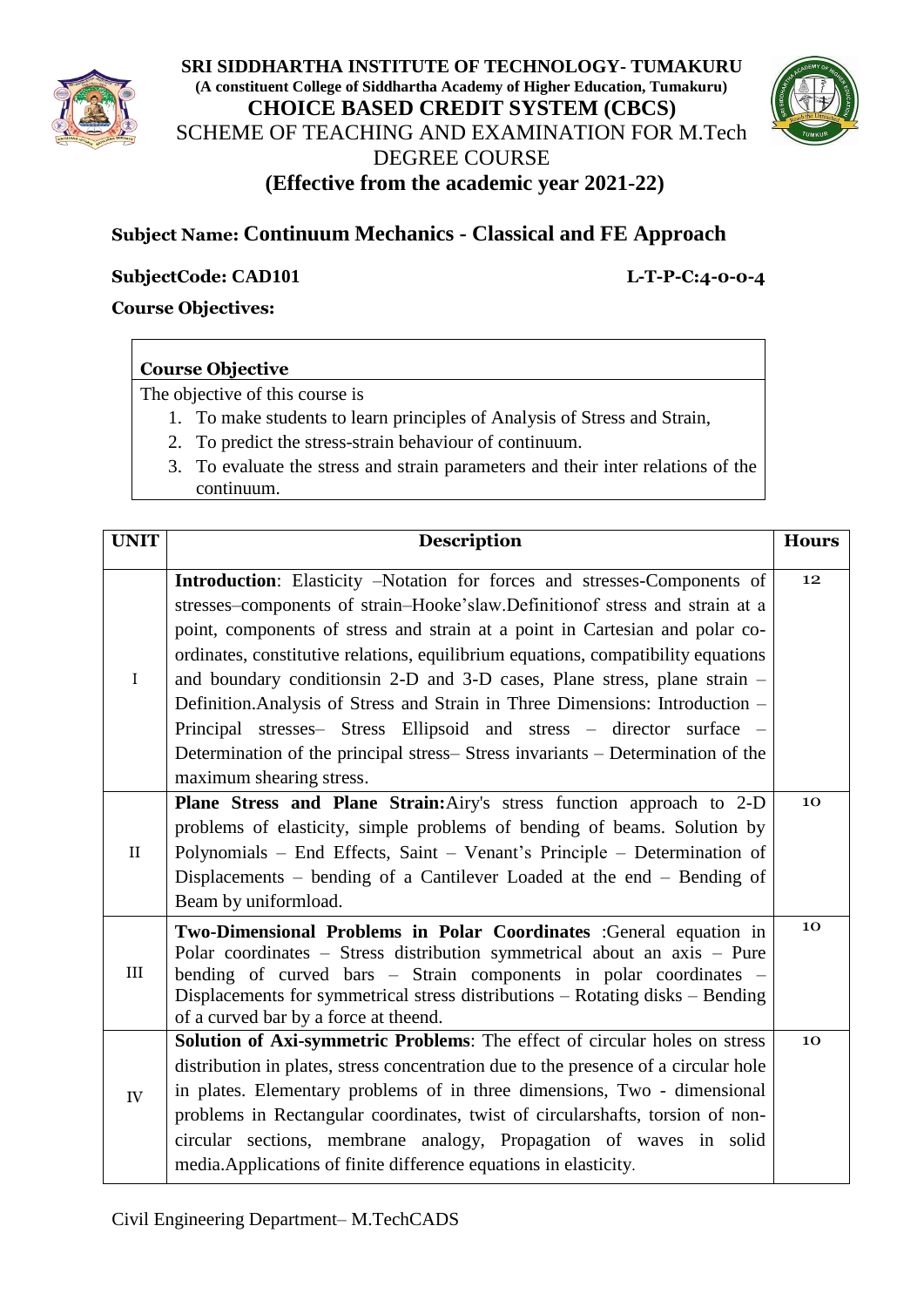



# **(Effective from the academic year 2021-22)**

|  | <b>FE Approach:</b> 2D and 3D Elements - CST, LST, Rectangular family,   | 10 |
|--|--------------------------------------------------------------------------|----|
|  | TetrahedraandHexahedra : Shape functions, Element Stiffness matrix,      |    |
|  | Equivalent Loads, Iso - parametric formulation of Triangular and General |    |
|  | quadrilateral elements, Axisymmetric elements, Gauss Quadrature.         |    |

### **Course Outcomes**

| <b>Course</b><br>outcome | <b>Descriptions</b>                                                                                  |
|--------------------------|------------------------------------------------------------------------------------------------------|
| CO <sub>1</sub>          | Students will be able to Understand the principles of stress-strain behavior<br>of continuum         |
| CO <sub>2</sub>          | Students will be able to Understand the principles of Polynomials stress<br>functions                |
| CO <sub>3</sub>          | Students will be able to Understand the principles of Polar Coordinates &<br>axis symmetric problems |
| CO4                      | Students will be able to Understand the concept of Finite element method                             |

### **Text Books:**

| <b>SlNo</b> | <b>Text Book title</b>                      | <b>Author</b>  | <b>Volume and Year of Edition</b> |
|-------------|---------------------------------------------|----------------|-----------------------------------|
|             | Theory of elasticity                        | Timoshenko and | McGraw<br><b>Book</b><br>Hill     |
|             |                                             | Goodier,       | Company, III Edition, 2016        |
|             | Foundations of                              | Y.C.Fung       | Prentice-Hall.                    |
| 2           | <b>Solid Mechanics</b>                      |                |                                   |
|             | Advanced Mechanics of Solids   L.S. Srinath |                | Tata McGraw-Hill Publishing Co    |
|             |                                             |                | ltd., New Delhi 2016              |

| Sl No    | <b>Text Book title</b>                | Author        | <b>Volume and Year of Edition</b> |
|----------|---------------------------------------|---------------|-----------------------------------|
|          | "ContinuumMechanics"<br>Fundamentals" | Valliappan C, | Oxford IBH Publishing Co. Ltd.    |
| $\bf{2}$ | "Theory of Elasticity"                | Sadhu Singh   | Khanna Publishers                 |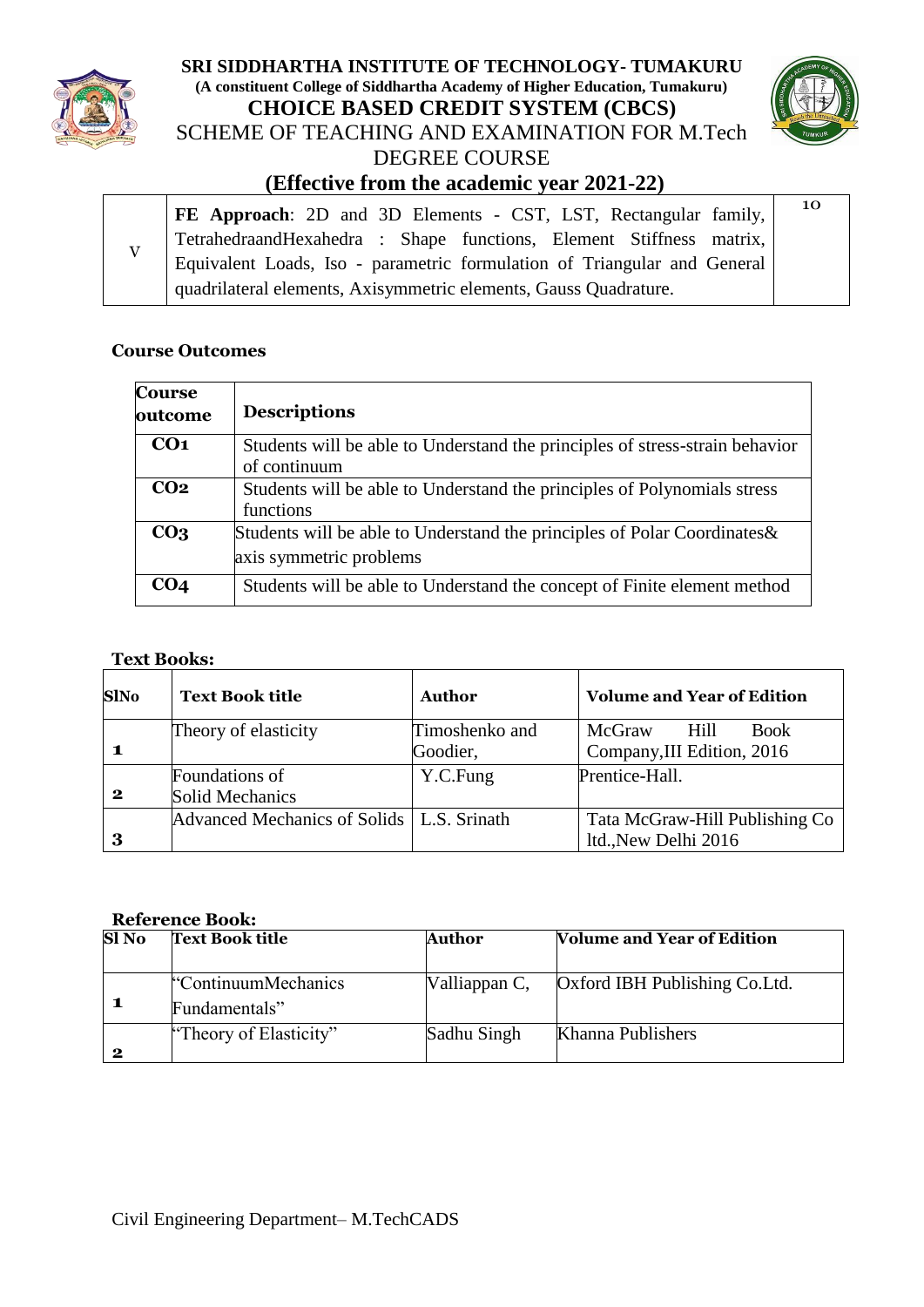



### **Subject Name: COMPUTATIONAL STRUCTURAL MECHANICS**

### **SubjectCode:CAD102 L-T-P-C:4-0-0-4**

### **Course Objectives:**

The objective of this course is to make students to learn principles of Structural Analysis, To implement these principles through different methods and to analyse various types of structures. To evaluate the force and displacement parameters of the structures.

| <b>UNIT</b> | <b>Description</b>                                                                                                                                                                                                                                                                                                                                                                                                                 | <b>Hours</b> |
|-------------|------------------------------------------------------------------------------------------------------------------------------------------------------------------------------------------------------------------------------------------------------------------------------------------------------------------------------------------------------------------------------------------------------------------------------------|--------------|
| $\mathbf I$ | <b>Direct Stiffness Method –Trusses:</b> Degrees of static and kinematic<br>indeterminacies, concepts of stiffness and flexibility, local and global<br>coordinate system, analysis of indeterminate trusses, with and without initial<br>strains for different types of boundary conditions such as fixed, hinged, roller,<br>slider, elastic (spring) supports, support settlement.                                              | 12Hrs        |
| $\rm II$    | <b>Direct Stiffness Method</b> : Continuous beam, 2d frames: analysis of<br>continuous beams, for different types of boundary conditions such as fixed,<br>hinged, roller, slider, elastic (spring) supports, support settlement. Analysis of<br>simple 2d frames with and without sway, element stiffness matrix for 3d<br>frames and grids                                                                                       | $.10$ Hrs    |
| III         | Basic Concept of Finite Element Method: Concept of FEM, formulation<br>using principle of virtual work, principles minimum potential energy, method<br>of weighted residuals(Galerkin's), choice of displacement function, degree of<br>continuity. Generalized and natural coordinates.                                                                                                                                           | $.10$ Hrs    |
| IV          | FE Analysis using Bar Elements: Derivation of shape function for linear and<br>higher order elements using inverse and Lagrange interpolation formula,<br>element stiffness matrix two and three nodded elements. Examples with<br>constant and varying cross sectional area subjected to concentrated loads,<br>distributed body force and surface traction and initial strains due to<br>temperature. Isoparimetric formulation. | .10Hrs       |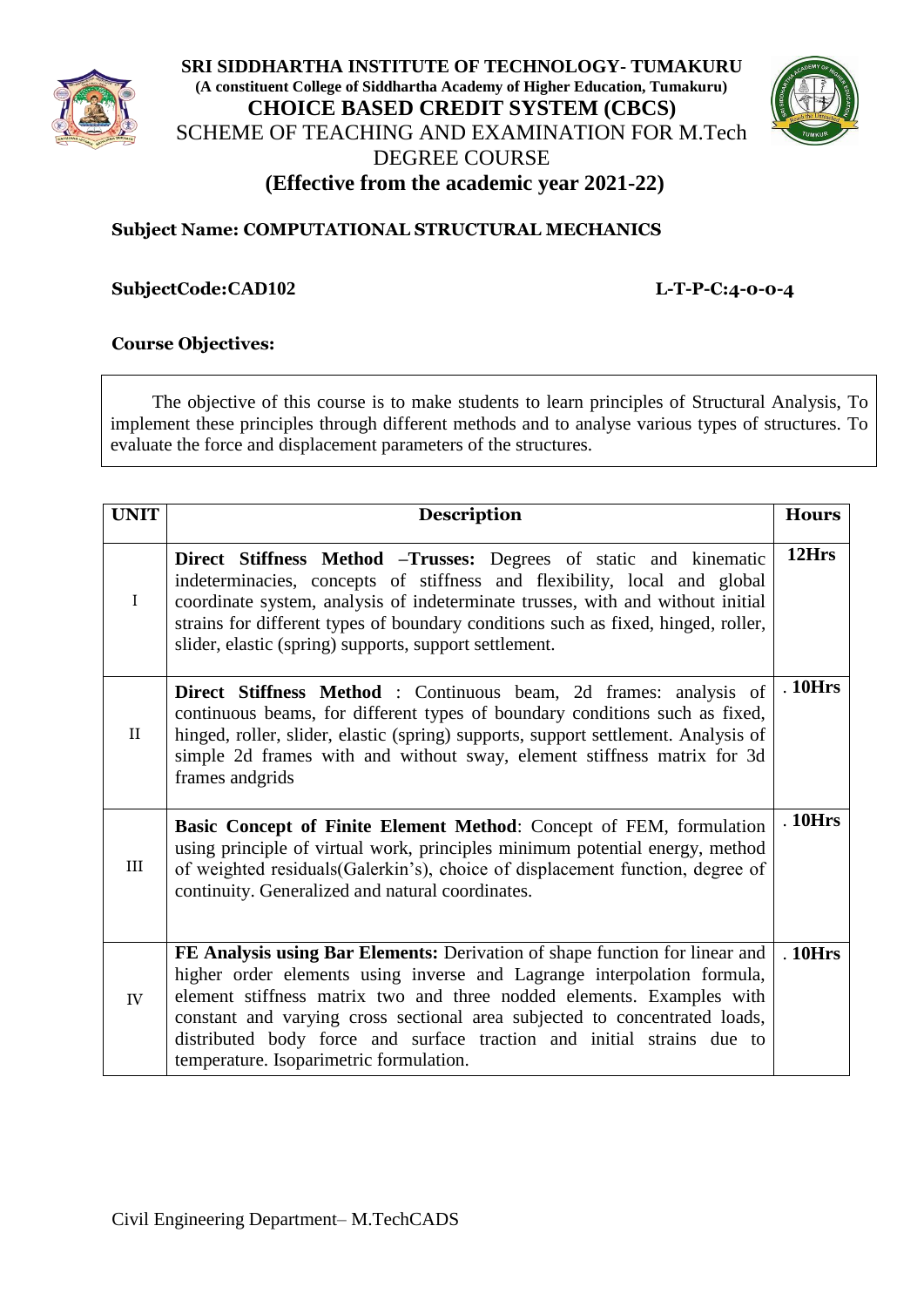



# **(Effective from the academic year 2021-22)**

| <b>FE Analysis using Beam Element:</b> Derivation of shape function for two   . 10Hrs                    |  |
|----------------------------------------------------------------------------------------------------------|--|
| noded beam element, Hermitian interpolation, element stiffness matrix,                                   |  |
| consistent nodal loads, concept of reduced or lumped loads. Examples:<br>cantilever and simply supported |  |
| Beams.                                                                                                   |  |
|                                                                                                          |  |

### **Course Outcomes**

| <b>Course outcome</b> | <b>Descriptions</b>                                                    |
|-----------------------|------------------------------------------------------------------------|
| CO <sub>1</sub>       | Achieve Knowledge of design and development of problem solving skills. |
| CO <sub>2</sub>       | Understand the principles of Structural Analysis                       |
| CO <sub>3</sub>       | Design and develop analytical skills                                   |
| CO4                   | Understand the concepts of structural behaviour                        |

### **Text Books:**

| <b>Sl</b><br>N <sub>o</sub> | <b>Text Book title</b>                    | <b>Author</b>  | <b>Volume and Year</b><br>of Edition |
|-----------------------------|-------------------------------------------|----------------|--------------------------------------|
| 1                           | <b>Computational Structural Mechanics</b> | Rajasekaran.S, | PHI, New Delhi 2001                  |
| $\bf{2}$                    | <b>Basic Structural Analysis</b>          | Reddy.C.S      | TMH, New Delhi<br>2001               |

| <b>Sl</b><br>N <sub>o</sub> | <b>Text Book title</b>                                         | <b>Author</b> | <b>Volume and Year</b><br>of Edition            |
|-----------------------------|----------------------------------------------------------------|---------------|-------------------------------------------------|
| $\blacksquare$              | Concepts and Applications of Finite<br><b>Element Analysis</b> | Robert D Cook | 3rd Edition,<br>JohnWiley and Sons,<br>New York |
| $\mathbf{2}$                | Finite element procedures in<br><b>Engineering Analysis</b>    | Bathe.K.J     | PHI. New Delhi.                                 |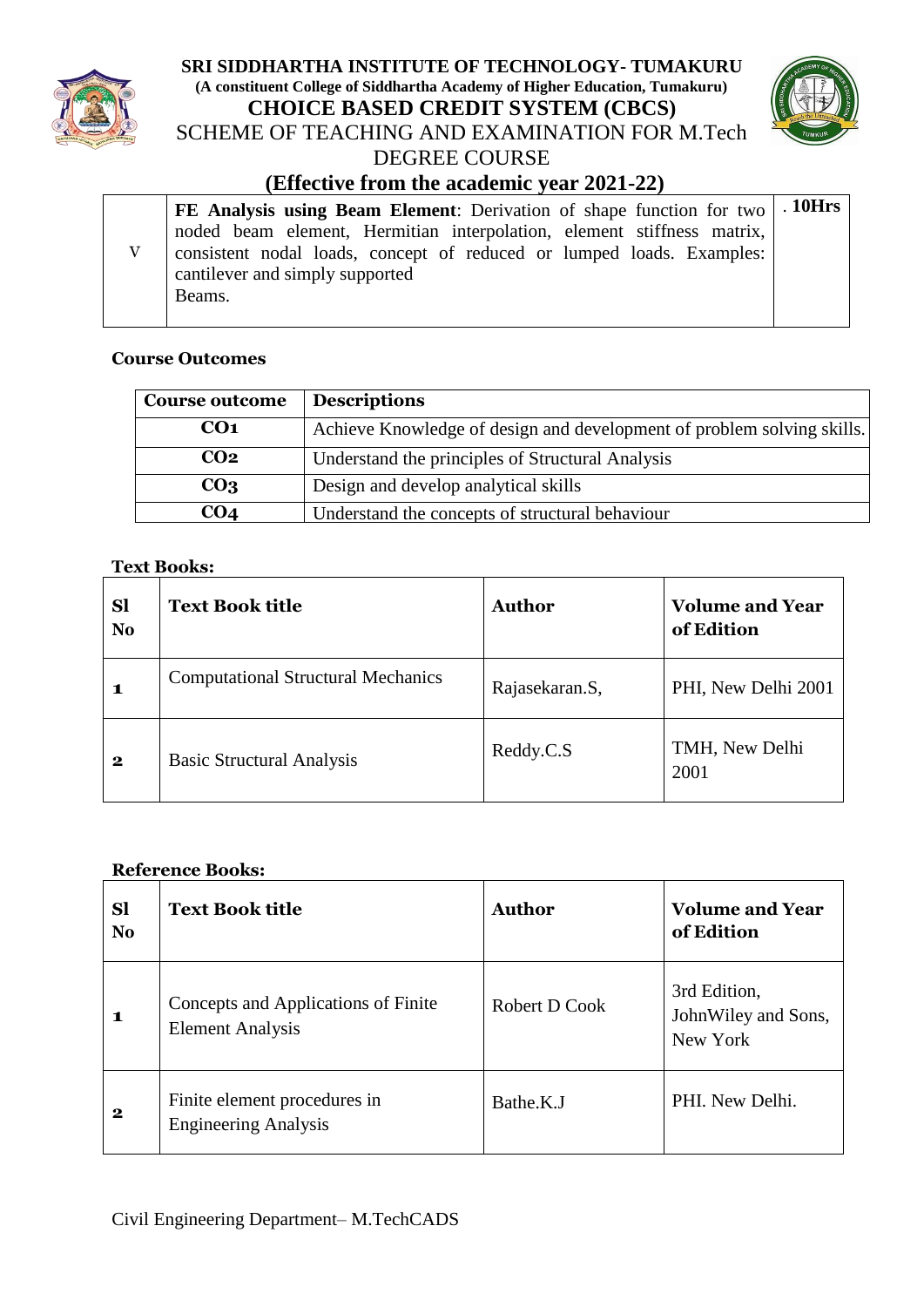



# **Subject Name: COMPUTATIONAL STRUCTURAL DYNAMICS**

**Subject Code: CAD103 L-T-P-C:4-0-0-4**

### **Course Objectives:**

**Course Objectives**

After studying this course, students will be able to:

• Learn the effect of damping in the structures

• Analyze the systems using FE

| <b>UNIT</b>  | <b>Description</b>                                                                                                                                                                                                                                                                                                                                                                                                                                                                                                                                                                                                                                                                                                                                                               | <b>Hours</b> |
|--------------|----------------------------------------------------------------------------------------------------------------------------------------------------------------------------------------------------------------------------------------------------------------------------------------------------------------------------------------------------------------------------------------------------------------------------------------------------------------------------------------------------------------------------------------------------------------------------------------------------------------------------------------------------------------------------------------------------------------------------------------------------------------------------------|--------------|
| $\mathbf I$  | Single degree of freedom system: Degrees of freedom, undamped system,<br>springs in parallel or in series, Newton's law of motion, free body diagram,<br>D'Alembert's principle, solution of the differential equation of motion,<br>frequency and period, amplitude of motion. Damped Single degree of freedom<br>system – viscous damping, equation of motion, critically damped system, over<br>damped system, underdamped system, and logarithmic decrement. Response<br>of one degree of freedom system to harmonic loading – undamped harmonic<br>excitation, damped harmonic excitation, evaluation of damping at resonance,<br>bandwidth method (Half power) to evaluate damping, response to support<br>motion, force transmitted to the foundation, seismicinstruments | 12           |
| $\mathbf{I}$ | Response to general dynamic loading: Impulsive loading and Duhamel's<br>integral, numerical evaluation of Duhamel's integral, undamped system<br>numerical evaluation of Duhamel's integral, damped system. Fourier analysis<br>and response in frequency domain Fourier analysis, Fourier co-efficient for<br>piece-wise liner functions, exponential form of Fourier series, discrete Fourier<br>analysis, and fastFourier transform.                                                                                                                                                                                                                                                                                                                                          | 10           |
| III          | Generalized co-ordinates and Rayleigh's method: Principle of virtual work,<br>generalized single degree of freedom system (rigid body and distributed<br>elasticity), and Rayleigh's method. Multistory shear building. Free vibration -<br>natural frequencies and normalmodes, zero modes of vibration. Forced motion<br>- modal superposition method - response of a shear building to base motion.<br>Damped motion of shear building – equations of motions – uncoupled damped<br>equation – conditions for damping uncoupling                                                                                                                                                                                                                                              | 10           |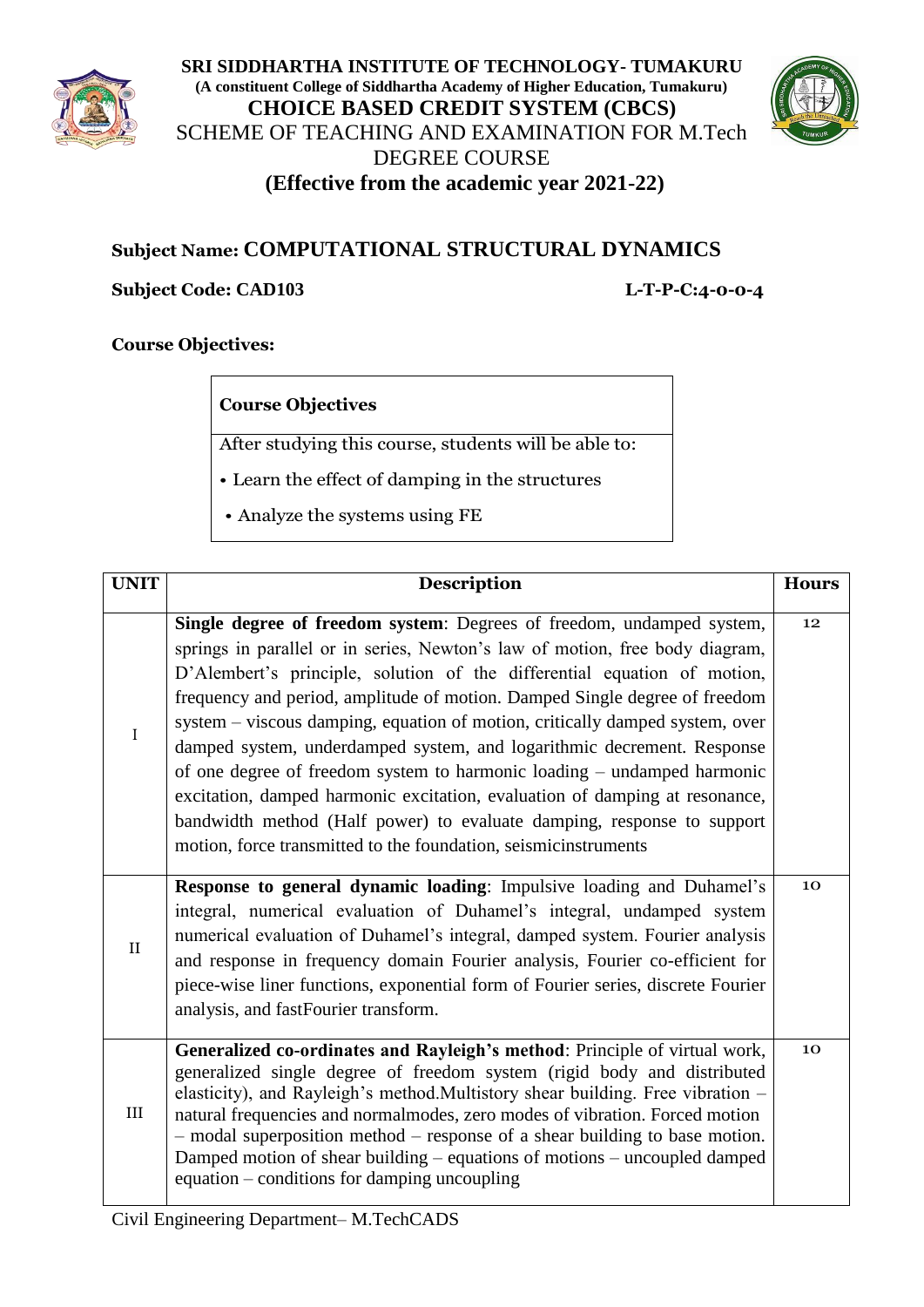



# **(Effective from the academic year 2021-22)**

|    | <b>Discretization of Continuous systems:</b> Longitudinal Vibration of a uniform                                                                                              | 10 |
|----|-------------------------------------------------------------------------------------------------------------------------------------------------------------------------------|----|
| IV | rods. Transverse vibration of a pretension cable. Free transverse vibration of<br>uniform beams $-$ Rotary inertia and shear effects $-$ the effect of axial loading.         |    |
|    | Orthogonally of normal modes. Undamped forced vibration of beams by mode<br>superposition.                                                                                    |    |
| V  | <b>Dynamic analysis of beams:</b> stiffness matrix, mass matrix (lumped and<br>consistent) equations of motions for the discritiesed beam in matrix form and<br>its solutions | 10 |

### **Course Outcomes**

| <b>Course outcome</b> Descriptions |                                                                                                                                                                          |
|------------------------------------|--------------------------------------------------------------------------------------------------------------------------------------------------------------------------|
| CO <sub>1</sub>                    | Understand effect of structural vibrations on safety and reliability of                                                                                                  |
|                                    | structural systems                                                                                                                                                       |
| CO <sub>2</sub>                    | Apply knowledge of mathematics, science, and engineering by<br>developing the equations of motion for vibratory systems and<br>solving for the free and forced response. |
| CO <sub>3</sub>                    | Apply modal methods to calculate the forced response of these<br>systems. Use finite element methods for the analysis of the<br>vibrations of structures.                |
| CO <sub>4</sub>                    | Design and develop analytical skills.                                                                                                                                    |

### **Text Books:**

| <b>Sl</b><br>N <sub>o</sub> | <b>Text Book title</b>             | <b>Author</b>      | <b>Volume and Year of</b><br><b>Edition</b> |
|-----------------------------|------------------------------------|--------------------|---------------------------------------------|
| $\mathbf 1$                 | <b>Dynamics of Structures</b>      | Ray W Clough and J | 2nd Edition,                                |
|                             |                                    | Penzien            | McGraw-Hill, New Delhi.                     |
| $\overline{\mathbf{2}}$     | Vibration, Dynamics and structural | Mukopadyaya        | Oxford IBH                                  |
|                             | problems                           |                    | Publishers, New Delhi.                      |

| <b>Sl</b><br>N <sub>o</sub> | <b>Text Book title</b>                                   | <b>Author</b>                      | <b>Volume and Year of Edition</b>                        |
|-----------------------------|----------------------------------------------------------|------------------------------------|----------------------------------------------------------|
|                             | Structural dynamics, Theory and Mario Paz<br>computation |                                    | 2nd Edition, CBSPublisher and<br>Distributers, New Delhi |
| $\mathbf{2}$                | Fundamentals of<br><b>Structural Dynamics</b>            | Roy R. Craig,<br>Andrew J. Kurdila | John Wiley & Sons                                        |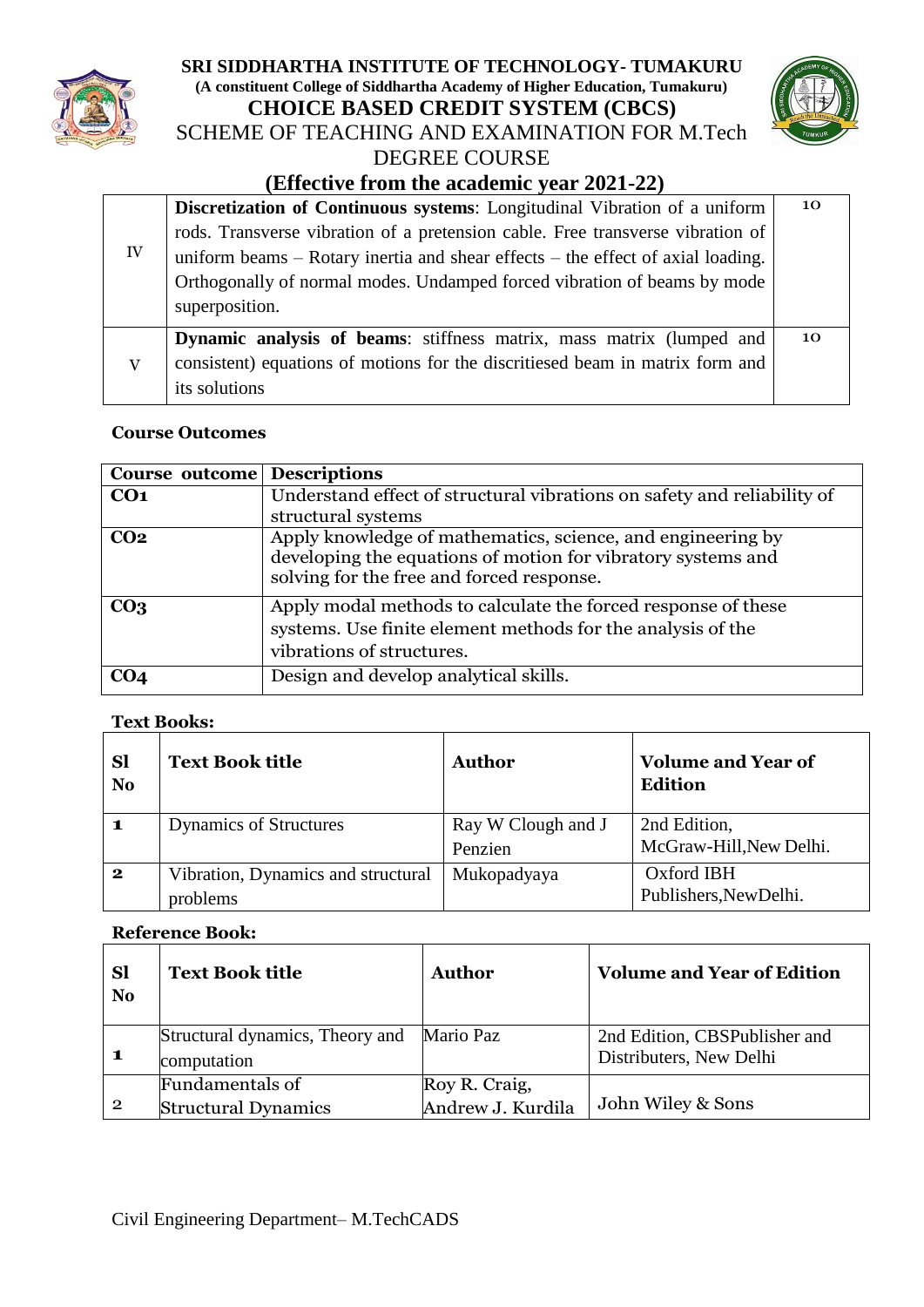



# **Subject Name: OPTIMUM DESIGN OF STRUCTURES**

# **SubjectCode: CAD104 L-T-P-C:3-0-0-3**

### **Course Objectives:**

| Sl.No    | <b>Course Objectives</b>                                                                                                                |
|----------|-----------------------------------------------------------------------------------------------------------------------------------------|
| 1        | To Make the student understand the principles of Classical Optimization<br>Techniques                                                   |
| $\bf{2}$ | To Make the student understand the principles of Linear Programming                                                                     |
| 3        | To Make the student understand the principles of Non-Linear Optimization                                                                |
|          | To Make the student understand the principles of Dynamic Programming<br>and Practical applications of Optimization in Civil Engineering |

| <b>UNIT</b>  | <b>Description</b>                                                                                                                                                                                                                                                                                                                                                               | <b>Hours</b> |
|--------------|----------------------------------------------------------------------------------------------------------------------------------------------------------------------------------------------------------------------------------------------------------------------------------------------------------------------------------------------------------------------------------|--------------|
| $\mathbf I$  | Classical Optimization techniques: Engineering application, Statement of<br>Optimization problem, Classification of Optimization problems, Single<br>variable Optimization, Simple problems which can be converted to single<br>variable optimization.                                                                                                                           | $\mathbf Q$  |
| $\mathbf{I}$ | Linear programming: Standard form of linear programming problem,<br>Graphical method for two variable problem and development of simplex<br>method, simplex problems with two and three variables fundamentals and<br>basic theorems on Linear Programming.                                                                                                                      | $\mathbf Q$  |
| III          | Multivariable Optimization with constraints: semi-definite case and saddle<br>point. Multivariable optimization with equality constraints: Solution for direct<br>substitution for simple cases, Lagrange's multiplier method, constrained<br>variation method. Multivariable optimization with inequality constraints-<br>Kuhn Tucker conditions. Convex and concave functions. | 11           |
| IV           | Nonlinear programming: Introduction to one dimensional minimization<br>methods concept of Unimodal function, unrestricted search(search with fixed<br>step size, search with accelerated step size), exhaustive search, dichotomous<br>search, Fibonacci method and Golden section method                                                                                        | 11           |
| V            | Structural ApplicationsandDynamic programming: Use of Dynamic<br>programming in water tank design given the estimation of its component parts.<br>Optimum design of a structural element RC simply supported solid slab.                                                                                                                                                         | 10           |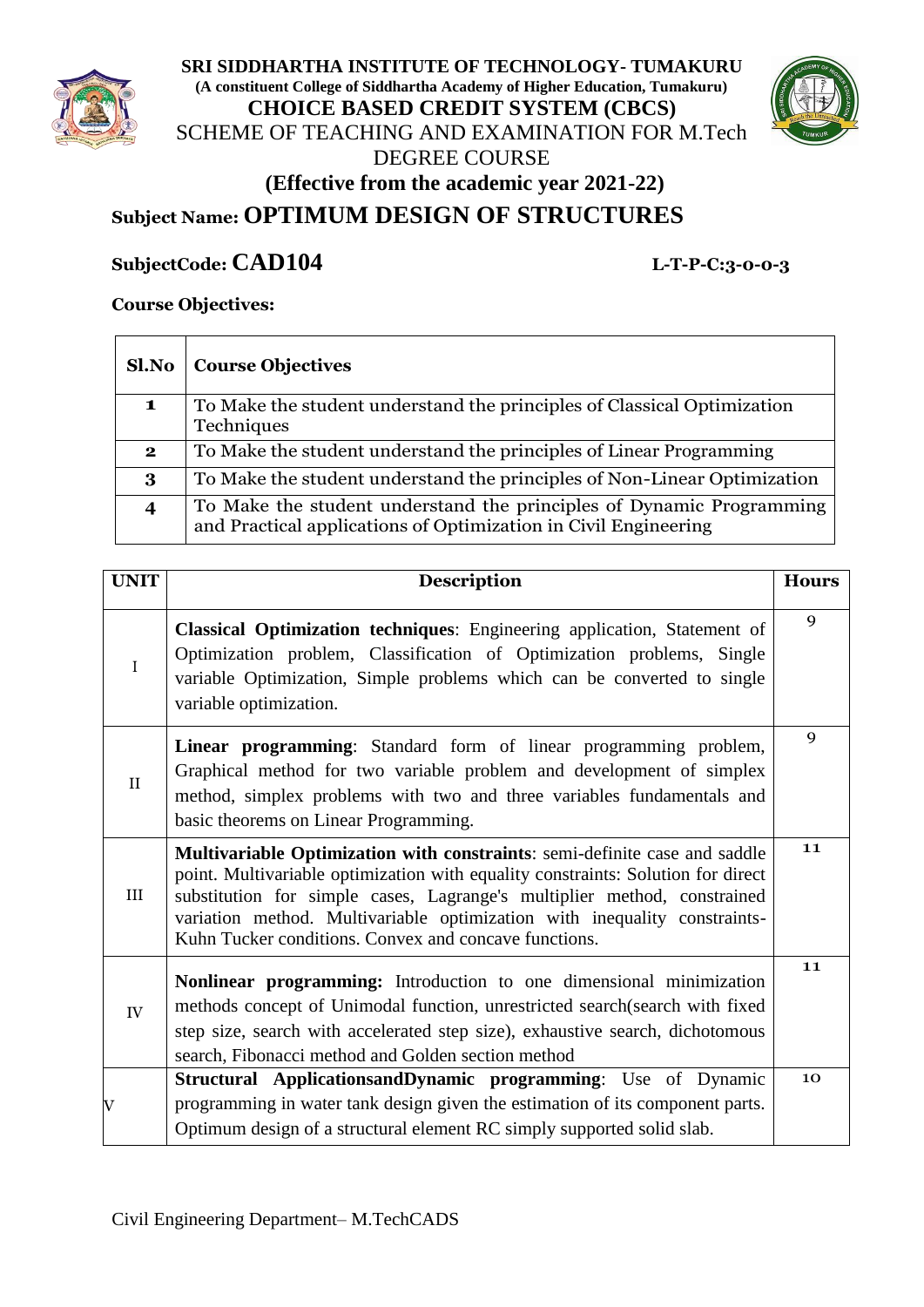



# **(Effective from the academic year 2021-22)**

### **Course Outcomes**

| <b>Course</b><br>outcome | <b>Descriptions</b>                                                           |  |
|--------------------------|-------------------------------------------------------------------------------|--|
| CO <sub>1</sub>          | Students will have the ability to use Principles of Linear and Dynamic        |  |
|                          | Programming                                                                   |  |
| CO <sub>2</sub>          | Students will have the ability to use Classical Optimization techniques       |  |
| CO <sub>3</sub>          | Apply Knowledge of Optimization to Structural Engineering Problems            |  |
| CO <sub>4</sub>          | Non Linear<br>Students will have the ability touse Principles<br>Optimization |  |

### **Text Books:**

| <b>Sl</b><br>N <sub>o</sub> | <b>Text Book title</b>                                                          | <b>Author</b> | <b>Volume and Year of</b><br><b>Edition</b>                    |
|-----------------------------|---------------------------------------------------------------------------------|---------------|----------------------------------------------------------------|
|                             | Engineering Optimization - Theory and<br>Practice, New Age International, 1978. | S.S.Rao       | 3rd Edition<br>ISBN 978-81-224-2723-3                          |
| $\mathbf{2}$                | Operations<br>Research<br>an<br>Introduction                                    |               | Hamdy A Taha 9th Edition, 2019<br>$ISBN - 81 - 203 - 2235 - 5$ |
| 3                           | <b>Optimization Methods for Engineering</b><br>Design, Addison Wesley, 1971.    | R.L.Fox       | ISBN10: 0201020785<br>ISBN-13: 978-0201020786                  |

| <b>Sl</b><br>N <sub>o</sub> | <b>Text Book title</b>                                                                                                              | Author      | Volume and<br><b>Year of Edition</b> |
|-----------------------------|-------------------------------------------------------------------------------------------------------------------------------------|-------------|--------------------------------------|
| $\mathbf{1}$                | <b>Optimization Techniques</b>                                                                                                      | K.C.Jain    |                                      |
| $\overline{\mathbf{2}}$     | System simulation with digital computer, Prentice<br>- Hall of India Pvt, Ltd. New Delhi - 1989.                                    | NarsingkDeo |                                      |
| 3                           | Applied Structural Mechanics: Fundamentals of Hans<br>Elasticity, Load- Bearing Structures, Structural   Eschenauer<br>Optimization |             |                                      |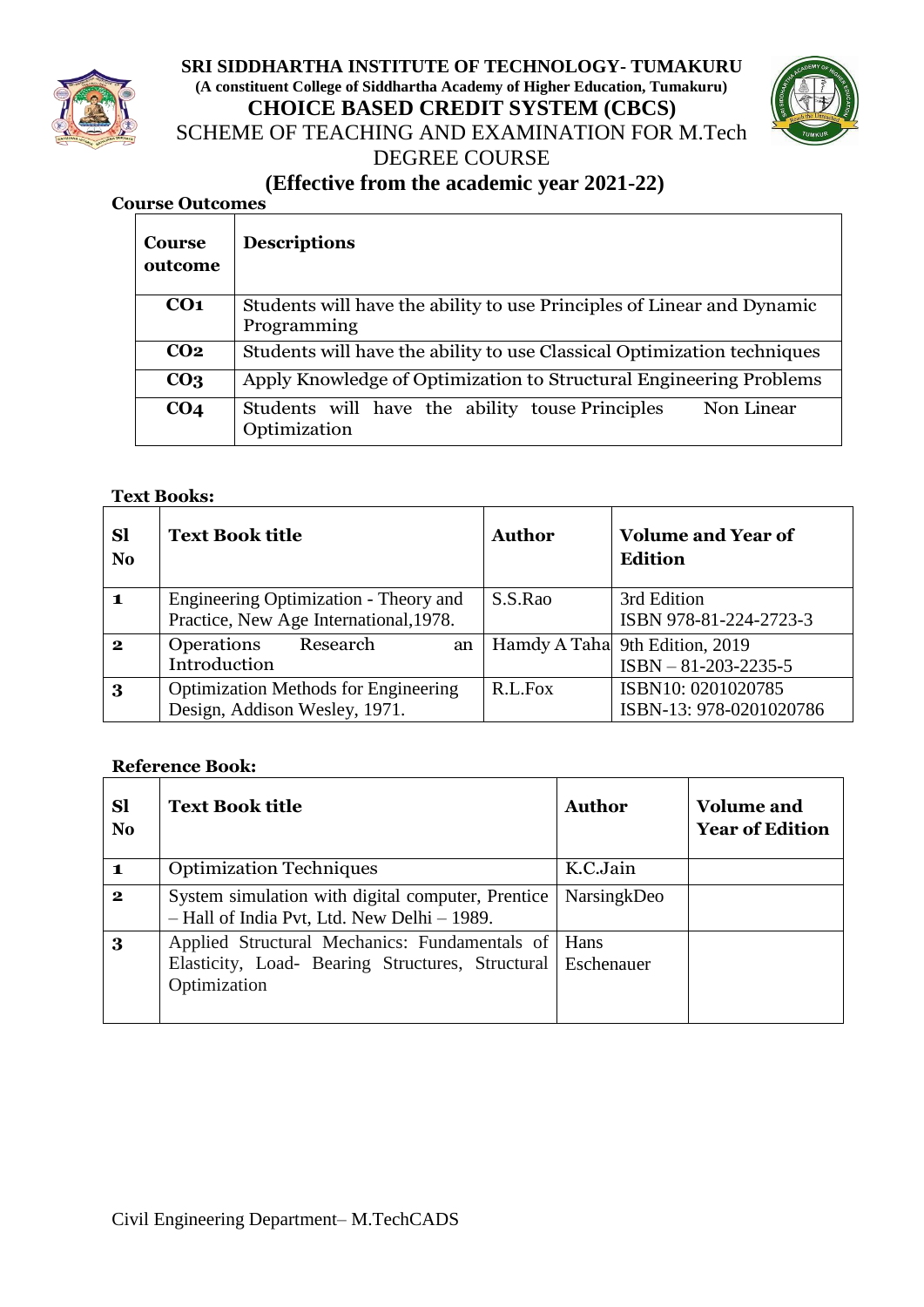



# **Subject Name: ADVANCED NUMERICAL METHODS**

### **Subject Code: CAD1PE5**1 **L-T-P-C:3-0-0-3**

### **Course Objectives:**

### **Course Objectives**

The objective of this course is to make students to learn on applications of numerical methods, To implement the numerical methods for the structural engineering problems.

| <b>UNIT</b>  | <b>Description</b>                                                                                                                                                  | <b>Hours</b>   |
|--------------|---------------------------------------------------------------------------------------------------------------------------------------------------------------------|----------------|
|              | Matrices and Linear Algebra : Elementary Concepts of Matrices -                                                                                                     | 9              |
|              | Introduction to Matrices – special matrices – matrix equality – addition and                                                                                        |                |
| $\mathbf I$  | multiplication by a scalar – Multiplication of matrices – the inverse matrix –                                                                                      |                |
|              | partitioning of matrices – the trace and determinant of a matrix.                                                                                                   |                |
|              | Linear System of Equations (Direct Methods) and Iterative Methods for<br><b>Solving Linear Equation:</b>                                                            | $\tau$         |
|              | Introduction - Cramer's Rule - Gaussian Elimination - Gauss - Jordan<br>Method.                                                                                     |                |
|              | Stationary Methods: Jacobi Iteration – Computer Time Requirement for Jacobi                                                                                         |                |
| $\mathbf{I}$ | Iteration - Gauss - Seidel Method - Relaxation Method - Condition of                                                                                                |                |
|              | Convergence of Iterative Method - Summary - Exercises.                                                                                                              |                |
|              | <b>Statistical Methods</b>                                                                                                                                          | 8              |
|              | 1. Sampling and Frequency Distribution : Sampling - Frequency distribution.                                                                                         |                |
|              | 2. Discrete Probability Distributions: Introduction – Probability – discrete<br>distributions – binomial distribution – Poisson distribution                        |                |
|              | 3. Curve Fitting: Regression - Introduction - Linear Least Squares Fit -                                                                                            |                |
| III          | Nonlinear fit - Fitting a Polynomialfunction.                                                                                                                       |                |
|              | Interpolation and Numerical Integration : Introduction - Definition -                                                                                               | $\overline{7}$ |
|              | Newton's Forward difference --Remarks on Newton's forward or backward                                                                                               |                |
|              | interpolation formula, Newton's divided difference, Neville Iterated                                                                                                |                |
|              | Interpolation, Lagrange Interpolation, spline interpolation, summary, exercises                                                                                     |                |
| IV           | Numerical Integration : Introduction, Trapezoidal rule , Gaussian quadrature<br>numerical integration using Spline Monte Carlo method for numerical<br>integration. |                |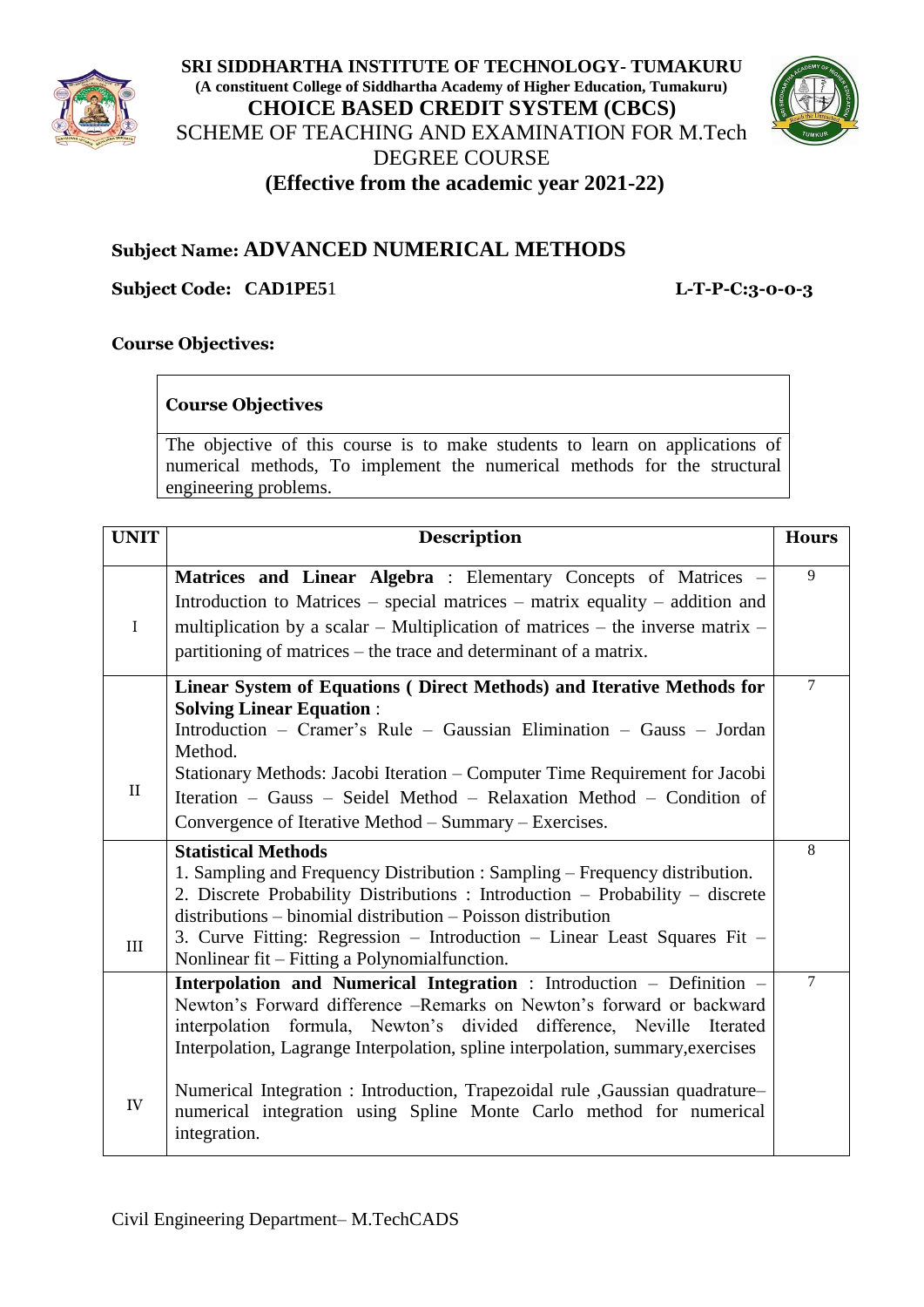



V The Approximation for the Solution of Ordinary First Order Differential Equations : Introduction – nth order differential equation – physical problem – taylor series – euler method or first order taylor series – modified euler method – picard method of successive approximation – Runge – Kutta methods – solution of simultaneous ordinary differential equations by R K Methods. Predictor / corrector method.  **8**

### **Course Outcomes**

| <b>Course outcome</b> | <b>Descriptions</b>                                                                                                                       |
|-----------------------|-------------------------------------------------------------------------------------------------------------------------------------------|
| CO <sub>1</sub>       | To impart the students the knowledge of algorithms, flowcharts and<br>solution of linear simultaneous equations.                          |
| CO <sub>2</sub>       | To educate the students on applications of numerical methods to civil<br>engineering problems.                                            |
| CO <sub>3</sub>       | To impart skills of development of algorithms, solution of ODE and<br>application of finite difference techniques in structural mechanics |

### **Text Books:**

| <b>Sl</b><br>N <sub>o</sub> | <b>Text Book title</b>                                                                                                            | <b>Author</b> | <b>Volume and Year</b><br>of Edition       |
|-----------------------------|-----------------------------------------------------------------------------------------------------------------------------------|---------------|--------------------------------------------|
| 1                           | Numerical Methods: Design, Analysis  A. Greenbaum and T.<br>Computer Implementation of $\vert$ P. Chartier.<br>and<br>Algorithms. |               | Princeton University<br>Press, 2012        |
| $\mathbf{2}$                | Numerical Analysis.                                                                                                               | L. R. Scott.  | <b>Princeton University</b><br>Press, 2012 |

| <b>SI</b><br>N <sub>0</sub> | <b>Text Book title</b>            | <b>Author</b>       | <b>Volume and Year</b><br>of Edition |
|-----------------------------|-----------------------------------|---------------------|--------------------------------------|
|                             | <b>Advanced Numerical Methods</b> | <b>J.</b> Sakthivel | <b>Suchitra Publications</b>         |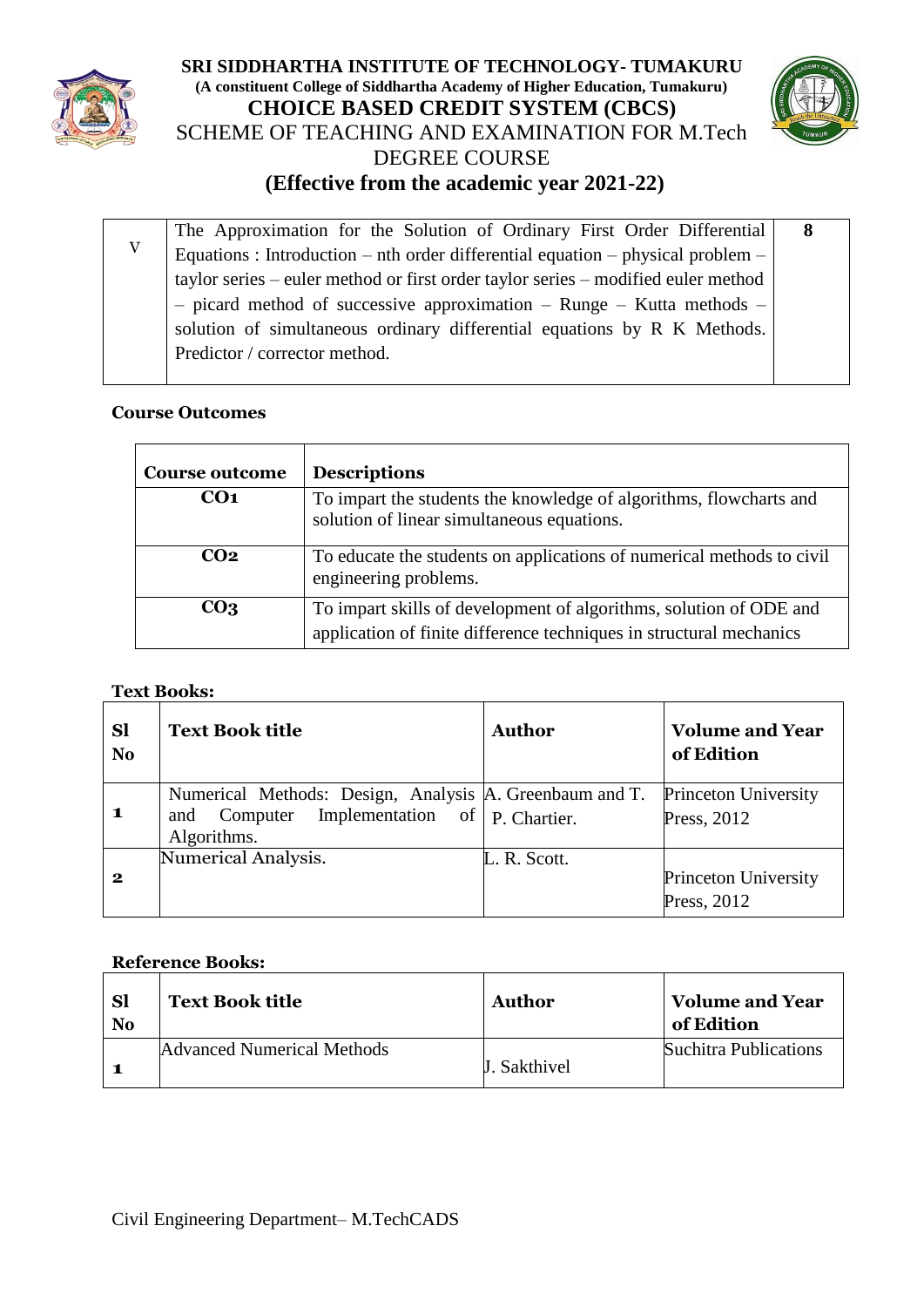



# **Subject Name: COMPOSITE AND SMART – MATERIALS**

### **Subject Code: CAD1PE5**2 **L-T-P-C:3-0-0-3**

### **Course Objectives:**

The objective of this course is to make students to learn the basic properties and manufacturing process of various composites, different classes of ceramic and polymeric smart materials and their response of a system.

| <b>UNIT</b> | <b>Description</b>                                                                                                                                                                                                                                                                                                                                                                                                                                                                                                                                                                                                                                                                      | <b>Hours</b>   |
|-------------|-----------------------------------------------------------------------------------------------------------------------------------------------------------------------------------------------------------------------------------------------------------------------------------------------------------------------------------------------------------------------------------------------------------------------------------------------------------------------------------------------------------------------------------------------------------------------------------------------------------------------------------------------------------------------------------------|----------------|
| $\rm I$     | Introduction to Composite materials: Classifications and applications.<br>Anisotropic elasticity - unidirectional and anisotropic laminate, thermo-<br>mechanical properties, micro- mechanical analysis, characterization tests.<br>Classical composite lamination theory, cross and angle play laminates,<br>symmetric, antisymmetric and general symmetric laminates, mechanical<br>coupling. Analysis of simple laminated structural elements ply-stress and<br>strain, lamina failure theories - first fly failure, vibration and buckling analysis.<br>Sandwich structures face and core materials, secondary failure modes<br>environmental effects, manufacturing of composites | 9              |
| II          | <b>Introduction-smart materials</b> and structures- piezoelectric materials –<br>coupled electro-mechanical constitutive relations – depoling and coercive field<br>- field-strain relation - hysterics - creep-strain rate effects - manufacturing.                                                                                                                                                                                                                                                                                                                                                                                                                                    | $\tau$         |
| III         | Actuators and sensors $-$ single and dual actuators $-$ pure extension, pure<br>bending - bending extension relations - uniform strain beam model -<br>symmetric induced strain actuators – bond shearing force – Bernoulli-Euler<br>(BE) beam model – embedded actuators – Asymmetric induced strain<br>actuatorsinuniformstrainandEuler-Bernoullimodels.Uniformstrainmodel<br>- energy principle formulation -BE model -single and dual surface bonded<br>actuators- Extension-bending and torsion model.                                                                                                                                                                             | 8              |
| IV          | Introductions to control systems – open loop and close loop transfer<br>functions stability criteria – deflection control of beam like structures - using<br>piezoelectric sensors and actuators – shape memory alloys.                                                                                                                                                                                                                                                                                                                                                                                                                                                                 | $\overline{7}$ |
| $\mathbf V$ | Beam modeling with strain actuator, bending extension relation.                                                                                                                                                                                                                                                                                                                                                                                                                                                                                                                                                                                                                         | 8              |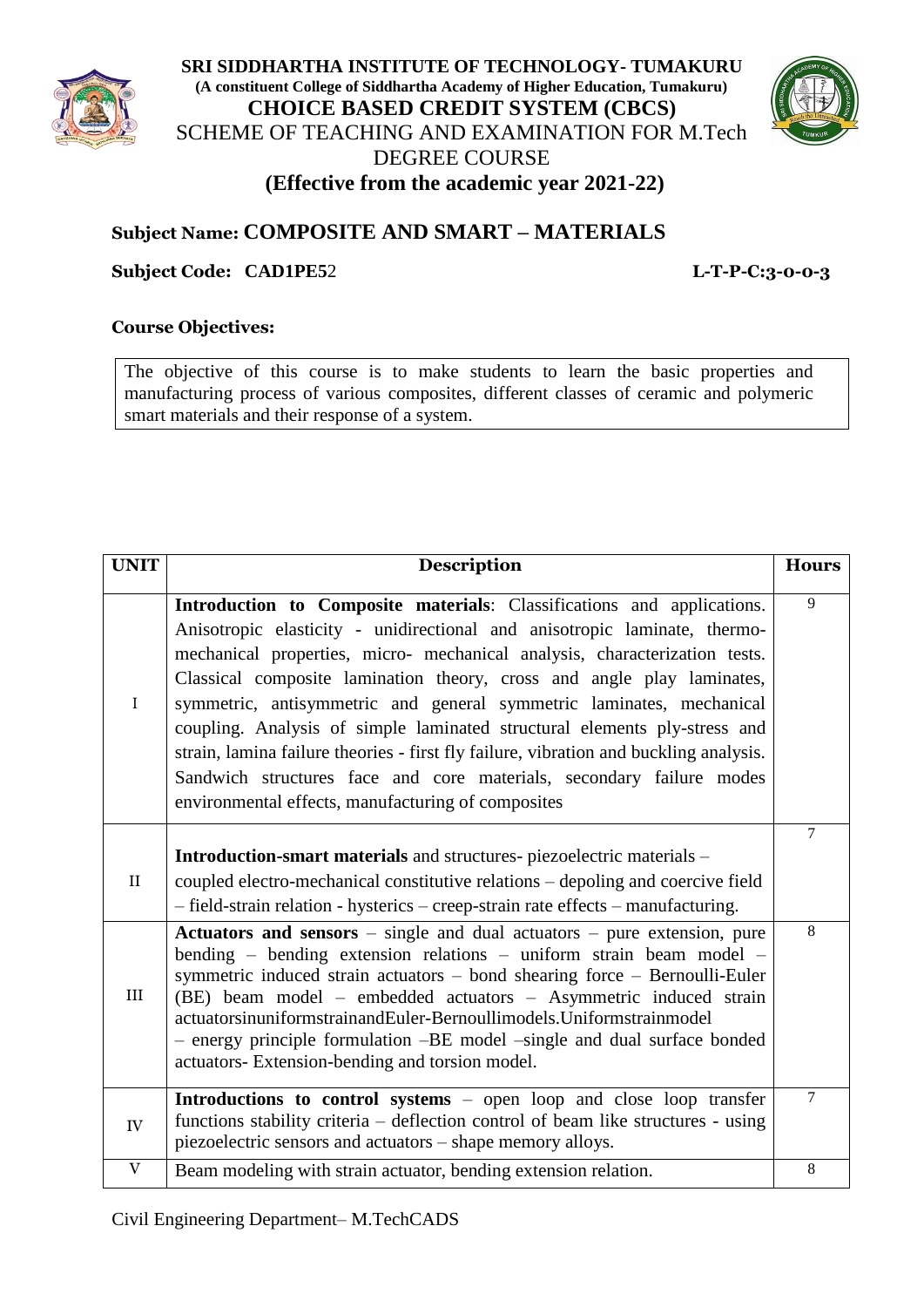



## **Course Outcomes**

| <b>Course</b><br>outcome | <b>Descriptions</b>                                                                                                                                                                    |
|--------------------------|----------------------------------------------------------------------------------------------------------------------------------------------------------------------------------------|
| CO <sub>1</sub>          | Students will be able to use basic properties and manufacturing process along<br>with their application in various industries for different types of composites.                       |
| CO <sub>2</sub>          | Students will be Familiarized with different classes of ceramic and polymeric<br>smart materials; development of actuators and sensors and Their integration<br>into a smart structure |
| CO <sub>3</sub>          | Students will be able to Generate controllable force and response of a<br>system.                                                                                                      |
| CO <sub>4</sub>          | Students will be able to Monitor the response of the system.                                                                                                                           |

### **Text Books:**

| <b>Sl</b><br>N <sub>o</sub> | <b>Text Book title</b>                                 | Author                                       | <b>Volume and Year</b><br>of Edition |
|-----------------------------|--------------------------------------------------------|----------------------------------------------|--------------------------------------|
|                             | Mechanic of Composite Materials                        | Robert M Jones                               | McGraw Hill<br>Publishing Co.        |
| $\mathbf{2}$                | Analysis and Performance of<br><b>Fiber Composites</b> | Bhagwan D Agarwal, and<br>Lawrence J Brutman | John Willy and Sons                  |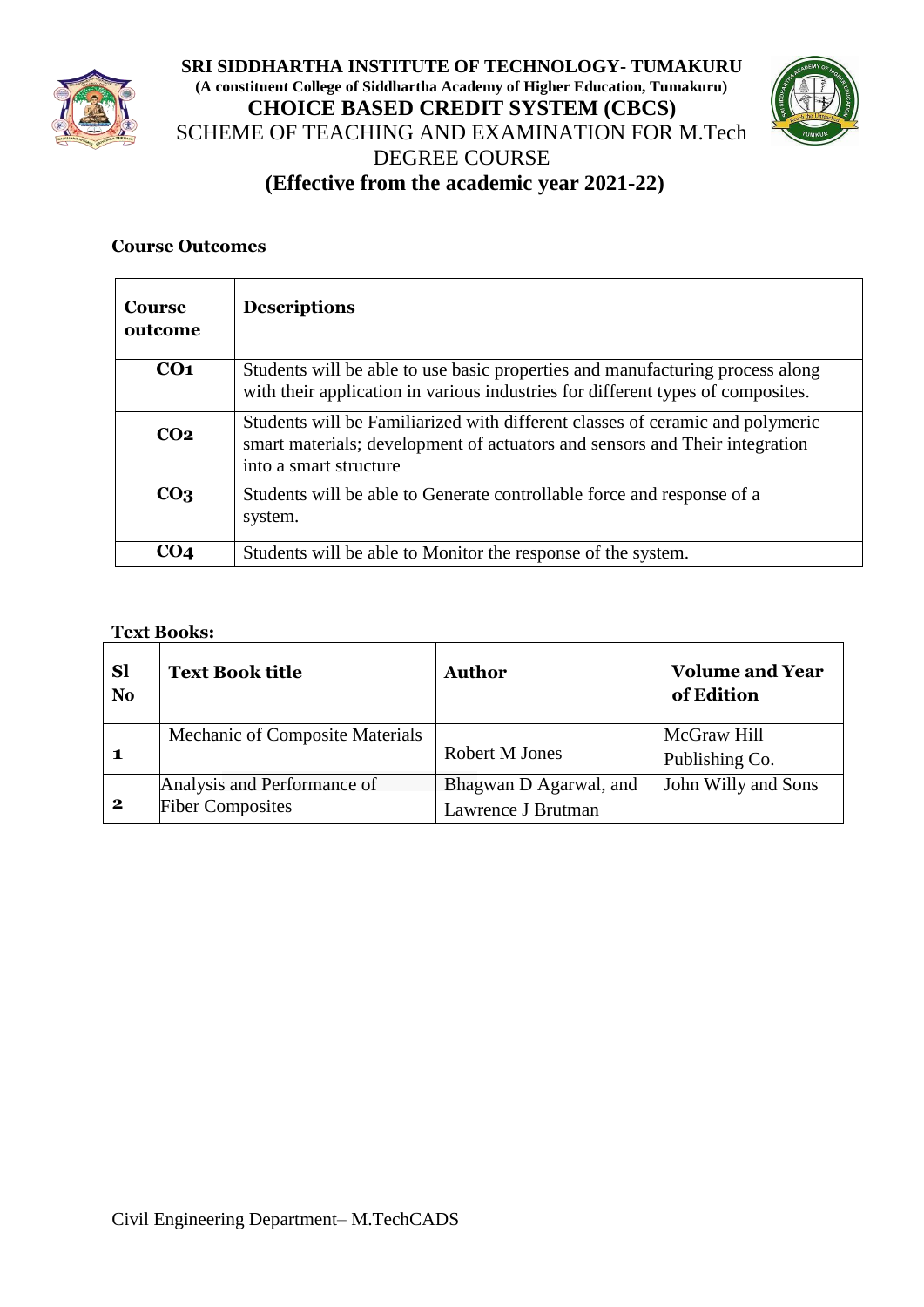



# **Subject Name: CONCEPT OF PRE FABRICATION AND PRECAST STRUCTURES**

### **Subject Code:CAD1PE5**3 **L-T-P-C:3-0-0-3**

### **Course Objectives:**

| <b>Sl.No</b> Course Objectives                                                                       |
|------------------------------------------------------------------------------------------------------|
| To study the technology of Prefabricated construction and precast structures in Civil<br>Engineering |

| <b>UNIT</b> | <b>Description</b>                                                                                                                                                                                                                                                          | <b>Hours</b> |
|-------------|-----------------------------------------------------------------------------------------------------------------------------------------------------------------------------------------------------------------------------------------------------------------------------|--------------|
| I           | Concept of Prefabricated construction, necessity, advantages, disadvantages,<br>Mass produced steel, reinforced concrete and masonry systems Industrialized<br>buildings.                                                                                                   | 9            |
| $\rm II$    | Concept of modular coordination, basic module, planning and design modules,<br>modular grid systems, National Building Code Specifications, standardization,<br>dimensioning of products, preferred dimensions and sizes, tolerances and<br>deviations, layout and process. | 7            |
| III         | Prefabricates classification, foundation, columns, beams, roof and floor panels,<br>wall panels, clay units, box prefabricates, erection and assembly.                                                                                                                      | 8            |
| IV          | Construction techniques, large panel construction, lift slab system, control of<br>construction processes. Equipment for horizontal and vertical transportation.<br>Concept of Ferro cement and faro concrete elements.                                                     | 7            |
| V           | Design of prefabricated elements, Lift point's beams, slabs, columns, wall<br>panels, footings, design of joints to transfer axial forces, moments and shear<br>forces.                                                                                                     | 8            |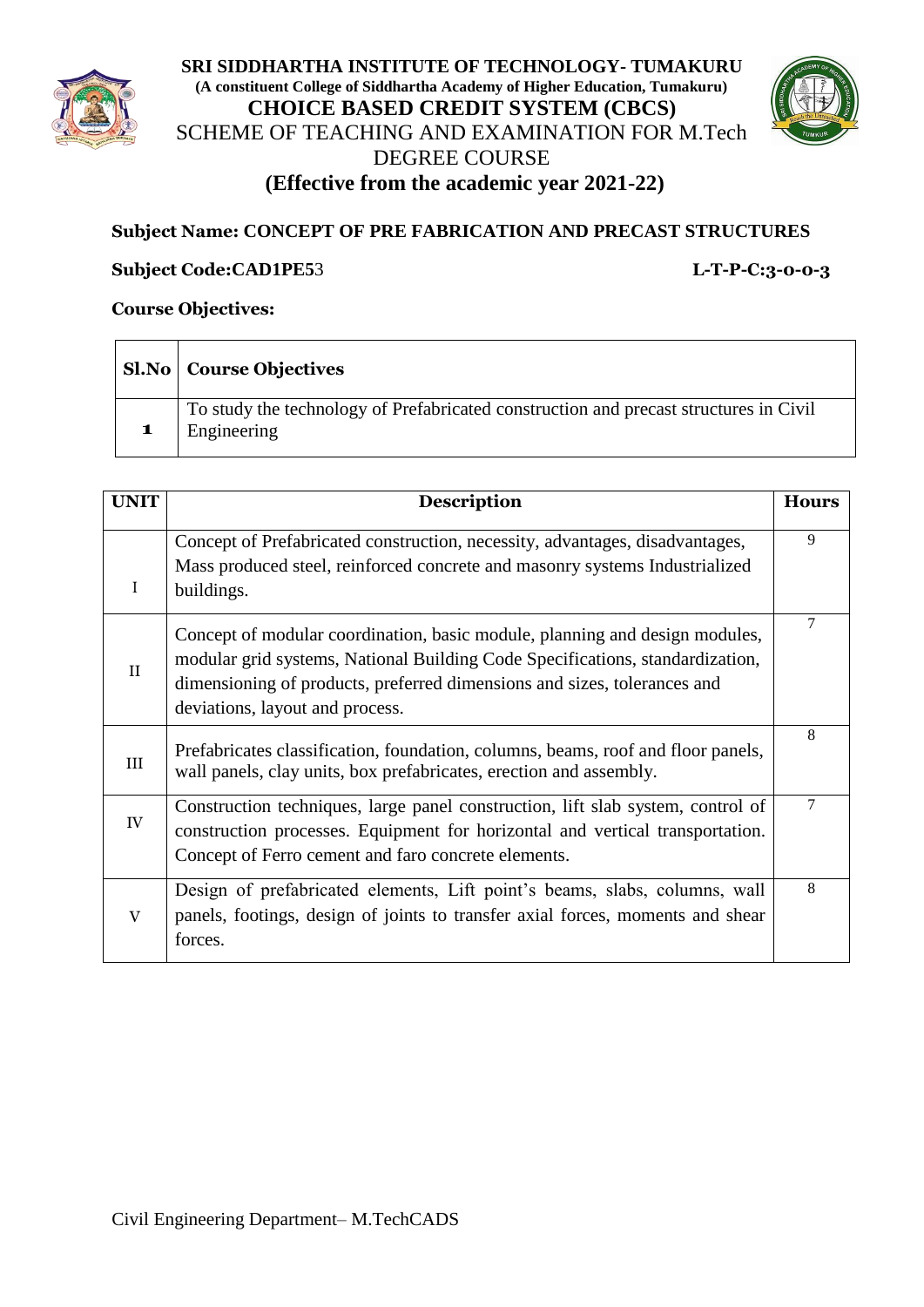



# **(Effective from the academic year 2021-22)**

## **Course Outcomes**

| <b>Course</b><br>outcome | <b>Descriptions</b>                                                                                                                     |
|--------------------------|-----------------------------------------------------------------------------------------------------------------------------------------|
| CO1                      | Students are able to understand the concept of prefabrication<br>structures                                                             |
| CO <sub>2</sub>          | Students are able to use the National Building Code Specifications<br>codes for concept of prefabrication structures as per the design. |
| CO <sub>3</sub>          | Students are able to design of prefabricated elements                                                                                   |
| L'O4                     | Students are able to understand Construction techniques and equipments<br>used in construction                                          |

### **Text Books:**

| <b>Sl</b><br>N <sub>0</sub> | <b>Text Book title</b>      | <b>Author</b> | <b>Volume and Year</b><br>of Edition |
|-----------------------------|-----------------------------|---------------|--------------------------------------|
| -1                          | <b>Precast Concrete</b>     | Hass A.M.     | 2000.                                |
| $\bf{2}$                    | Precast concrete structures | Kim S Elliott | 2016.                                |

| <b>Sl</b><br>N <sub>o</sub> | <b>Text Book title</b>                                    | Author                            | <b>Volume and Year</b><br>of Edition |
|-----------------------------|-----------------------------------------------------------|-----------------------------------|--------------------------------------|
| 1                           | Plant cast, Precast and Prestressed<br>concrete           | David Sheppard                    | McGraw Hill; 1989.                   |
| $\bf{2}$                    | Multi-Storey Precast Concrete Framed<br><b>Structures</b> | Kim S Elliott, Collin<br>K Jolly. | $2nd$ edition 2014                   |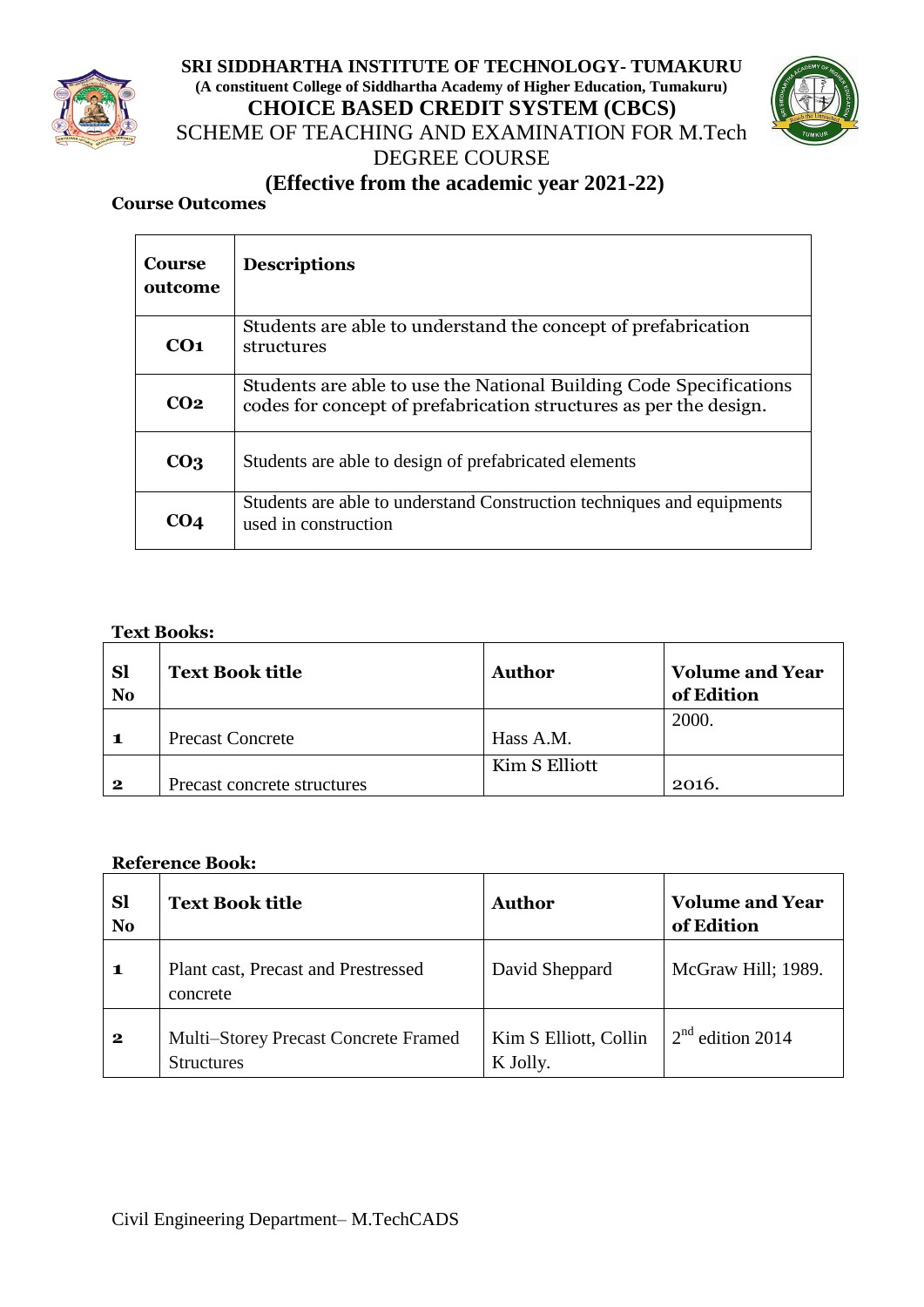



# **Subject Name: ADVANCED MECHANICS OF MATERIALS**

### **SubjectCode:CAD1PE61 L-T-P-C:3-0-0-3**

### **Course Objectives:**

| <b>Sl.No</b>   Course Objectives                                                               |
|------------------------------------------------------------------------------------------------|
| To study mechanics of Curved Beams Beams on Elastic Foundations, Shear Centre, and<br>Torsion. |

| <b>UNIT</b>  | <b>Description</b>                                                                                                                                                                                                                                                                                                                         | <b>Hours</b> |
|--------------|--------------------------------------------------------------------------------------------------------------------------------------------------------------------------------------------------------------------------------------------------------------------------------------------------------------------------------------------|--------------|
| $\mathbf I$  | <b>Curved Beams:</b> Introduction, Circumferential stress in a curved beam, Radial<br>stresses in curved beams, Correction for circumferential stresses in curved<br>beams having I, T, or similar cross sections, Deflections of curved beams,<br>Statically indeterminate curved beams, Closed ring subjected to a concentrated<br>load. | 9            |
| $\mathbf{H}$ | Shear center for thin-wall beam cross sections: Definition of shear center in<br>bending approximations employed for shear in thin-wall beam cross sections,<br>shear flow in thin-walled beam cross sections.                                                                                                                             | $\tau$       |
| III          | Symmetric and unsymmetrical sections. nonsymmetrical bending of<br>straight beams:, symmetrical and nonsymmetrical bending, bending<br>stresses in beams subjected to nonsymmetrical bending, deflections of<br>straight beams subjected to nonsymmetrical bending                                                                         | 8            |
| IV           | Torsion: Torsion of straight bars of elliptic cross section - St. Venants semi-<br>inverse method and Prandtl's function approach – membrane analogy – torsion<br>of a bar of narrow rectangular cross section torsion of thin walled open cross<br>sections – torsion of thin walled tubes.                                               | 7            |
| V            | <b>Structures subjected to out of plane loading:</b> Analysis of simple bents,<br>frames, grids and beams circular in plan – cantilever beams, semicircular<br>continuous beams with three equally spaced supports, circular beams with<br>different number of equally spaced supports.                                                    | 8            |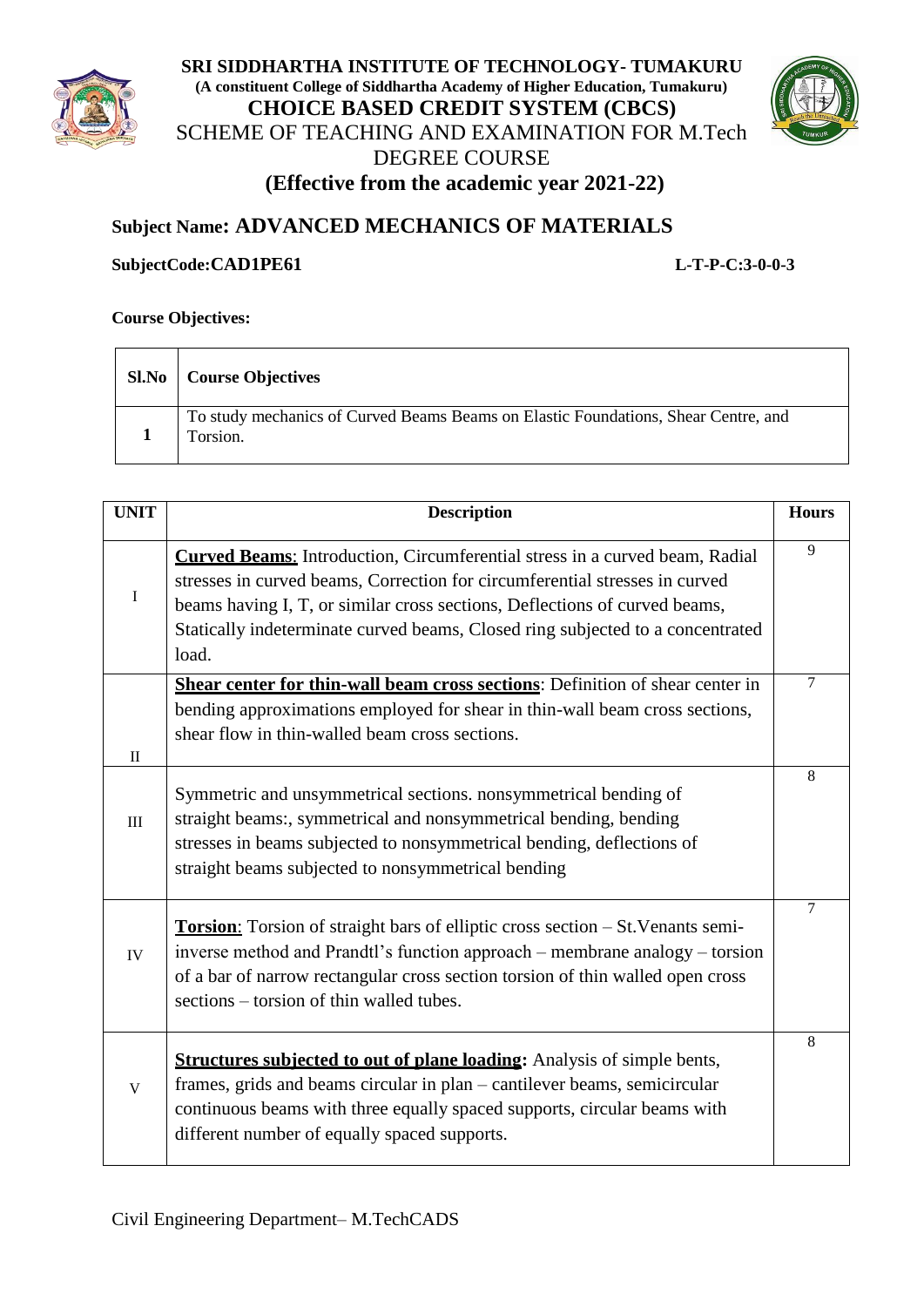



# **(Effective from the academic year 2021-22)**

### **Course Outcomes**

| <b>Course</b><br>outcome | <b>Descriptions</b>                                                                                                    |
|--------------------------|------------------------------------------------------------------------------------------------------------------------|
| CO <sub>1</sub>          | Students are able to understand the curved beams and to solve the<br>problems involving stresses of curved beams.      |
| CO <sub>2</sub>          | Students are able to understand concepts of shear centre and bending of<br>beams.                                      |
| CO <sub>3</sub>          | Students are able to understand Beams on Elastic Foundations and are able<br>to solve the problems beams.              |
| CO4                      | Students are able to understand Torsion and are able to do analysis of<br>Structures subjected to out of plane loading |

### **Text Books:**

| <b>Sl</b><br>N <sub>0</sub> | <b>Text Book title</b>                                | Author                                 | <b>Volume and Year of</b><br><b>Edition</b> |
|-----------------------------|-------------------------------------------------------|----------------------------------------|---------------------------------------------|
|                             | <b>Advanced Mechanics of Materials</b>                | Arthur P. Boresi<br>Omar M. Sidebottom | Fourth Edition, 1985                        |
|                             | Advanced Mechanics of Solids and<br><b>Structures</b> | N Krishna Raju                         | First Edition. August<br>2018               |

| <b>Sl</b><br>N <sub>0</sub> | <b>Text Book title</b>                                          | Author                              | <b>Volume and Year of</b><br><b>Edition</b> |
|-----------------------------|-----------------------------------------------------------------|-------------------------------------|---------------------------------------------|
|                             | <b>Mechanics of Materials</b>                                   | James M. Gere and<br>Barry J Goodno | Eighth Edition, 2012                        |
| $\mathbf{2}$                | Advanced Strength of material and<br><b>Applied Elasticity"</b> | A.C. Ugural and S.<br>K. Fenster    | Sixth Edition, 2019                         |
| 3                           | <b>Mechanic of Structures</b>                                   | S.B. Junnarkar<br>H J Shah          | Volume I, 32nd<br>Edition, 2012             |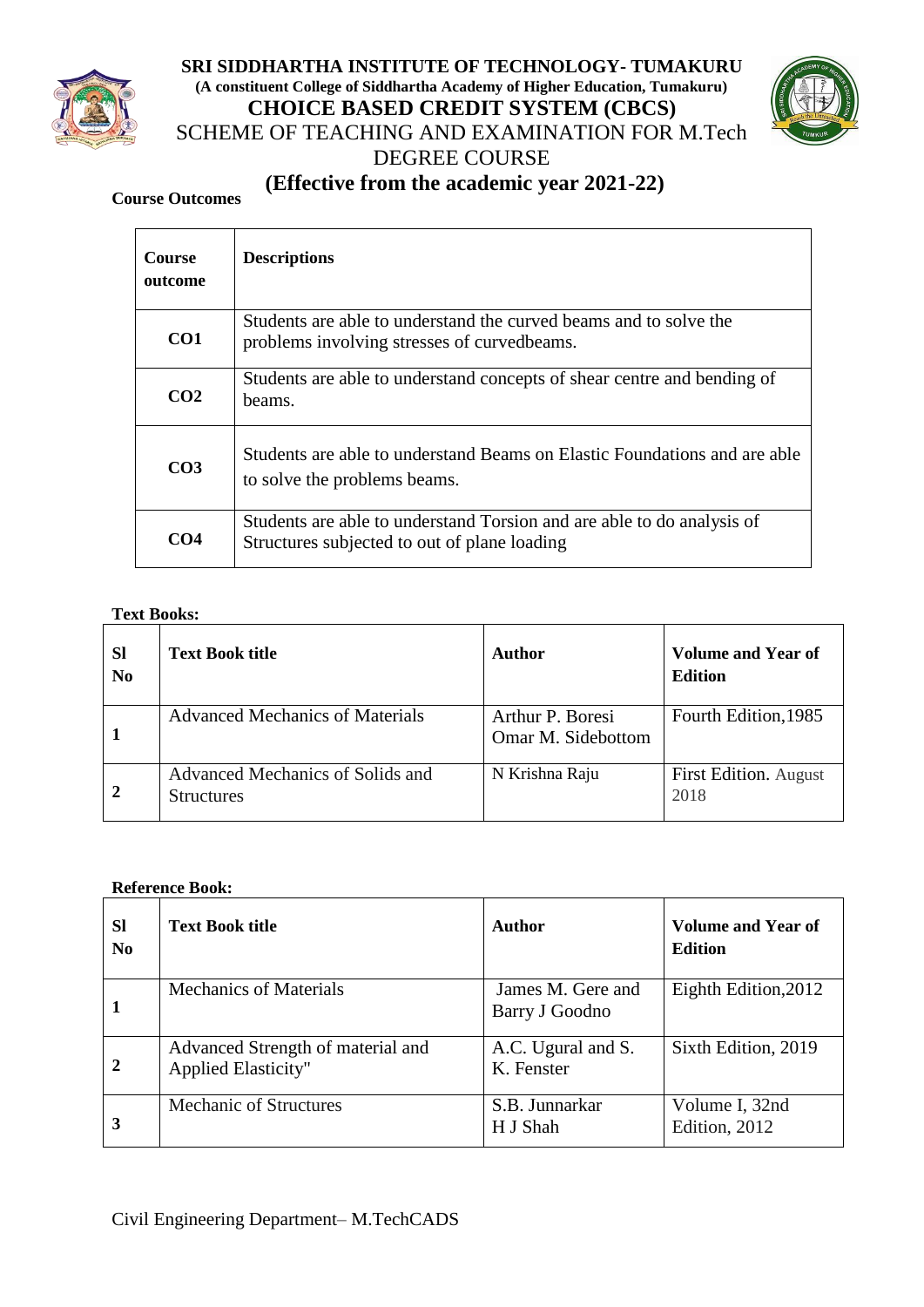



**SubjectCode:CAD1PE62 L-T-P-C:3-0-0-3**

**Course Objectives :**

**Course Objectives**

The objective of this course is

- 1. Design pre-stressedelements
- 2. Understand the behavior of pre-stressed elements.
- 3. Understand the behavior of pre-stressed sections

| <b>UNIT</b>  | <b>Description</b>                                                                  | <b>Hours</b> |
|--------------|-------------------------------------------------------------------------------------|--------------|
|              |                                                                                     |              |
|              | Anchorage Zone stress in post-tensioned members: Introduction to PSC,               | 9            |
| $\bf I$      | stress distribution in end block, investigations on anchorage zone stress,          |              |
|              | Magnel and Guyon's methods, comparative analysis, anchorage zone                    |              |
|              | reinforcement.                                                                      |              |
|              | Shear and torsional resistance: Shear and principal stresses, ultimate shear        | 7            |
|              | resistance, design of shear reinforcement, torsion, design of reinforcement for     |              |
| $\mathbf{I}$ | torsion                                                                             |              |
|              | <b>Composite Beams:</b> Introduction, types of composite beams, analysis for        | 8            |
|              | stress, differential shrinkage, serviceability limit state, design for flexural and |              |
| III          | shearstrength                                                                       |              |
|              | Tension members and compression members: Introduction, ties, Columns,               | 7            |
|              | Short columns, long columns, biaxially loaded columns, pre stressed concrete        |              |
|              | piles. Slab and grid floors- Types of floor slabs, design of one way, two way       |              |
|              | and flat slabs. Distribution of prestressed tendons, analysis and design of grid    |              |
| IV           | floors.                                                                             |              |
|              | <b>Precast elements:</b> Introduction, pre-stressed concrete poles, manufacturing   | 8            |
|              | techniques, shapes and cross sectional properties, design loads, design             |              |
|              | principles. Railway sleepers-classification and manufacturing techniques,           |              |
|              | design loads, analysis and design principles. Pre-cast bridge girders and           |              |
| V            | segmental constructions, external pre-stressing                                     |              |

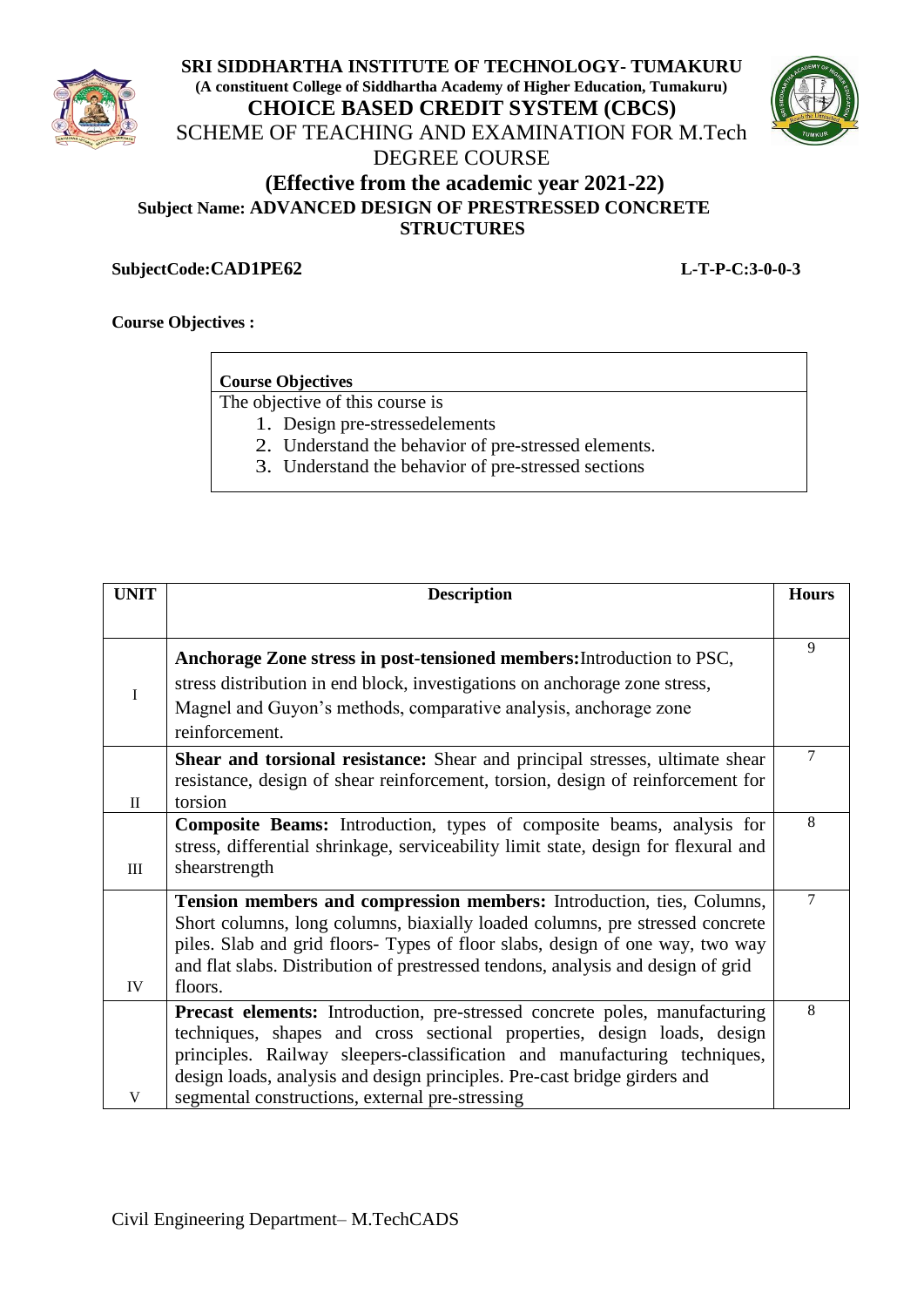



### **Course Outcomes**

| <b>Course</b><br>outcome | <b>Descriptions</b>                                                   |
|--------------------------|-----------------------------------------------------------------------|
| CO <sub>1</sub>          | Understand the concept of prestressed and post tensioned concrete     |
| CO <sub>2</sub>          | Analyze, Design and detail PSC elements                               |
| CO <sub>3</sub>          | Achieve Knowledge of design and development of problem solving skills |
| CO <sub>4</sub>          | Design and develop analytical skills.                                 |

### **Text Books:**

| <b>SI</b><br>N <sub>0</sub> | <b>Text Book title</b>          | Author        | <b>Volume and Year of</b><br><b>Edition</b> |
|-----------------------------|---------------------------------|---------------|---------------------------------------------|
|                             | Pre-stressed concrete           | N.Krishnaraju | Tata McGraw-                                |
|                             |                                 |               | Hill, 4rd edition, 2012                     |
|                             | Design of pre-stressed concrete | Lin.T.Y and   | Wilev<br>John<br>and                        |
| $\overline{2}$              | <b>structures</b>               | H.Burns       | sons, 1982.                                 |

| <b>Sl</b><br>N <sub>0</sub> | <b>Text Book title</b>           | Author       | <b>Volume and Year of</b><br><b>Edition</b> |
|-----------------------------|----------------------------------|--------------|---------------------------------------------|
|                             | Pre-stressed concrete structures | P.Dayaratnam | Oxford and IBH, 5th<br>edition, 1991        |
| $\overline{2}$              | Pre-stressed concrete structures | Guyon,       | <b>Contractors Record</b><br>books, $1963$  |
| 3                           | IS:1343:2012                     |              |                                             |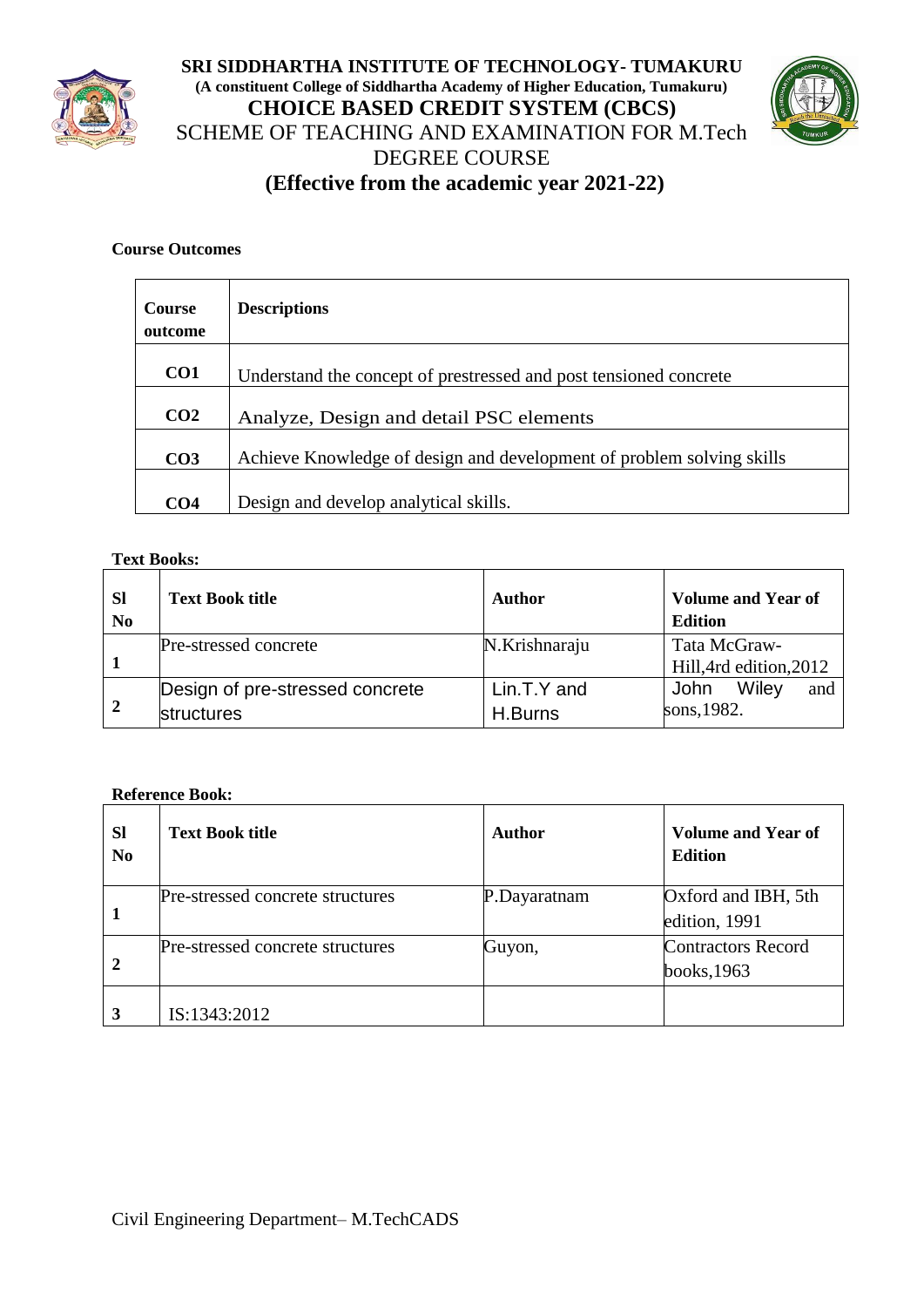



# **Subject Name: ADVANCED R.C. DESIGN**

### **Subject Code: CAD1PE63 L-T-P-C:3-0-0-3**

**Course Objective:**

To make students to understand the advanced of design of RCC and to apply the knowledge of RCC in civil engineering field

| <b>UNIT</b>  | <b>Description</b>                                                                                                                                                                                                                                                                                                                                                                                                                                                                                                                                                                                                                           | <b>Hours</b> |
|--------------|----------------------------------------------------------------------------------------------------------------------------------------------------------------------------------------------------------------------------------------------------------------------------------------------------------------------------------------------------------------------------------------------------------------------------------------------------------------------------------------------------------------------------------------------------------------------------------------------------------------------------------------------|--------------|
| $\bf I$      | <b>Deflection of Reinforced Concrete Beams and Slabs</b><br>Introduction – Short term Deflection of Beams and Slabs – Deflection due to Imposed<br>Loads – Short-term Deflection of Beams due to Applied Loads – Calculation of<br>Deflection by IS 456 – Calculation of Deflection by BS 8110 – Deflection<br>Calculation by Euro code - ACI Simplified Method - Deflection of Continuous<br>Beams by IS 456 – Deflection of Cantilevers – Deflection Slabs                                                                                                                                                                                 | 8            |
| $\mathbf{H}$ | <b>Estimation of Crack width in Reinforced Concrete Members</b><br>Introduction – Factors affecting Crack width in Beams – Mechanism of Flexural<br>Cracking – Calculation of Crack widths – Simple Empirical Method – Estimation of<br>Crack width in Beams by IS 457 and BS 8110 - Shrinkage and Thermal Cracking                                                                                                                                                                                                                                                                                                                          | $\tau$       |
| III          | <b>Redistribution of Moments in Reinforced Concrete Beams</b><br>Introduction –Redistribution of Moments in a Fixed Beam – Positions of Points of<br>Contraflexrues – conditions for Moment Redistribution – Final shape of redistributed<br>bending moment diagram - Moment redistribution for a two-span continuous beam -<br>Advantages and disadvantages of Moment redistribution - Modification of clear<br>distance between bars in beams (for limiting crack width) with redistribution -<br>Moment – curvature (M-) Relation of Reinforced Concrete sections – ACI<br>conditions for redistribution of negative moments - conclusion | 8            |
| IV           | Design of Reinforced Concrete Deep Beams and Design of Ribbed<br>(Voided) Slabs: Introduction – Minimum Thickness – Steps of Designing<br>Deep beams – design by IS $456$ – Design according to British practice – ACI<br>procedure for design of deep beams – checking for local failures – Detailing of<br>Deep beams. Design of Ribbed (Voided) Slabs<br>Introduction $-$ Specification regarding the slabs $-$ Analysis of the slabs for<br>moment and shears – Ultimate Moment of Resistance – Design for shear –<br>Deflection – Arrangement of Reinforcements – Corrosion of Steel with Clay<br>blocks                                | $\tau$       |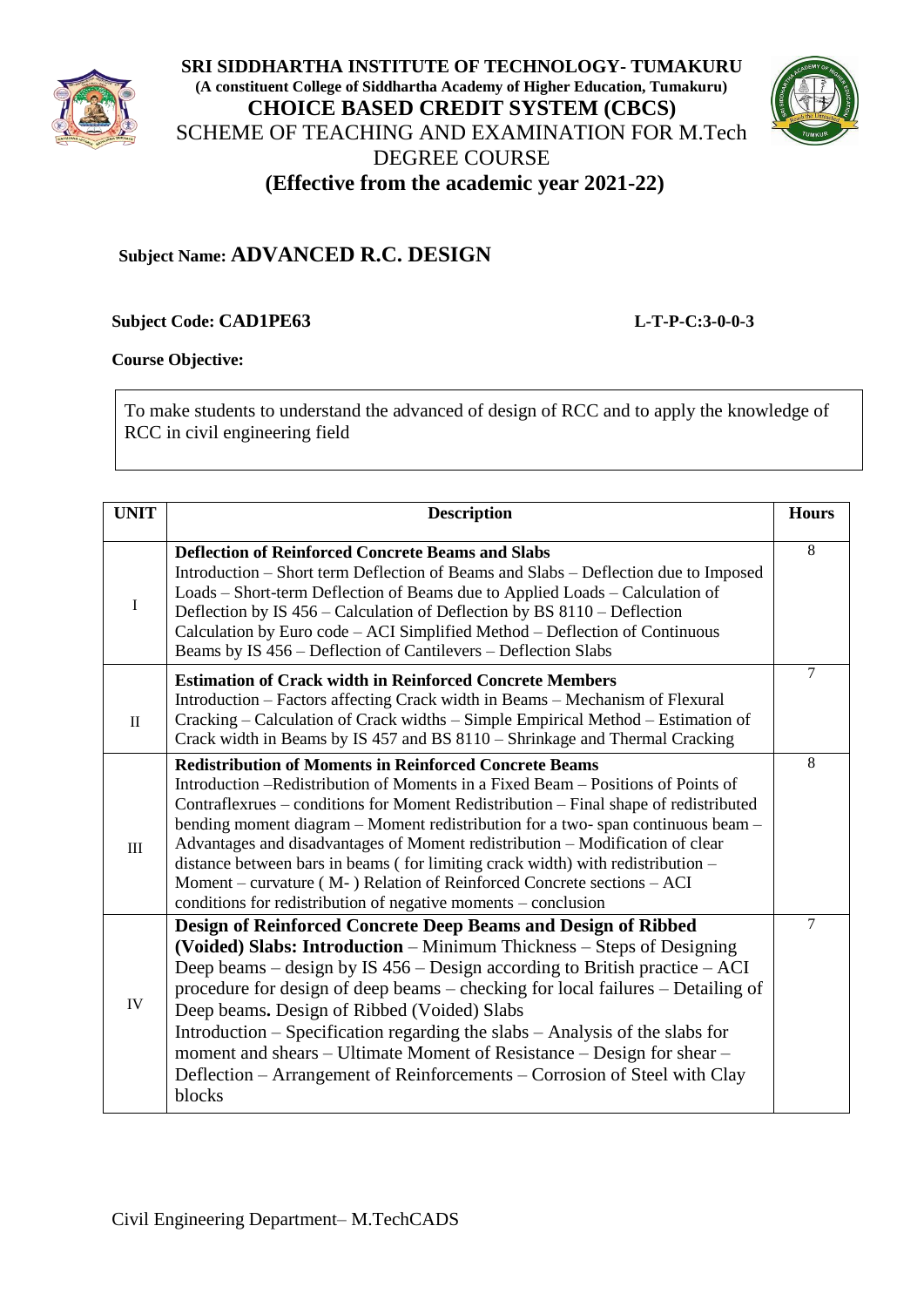



# **(Effective from the academic year 2021-22)**

|   | Design of Reinforced Concrete Members for Fire Resistance: Introduction         | Q |
|---|---------------------------------------------------------------------------------|---|
|   | - ISO 834 Standard Heating Conditions - Grading or Classifications - Effect     |   |
|   | of High temperature on steel and concrete – Effect of High temperatures on      |   |
| V | different types of structural members – Fire resistance by structural detailing |   |
|   | from tabulated data – Analytical determination of the ultimate bending          |   |
|   | moment capacity of reinforced concrete beams under fire – other                 |   |
|   | considerations                                                                  |   |
|   |                                                                                 |   |

### **Course Outcomes**

| <b>Course outcome</b> Descriptions |                                                                                                                                                     |  |
|------------------------------------|-----------------------------------------------------------------------------------------------------------------------------------------------------|--|
| CO <sub>1</sub>                    | Students are able to calculate the defections of beam and columns                                                                                   |  |
| CO <sub>2</sub>                    | the crack width in reinforced concrete<br>Students are able to estimate<br>members                                                                  |  |
| CO <sub>3</sub>                    | Students are able to design of reinforced concrete deep beams and design of<br>ribbed (voided) slabs and find redistribution of moments of RC beams |  |
| CO <sub>4</sub>                    | Students are able to design of reinforced concrete members for fire resistance                                                                      |  |

### **Text Books:**

| <b>Sl</b><br>N <sub>0</sub> | <b>Text Book title</b>                             | Author        | <b>Volume and Year of</b><br><b>Edition</b> |
|-----------------------------|----------------------------------------------------|---------------|---------------------------------------------|
|                             | Advanced Reinforced Concrete design                | P.C. Varghese | 2 <sup>nd</sup> edition 2002                |
| $\overline{2}$              | Advanced R.C. Design                               | Krishna Raju  | 3rdedition 2016                             |
| $\overline{3}$              | Design of Reinforced Concrete<br><b>Structures</b> | N Subramanian | 2013                                        |

| <b>Sl</b><br>No | <b>Text Book title</b>                                         | Author                     | <b>Volume and Year of</b><br><b>Edition</b> |
|-----------------|----------------------------------------------------------------|----------------------------|---------------------------------------------|
|                 | Ultimate Strength Design for Structural<br>Concrete            | Ramakrishnan, V.           | 1969                                        |
| 2               | Limit State theory and design of<br><b>Reinforced Concrete</b> | Karve. S.R. and Shah<br>V. | 5thedition 2010                             |
| 3               | <b>Reinforced and Prestressed Concrete</b>                     | Evans R.H                  | 3rdedition 1987                             |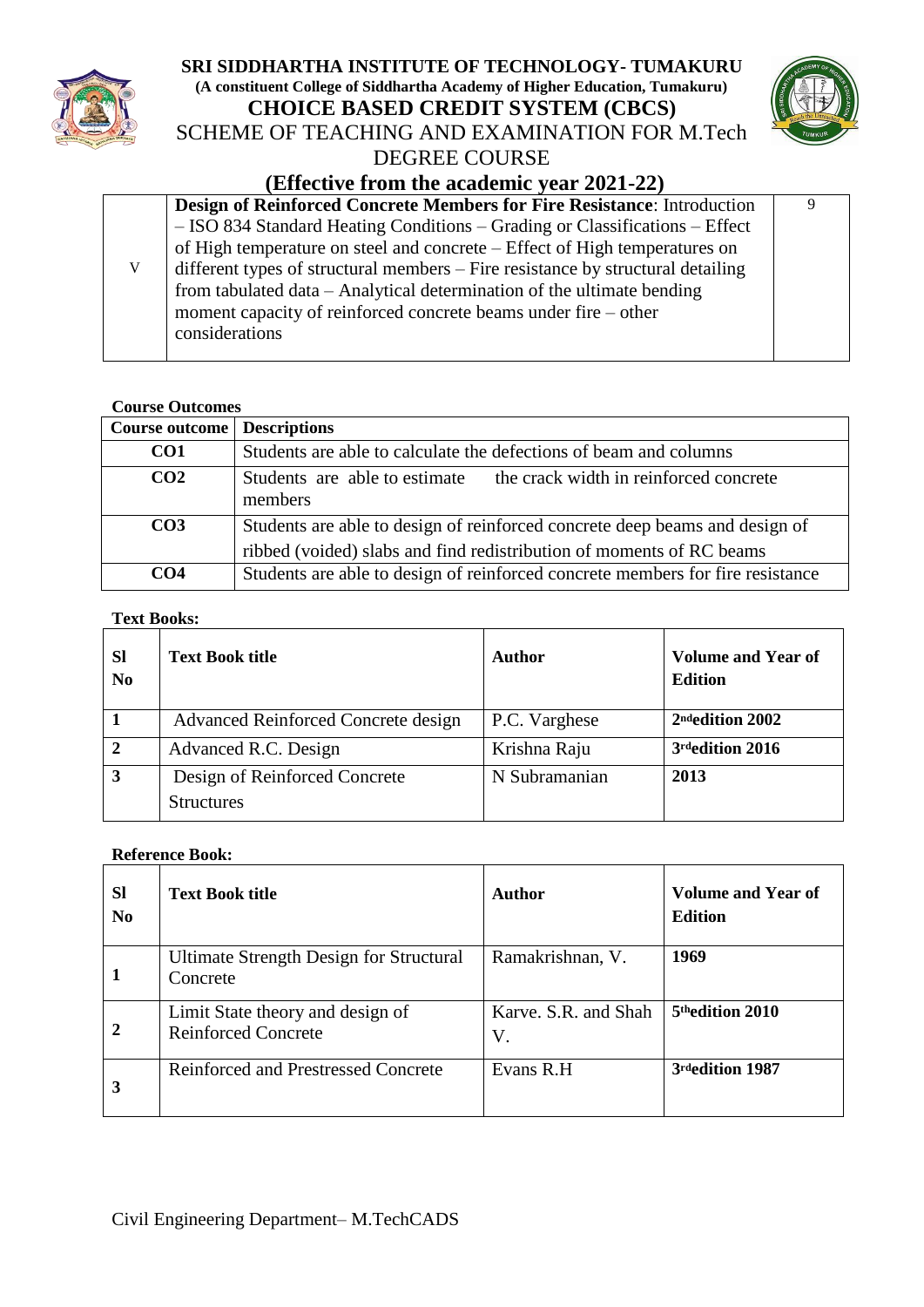



# **Subject Name: ADVANCED STRUCTURAL ANALYSIS LABORATORY**

## **Subject Code: CAD 1LB1 L-T-P-C:0-0-3-1.5**

### **Course Objectives:**

| Sl. No      | <b>Course Objectives</b>                                                                        |  |
|-------------|-------------------------------------------------------------------------------------------------|--|
| $\mathbf 1$ | This course will enable students to use industry standard software in<br>a professional set up. |  |

### **Description**

### EXPERIMENT1:

Modeling of Tall structure with DBR (Design Based Report)- using STADPRO/ ETABS

EXPERIMENT2:

Static analysis of Tall structure- using STADPRO/ ETABS

EXPERIMENT3:

Dynamic analysis of Tall structure- using STADPRO/ ETABS

EXPERIMENT4:

Design of the following structural elements- using STADPRO/ ETABS

- i) Foundation
- ii) Column
- iii) Beam
- iv) Slab
- v) Staircase

Civil Engineering Department– M.TechCADS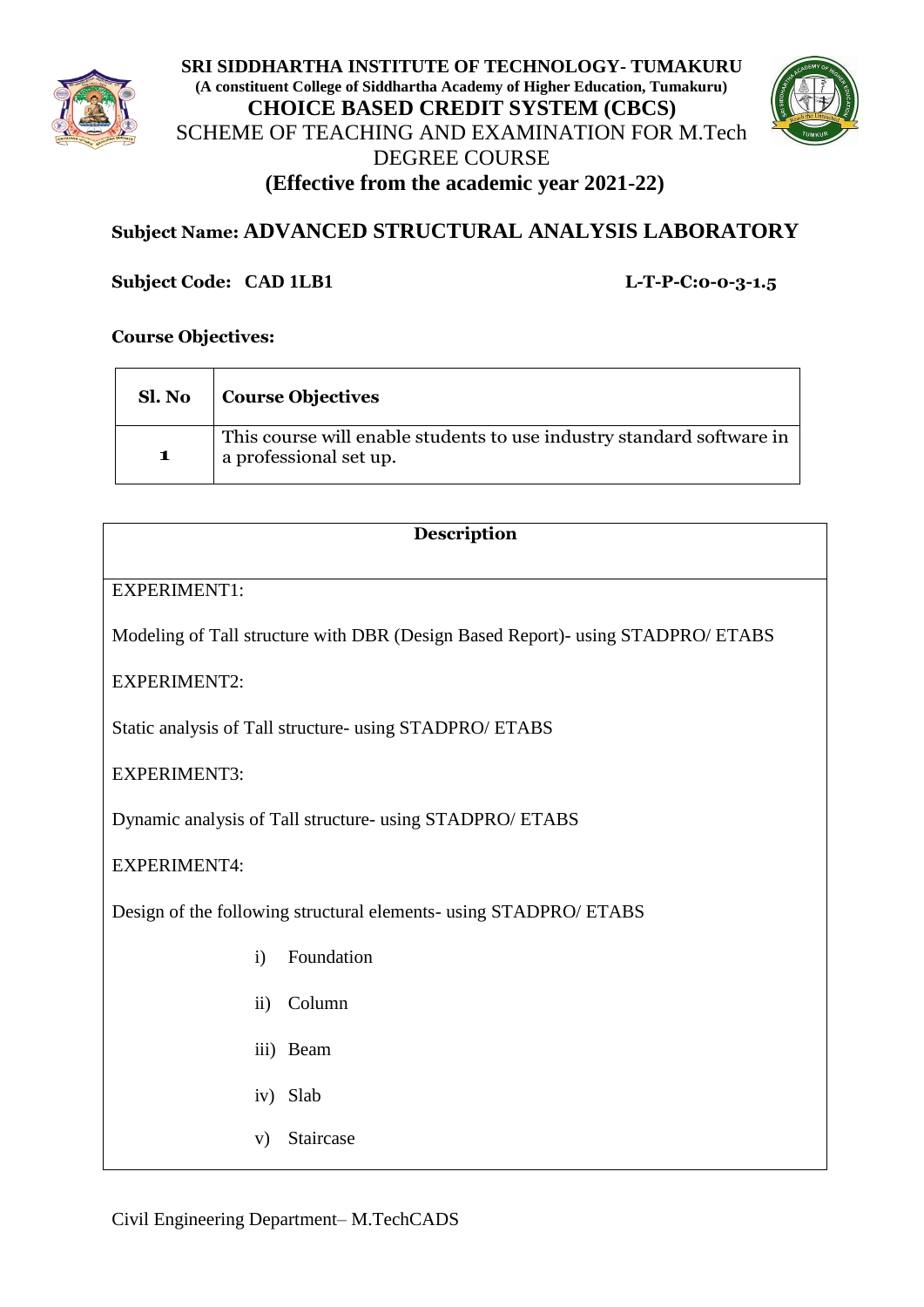



**Department: Civil Engineering, M.Tech CADS**

# **Semester: II**

| S1.<br>No.     | Subject<br>Code    | <b>Subject Name</b>                                                          | <b>Teaching</b><br>dept. | <b>Board</b><br>of<br>Exam. | <b>Credits</b> | <b>CIE</b> | <b>SEE</b>               | <b>Total</b><br><b>Marks</b> | <b>Exam</b><br><b>Hours</b> |
|----------------|--------------------|------------------------------------------------------------------------------|--------------------------|-----------------------------|----------------|------------|--------------------------|------------------------------|-----------------------------|
| 1              | CAD <sub>201</sub> | Stability Analysis of<br><b>Structures</b>                                   | CV                       | <b>CV</b>                   | 4              | 50         | 50                       | 100                          | $\overline{3}$              |
| $\overline{2}$ | CAD <sub>202</sub> | Analysis of Plates and<br><b>Shells</b>                                      | <b>CV</b>                | <b>CV</b>                   | $\overline{4}$ | 50         | 50                       | 100                          | 3                           |
| 3              | CAD203             | Design of Structural<br><b>Systems for Bridges</b>                           | CV                       | <b>CV</b>                   | $\overline{4}$ | 50         | 50                       | 100                          | 3                           |
| 4              | <b>CAD204</b>      | Applications of AI and<br>Expert Systems in<br><b>Structural Engineering</b> | CV                       | <b>CV</b>                   | 3              | 50         | 50                       | 100                          | 3                           |
| 5              | CAD2PE5X           | $Elective - III$                                                             | <b>CV</b>                | CV                          | 3              | 50         | 50                       | 100                          | 3                           |
| 6              | CAD2PE6X           | <b>Elective - IV</b>                                                         | <b>CV</b>                | <b>CV</b>                   | 3              | 50         | 50                       | 100                          | 3                           |
| $\overline{7}$ | CAD2TS2            | <b>Technical Seminar-II</b>                                                  | <b>CV</b>                | <b>CV</b>                   | 1.5            | 50         | $\overline{\phantom{0}}$ | 50                           |                             |
| 8              | CAD2LB2            | <b>Advance Structural</b><br>Computational<br>Laboratory                     | <b>CV</b>                | CV                          | 1.5            | 50         |                          | 50                           |                             |
|                |                    | <b>Total Contact Hours</b>                                                   |                          |                             | 24             | 400        | 300                      | 700                          |                             |

### **Elective – III**

CAD2PE51 Special Concrete CAD2PE52 Reliability Analysis and Reliability Based Design of Structures CAD2PE53 Foundation Engineering

### **Elective – IV**

CAD2PE61 Earthquake Resistant Design of Structures CAD2PE62 Dynamics of Soil-Structure Interaction CAD2PE63 Advanced Design of Steel Structures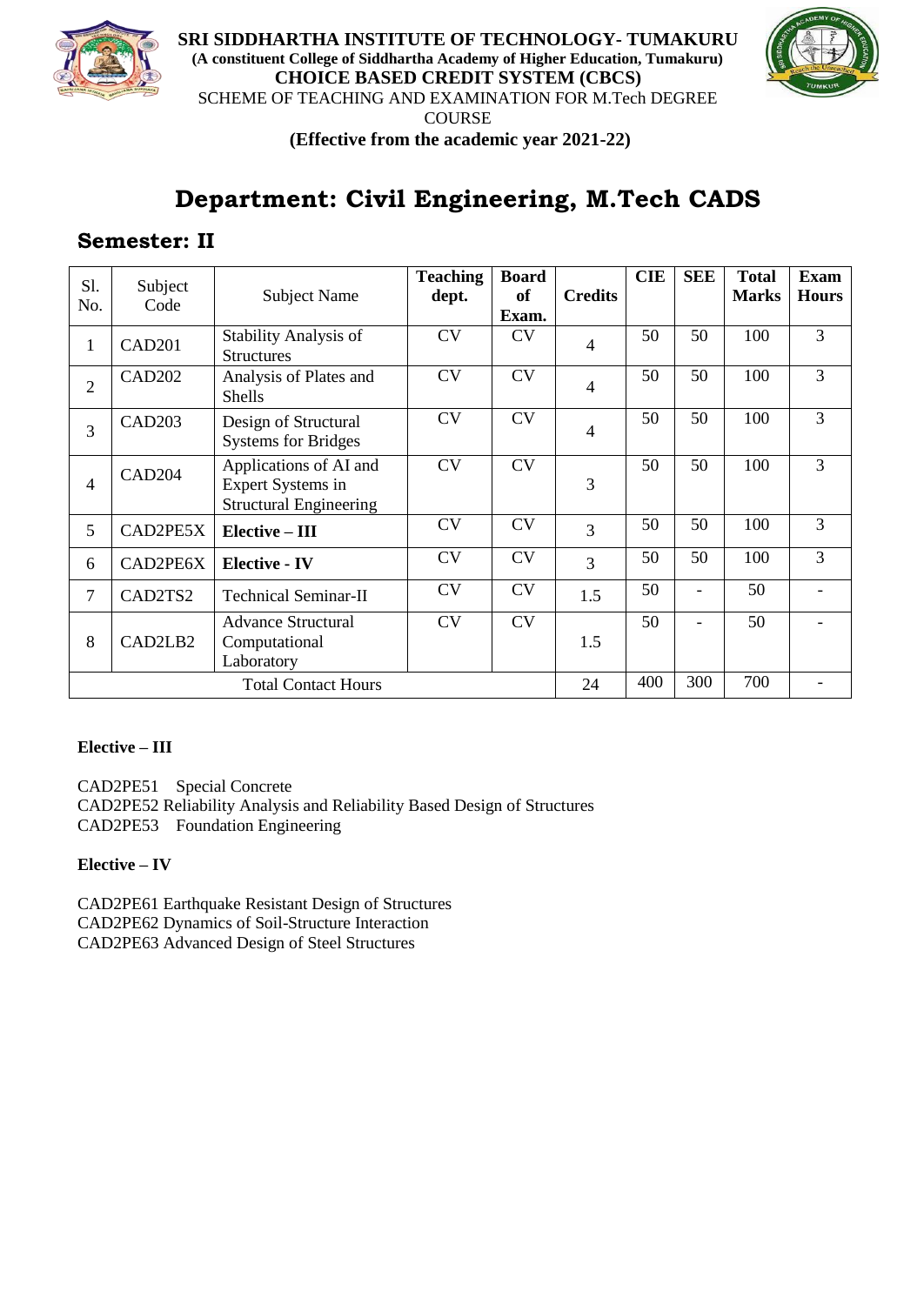



**COURSE** 

## **(Effective from the academic year 2021-22) Subject Name: STABILITY ANALYSIS OF STRUCTURES**

## **Subject Code:CAD201 L-T-P-C:4-0-0-4**

### **Course Objectives:**

| Sl.No.         | <b>Course Objectives:</b> This course will enable students to            |
|----------------|--------------------------------------------------------------------------|
|                | Understand the concepts of stability; types of buckling                  |
| $\overline{2}$ | Compute buckling loads of columns; elastic buckling of frames and Plates |

| <b>UNIT</b> | <b>Description</b>                                                                                                                                                                                                                                                                                                                                                                                                                                                                                                                                                                                                                                                     | <b>Hours</b> |
|-------------|------------------------------------------------------------------------------------------------------------------------------------------------------------------------------------------------------------------------------------------------------------------------------------------------------------------------------------------------------------------------------------------------------------------------------------------------------------------------------------------------------------------------------------------------------------------------------------------------------------------------------------------------------------------------|--------------|
| $\mathbf I$ | Beam column- Differential equation: Beam column subjected to (i) lateral<br>concentrated load, (ii) several concentrated loads, (iii)continuous lateral load.<br>Application of trigonometric series. Euler's formulation using fourth order<br>differential equation for pined-pined, fixed-fixed, fixed-free and fixed-pined<br>column.                                                                                                                                                                                                                                                                                                                              | 10Hrs        |
| $\rm II$    | Buckling of frames and continuous beams. Elastic Energy method:<br>Approximate calculation of critical loads for a cantilever. Exact critical load<br>for hinged-hinged column using energy approach. Buckling of bar on elastic<br>foundation. Buckling of cantilever column under distributed loads.<br>Determination of critical loads by successive approximation. Bars with<br>varying cross section. Effect of shear force on critical load. Columns subjected<br>to non-conservative follower and pulsatingforces.                                                                                                                                              | 10Hrs        |
| $\rm III$   | Stability analysis by finite element approach: derivation of shape functions<br>for a two noded Bernoulli-Euler beam element (lateral and translational DOF)<br>-element stiffness and element geometric stiffness matrices - assembled<br>stiffness and geometric stiffness matrices for a discretized column with<br>different boundary<br>conditions - evaluation of critical loads for a discretized<br>(two elements) column (both ends built-in). Algorithm to generate geometric<br>stiffness matrix for fournoded and eight nodedisoparametric elements.<br>Buckling of pine jointed frames(maximum of two active DOF)-symmetrical<br>single way portal frame. | 12Hrs        |
| IV          | Buckling of simply supported rectangular plate: Buckling of uniformly<br>compressed rectangular plate simply supported along two opposite sides<br>perpendicular to the direction of compression and having various edge<br>condition along the other two sides- Buckling of a Rectangular Plate Simply<br>Supported along Two opposite sides and uniformly compressed in the<br>Direction Parallel to thosesides.                                                                                                                                                                                                                                                     | 10Hrs        |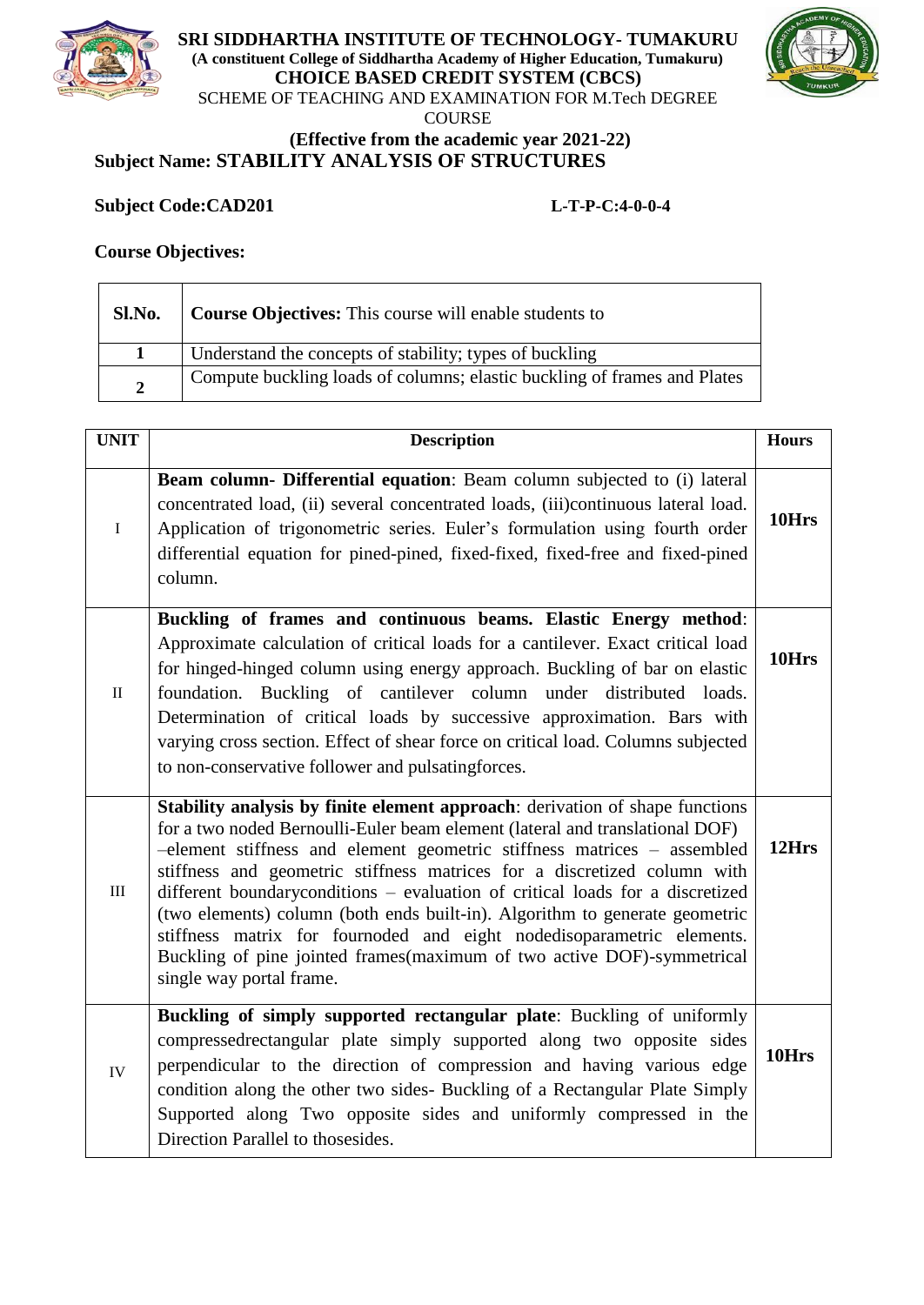

### **SRI SIDDHARTHA INSTITUTE OF TECHNOLOGY- TUMAKURU (A constituent College of Siddhartha Academy of Higher Education, Tumakuru) CHOICE BASED CREDIT SYSTEM (CBCS)**



SCHEME OF TEACHING AND EXAMINATION FOR M.Tech DEGREE

**COURSE** 

### **(Effective from the academic year 2021-22)**

|  | Buckling of simply supported rectangular plate – Combined effects:     |       |
|--|------------------------------------------------------------------------|-------|
|  | Buckling of a SimplySupported Rectangular Plate under Combined Bending | 10Hrs |
|  | and Compression – Buckling of Rectangular Plates under the Action of   |       |
|  | Shearing Stresses – Other Cases of Buckling of Rectangular Plates.     |       |
|  |                                                                        |       |

### **Course Outcomes**

| <b>Course outcome</b> | <b>Descriptions:</b> After studying this course, students will be able to: |
|-----------------------|----------------------------------------------------------------------------|
| CO <sub>1</sub>       | Determine the critical loads for discrete and continuous systems           |
| CO <sub>2</sub>       | Application of the shape functions in the structures                       |
| CO <sub>3</sub>       | Determine the critical load of the plates                                  |
| CO <sub>4</sub>       | Determine the critical load of the plates along with its combined effects  |

### **Text Books:**

| <b>Sl</b><br>$\bf No$ | <b>Text Book title</b>                                    | Author                               | <b>Volume and Year of</b><br><b>Edition</b>               |
|-----------------------|-----------------------------------------------------------|--------------------------------------|-----------------------------------------------------------|
|                       | Theory of Elastic Stability                               | StephenP.Timoshenko,<br>JamesM. Gere | 2 <sup>nd</sup> Edition, McGraw-<br>Hill, New Delhi       |
|                       | Concepts and Applications of<br>Finite Element Analysis", | Robert D Cook et al,                 | 3 <sup>rd</sup> Edition, John Wiley<br>and Sons, New York |
| 3                     | <b>Computational Structural Mechanics</b>                 | S.Rajashekaran,                      | Prentice-Hall, India                                      |

| <b>SI</b><br>N <sub>0</sub> | <b>Text Book title</b>        | Author                         | <b>Volume and Year of</b><br><b>Edition</b>         |
|-----------------------------|-------------------------------|--------------------------------|-----------------------------------------------------|
|                             | <b>Dynamics of Structures</b> | Ray W Clough and J<br>Penzien. | 2 <sup>nd</sup> Edition,McGraw-<br>Hill, New Delhi. |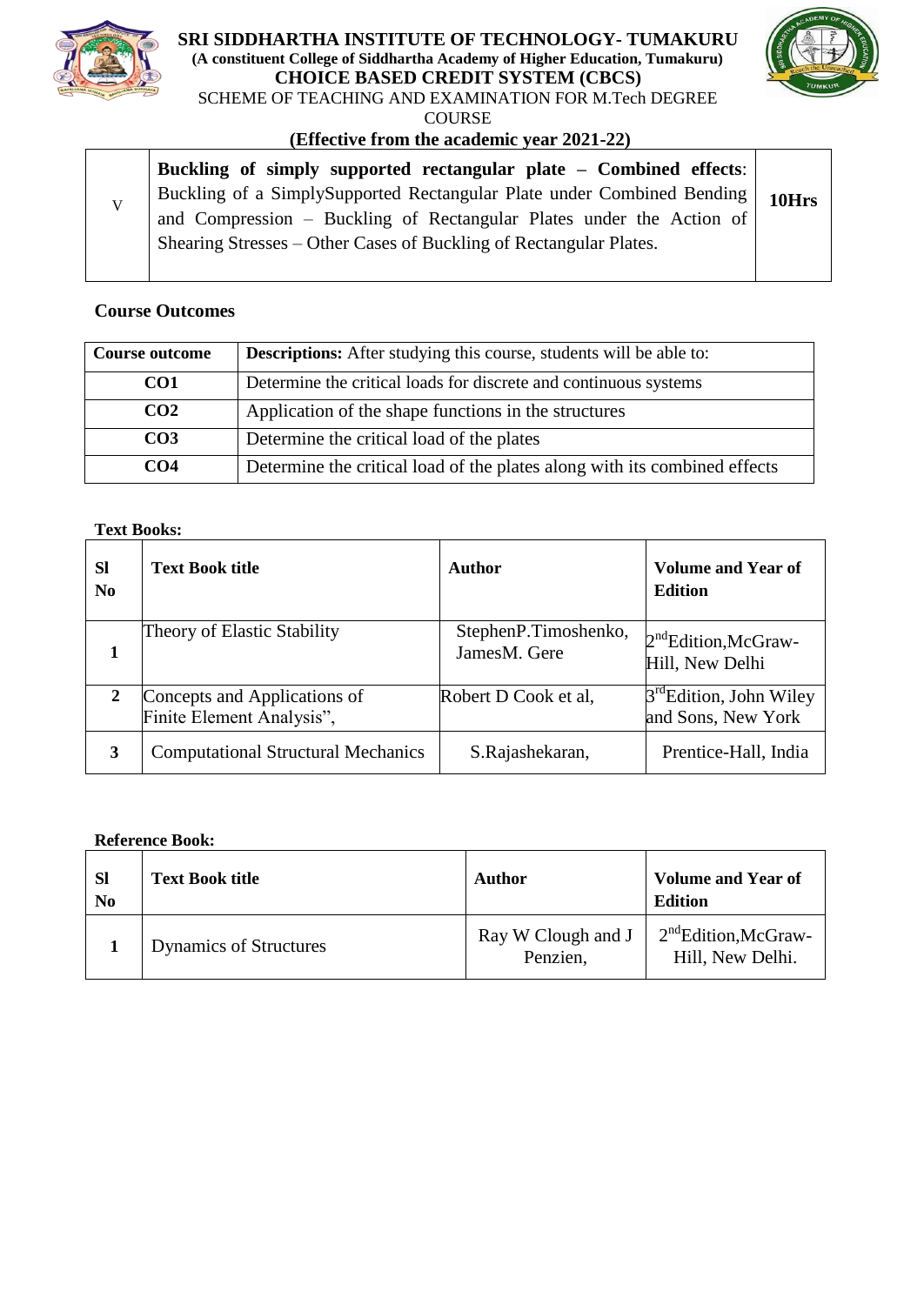



### **Subject Name: ANALYSIS OF PLATES AND SHELLS WITH FE APPROACH**

### **Subject Code: CAD 202 L-T-P-C: 4-0-0-4**

### **Course Objectives:**

The objective of this course is to make students to learn different methods of analysis and design of plates and shells, To critically detail the plates, folded plates and shells. To evaluate the performance of spatial structures.

| <b>UNIT</b>  | <b>Description</b>                                                                                                                                                                                                                                                                                                                                                                                                                                                                                                                            | <b>Hours</b> |
|--------------|-----------------------------------------------------------------------------------------------------------------------------------------------------------------------------------------------------------------------------------------------------------------------------------------------------------------------------------------------------------------------------------------------------------------------------------------------------------------------------------------------------------------------------------------------|--------------|
| $\mathbf I$  | Differential equation for cylindrical bending of plates: Bending of plates<br>subjected to uniformly distributed loads $-$ (i) two opposite sides free and<br>other two opposite sides simply supported (ii) two opposite sides free and<br>other two opposite sides fixed. Pure bending of plates – slope and curvature<br>of slightly bent plates – relations between bending moments and curvature in<br>pure bending of plates – strain energy in purebending.                                                                            |              |
| $\mathbf{I}$ | Circular plates: Differential equation for symmetrical bending of laterally<br>loaded circular plates – uniformly loaded circular plates with and without<br>central cutouts with two different boundary conditions (simple and clamped).<br>Centrally loaded clamped circular plate. circular plate, exact solution for<br>circular plate with clamped edge, rectangular plates with simple supported<br>edges.                                                                                                                              |              |
| $\rm III$    | Bending of rectangular simply supported plate: Subjected to distributed<br>moments at a pair of opposite edges. Bending of rectangular pates subjected<br>toudl (i) two opposite edges simply supported and the other two edges<br>clamed, (ii) three edges simply supported and one edge built-in and (iii) all<br>edges built in. Bending of rectangular plates subjected to uniformly varying<br>lateral load (i) all edges built-in and (ii) three edges simply supported and one<br>edge built-in. Circular plate on elastic foundation. | 10Hrs        |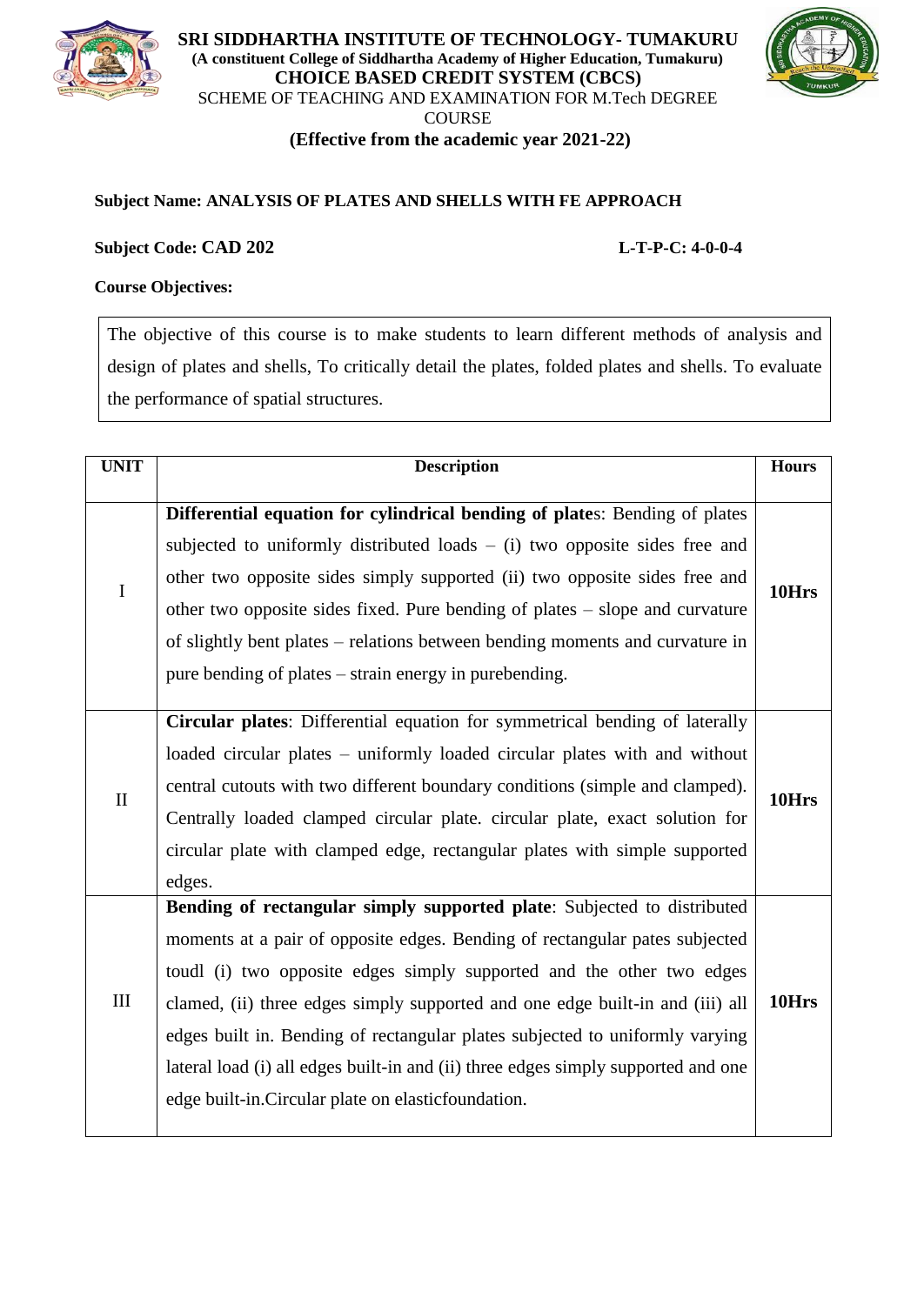

### **SRI SIDDHARTHA INSTITUTE OF TECHNOLOGY- TUMAKURU (A constituent College of Siddhartha Academy of Higher Education, Tumakuru) CHOICE BASED CREDIT SYSTEM (CBCS)**



SCHEME OF TEACHING AND EXAMINATION FOR M.Tech DEGREE

**COURSE** 

# **(Effective from the academic year 2021-22)**

|    | Bending of orthotropic plates: Application of finite difference technique       |       |
|----|---------------------------------------------------------------------------------|-------|
|    | for the analysis of isotropic and orthotropic rectangular plates subjected to   |       |
|    | uniformly distribute lateral loads. Large deflections of plates – approximate   |       |
| IV | formulas for uniformly loaded Plate bending analysis: Basic theories of thin    | 10Hrs |
|    | plates, displacement functions, plate bending elements, shear deformation in    |       |
|    | plates, Basic relationships in finite element formulation, four and eight       |       |
|    | nodded isoparamatric elements.                                                  |       |
|    | Differential geometry of curves and surfaces: Classifications of shells –       |       |
|    |                                                                                 |       |
|    | membrane action and bending action – force resultants and moment resultant      |       |
|    | in terms of mid surface strains and changes in curvatures –analysis of simple   |       |
| V  | shells of revolution subjected to symmetrical loading. General bending theory   | 12Hrs |
|    | of shells of double curvature, shells of revolution and cylindrical shells.     |       |
|    | Analysis of shells: Thin shell theory, review of shell elements, four and eight |       |

### **Text Books:**

| Sl No         | <b>Text Book title</b>                                            | Author                                         | Volume and Year of<br><b>Edition</b>                                                  |
|---------------|-------------------------------------------------------------------|------------------------------------------------|---------------------------------------------------------------------------------------|
|               | Theory of Plates and Shells                                       | Timoshenko, S. and<br>Woinowsky-Krieger,<br>W. | 2nd Edition,<br>McGraw-Hill Co.,<br>New York, 1959                                    |
| 2             | Theory and analysis of plates—classical<br>and numerical methods, | R. Szilard,                                    | Published in 1974 -<br>1974 in Englewood<br>Cliffs NJ by Prentice-<br>Hall. Services. |
| $\mathcal{R}$ | <b>Stress in Plates and shells</b>                                | Ugural $\overline{A}$ C                        | 2nd edition,<br>McGraw-Hill, 1999                                                     |

| $SI$ No | <b>Text Book title</b>         | Author           | Volume and Year of<br><b>Edition</b>           |
|---------|--------------------------------|------------------|------------------------------------------------|
|         | <b>Finite Element Analysis</b> | S SBhavaikatti   | McGraw-Hill<br>International Edition,<br>1984. |
|         | Theory of Plates               | Chandrashekara K | UniversityPress,<br>Hyderabad, 2001            |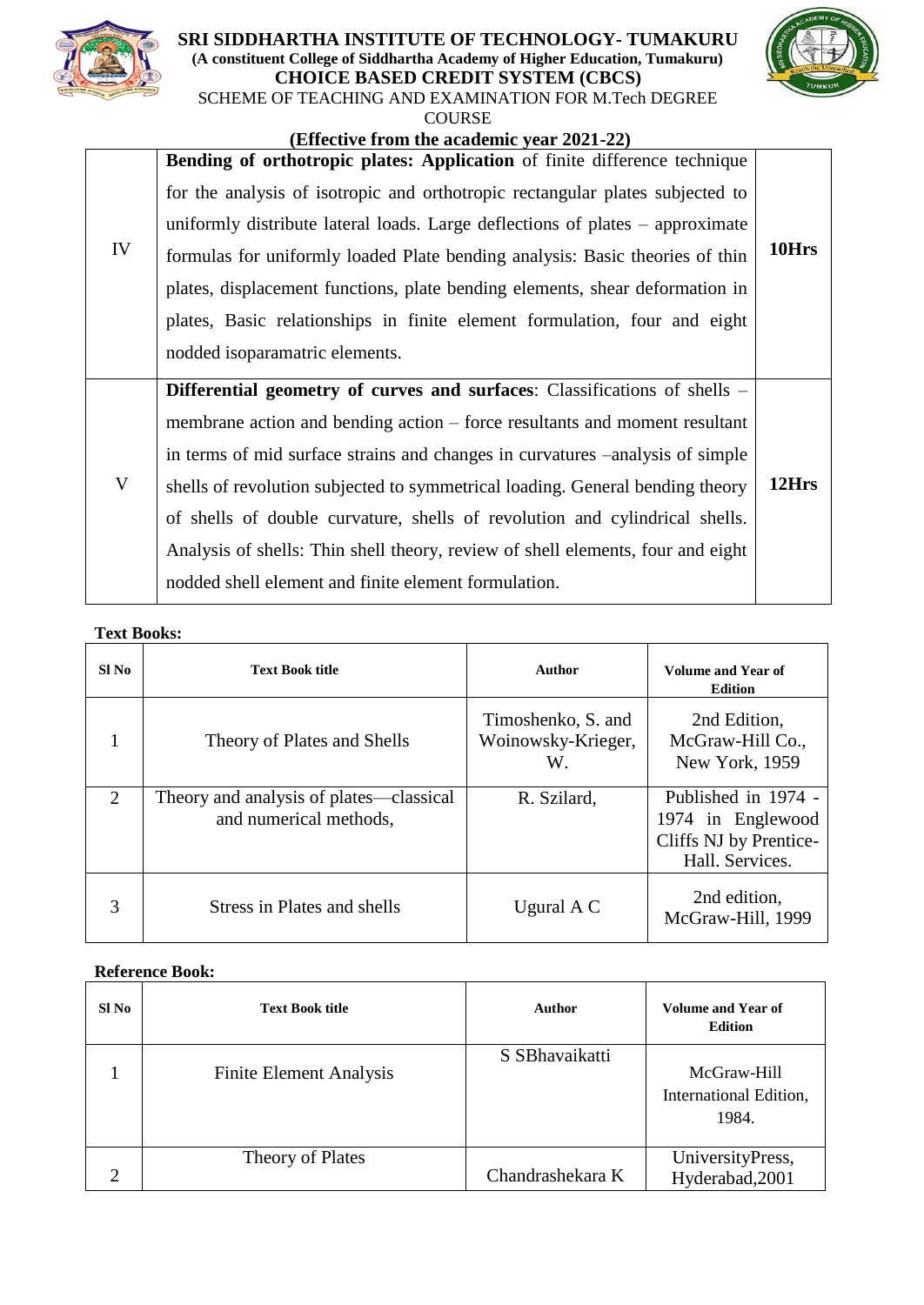



**COURSE** 

# **(Effective from the academic year 2021-22)**

### **Subject Name:DESIGN OF STRUCTURAL SYSTEMS FOR BRIDGES**

**Subject Code:CAD 203 L-T-P-C:4-0-0-4**

**Course Objectives:**

### **Course Objectives**

The objective of this course is to make students to learn principles of Structural Design, To design different types of structures and to detail the structures. To evaluate performance of the structures.

| <b>UNIT</b>  | <b>Description</b>                                                                                                                                                                                                                                                                                                                                                                                                  | <b>Hours</b> |
|--------------|---------------------------------------------------------------------------------------------------------------------------------------------------------------------------------------------------------------------------------------------------------------------------------------------------------------------------------------------------------------------------------------------------------------------|--------------|
| $\rm I$      | Introduction: Classification, investigations and planning, choice of type -<br>economic span length - IRC specifications for road bridges, standard live<br>loads, other forces acting on bridges, general design considerations. General<br>aspects – Design loads – Design moments, shears and thrusts – Design of<br>critical section.                                                                           | 10Hrs        |
| $\mathbf{I}$ | Design of Slab Bridges: Effective width of analysis – workings stress design<br>and detailing of slab bridges for IRC loading. Bridge bearings- General<br>features – Types of bearings – forces on bearings basis for selection of<br>bearings - Design principles of steel rocker and roller bearings and its design -<br>Design of elastomeric pad bearing detailing of elastomeric potbearings                  | 10Hrs        |
| $\rm III$    | T-Beam Bridges: Introduction – wheel load analysis – B.M. in slab – Pigaud's<br>theory -analysis of longitudinal girders by Courbon's theory working stress<br>design and detailing of reinforced concrete T-beam bridges for IRC loading.<br>Design of Box culverts.                                                                                                                                               | 10Hrs        |
| IV           | Prestressed Concrete Bridge: General features - Advantages of Prestressed<br>concrete bridges – pretensionedPrestressed concrete bridges – post tensioned<br>Prestressed concrete Bridge decks. Design of post tensioned Prestressed<br>concrete slab bridge deck.                                                                                                                                                  | 10Hrs        |
| $\mathbf V$  | Piers and Abutments: General features – Bed block – Materials for piers and<br>$abutments - types of piers - forces acting on piers - Design of pier - stability$<br>analysis of piers – general features of abutments – forces acting on abutments<br>- stability analysis of abutments. bridge foundations-General Aspects - Types<br>of foundations – Pile foundations – well foundations – caisson foundations. | 12Hrs        |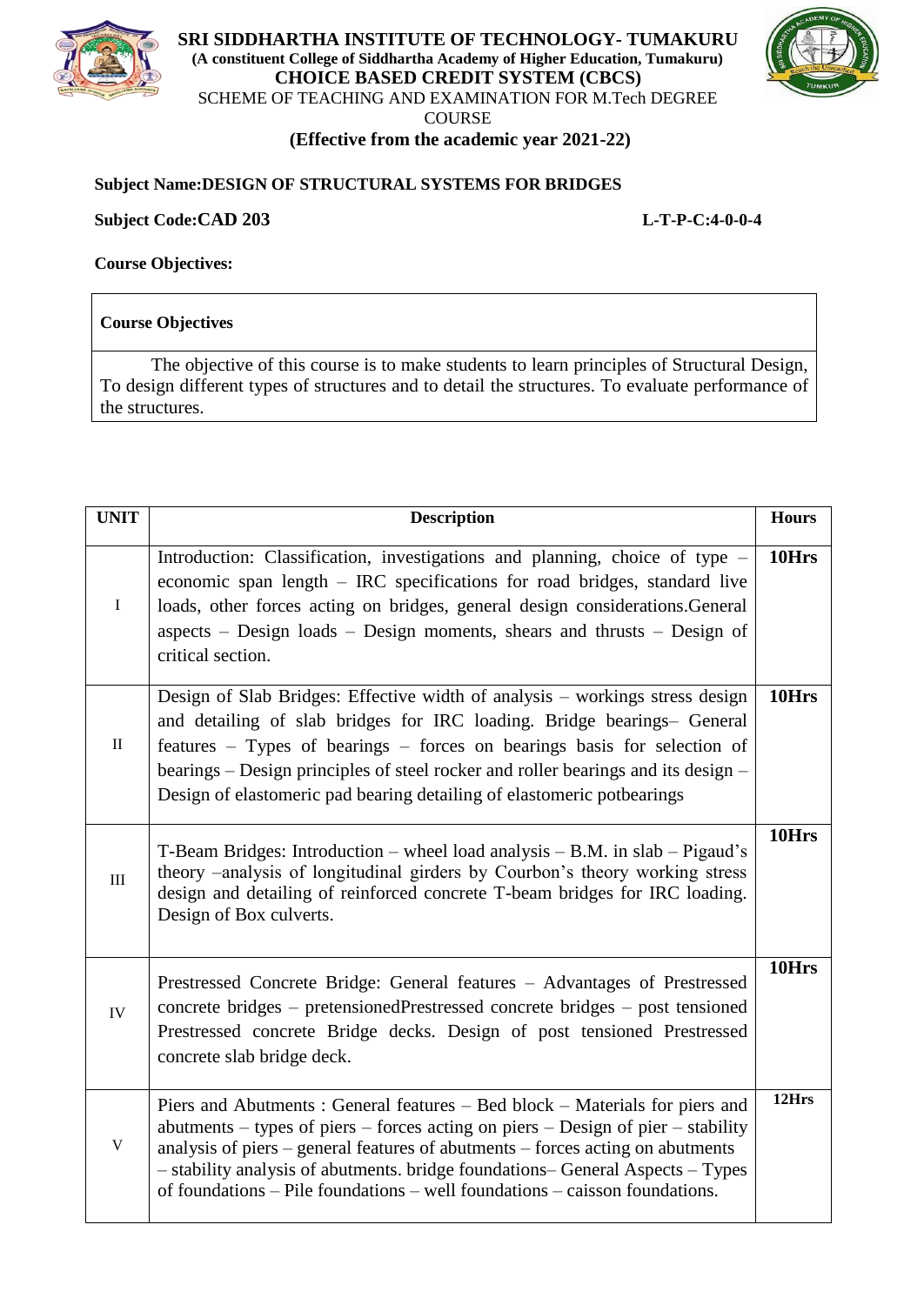



**(Effective from the academic year 2021-22)**

### **Course Outcomes**

| <b>Course outcome</b> | <b>Descriptions</b>                                                                                            |  |  |
|-----------------------|----------------------------------------------------------------------------------------------------------------|--|--|
|                       |                                                                                                                |  |  |
| CO <sub>1</sub>       | Students will be made familiar about hydrological data regarding the bridge site.                              |  |  |
| CO <sub>2</sub>       | Students will be made familiar about bridge sub structure and IRC loads, design<br>and maintenance of bridges. |  |  |
| CO <sub>3</sub>       | Students will be made familiar about components of bridge structure and design Of<br>RC bridge for IRC loads.  |  |  |
| CO <sub>4</sub>       | Students will be made familiar about design of steel bridges, moveable steel<br>Bridges and bearings.          |  |  |

### **Text Books:**

| <b>SI</b><br>N <sub>0</sub> | <b>Text Book title</b>            | Author                                       | Volume and Year of<br><b>Edition</b>          |
|-----------------------------|-----------------------------------|----------------------------------------------|-----------------------------------------------|
|                             | Essentials of bridges engineering | D. Johnson Victor                            | Oxford & IBH<br>publishers co- Private<br>Ltd |
|                             | <b>Bridge Engineering</b>         | S. Ponnuswamy.                               |                                               |
|                             | Reinforced concrete Bridges       | Taylor F.W., Thomson,<br>S.E., and Smulski E | John Wiley and sons,<br>New York              |

| <b>Sl</b><br>N <sub>0</sub> | <b>Text Book title</b> | Author        | <b>Volume and Year of</b><br><b>Edition</b> |
|-----------------------------|------------------------|---------------|---------------------------------------------|
|                             | Concrete Bridge Design | B Rowe, R.E.  | C.R.Books Ltd.,<br>London.                  |
| ⌒                           | Design of Bridges      | N.KrishnaRaju | Oxford & IBH                                |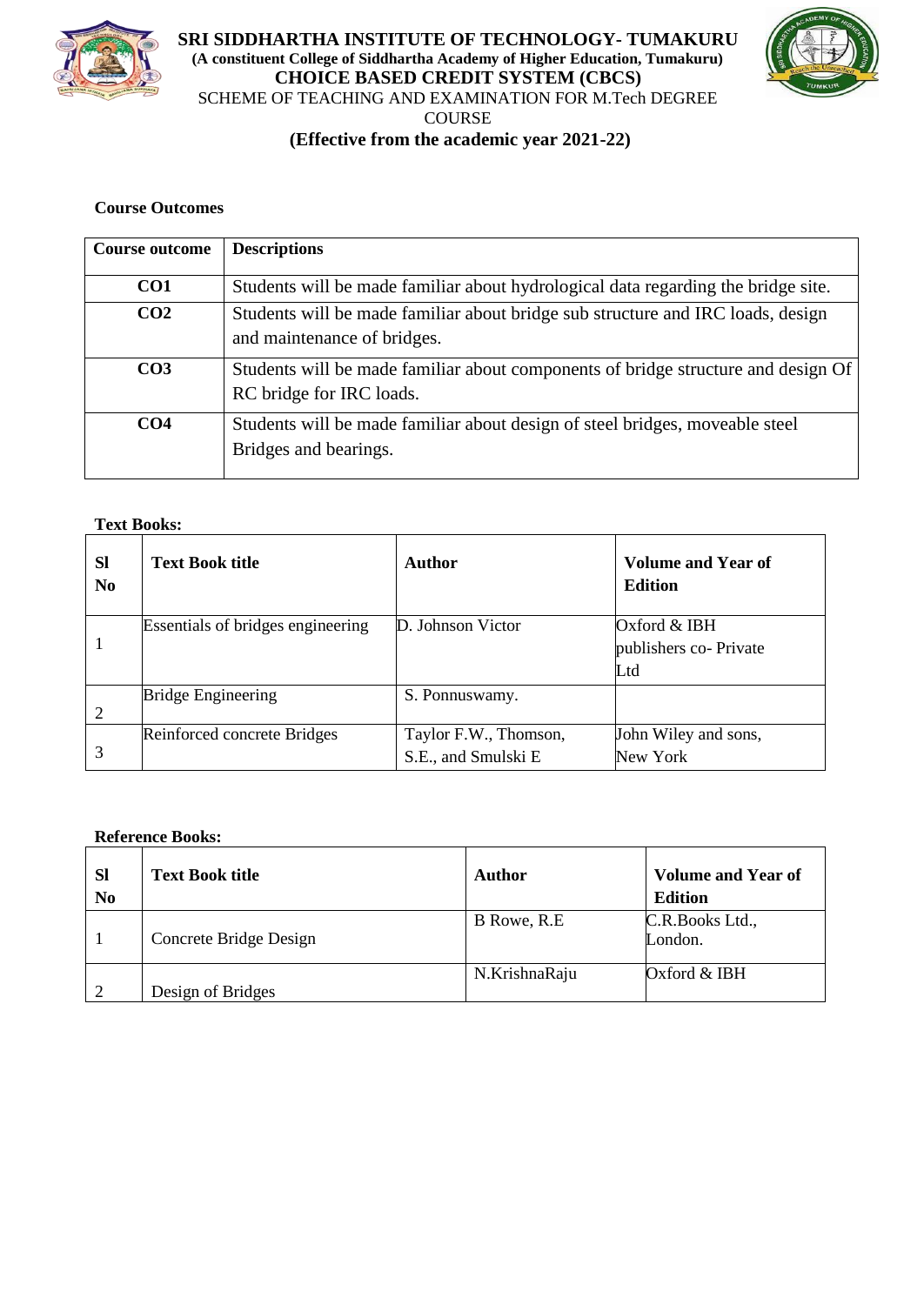



# **Subject Name: APPLICATION OF AI AND EXPERT SYSTEMS IN STRUCTURAL ENGINEERING**

### **Subject Code: CAD 204 L-T-P-C:3-0-0-3**

### **Course Objectives:**

Use expert systems to achieve fairly high levels of performance in task areas which require a good deal of specialized knowledge and training.

| <b>UNIT</b> | <b>Description</b>                                                                                                                                                                                                                                                                                                                                                         | <b>Hours</b>   |
|-------------|----------------------------------------------------------------------------------------------------------------------------------------------------------------------------------------------------------------------------------------------------------------------------------------------------------------------------------------------------------------------------|----------------|
| $\mathbf I$ | <b>Artificial Intelligence:</b> Introduction: $AI - Applications$ fields, defining the<br>problems – state space representation – problem characteristics – production<br>system - production system characteristics. Knowledge representation: Formal<br>logic – predicate logic – logic programming – forward v/s backward reasoning<br>- matching control knowledge.    | $\overline{9}$ |
| $\rm II$    | <b>Search and control:</b> Concepts – uniformed / blind search: depth first search –<br>breadth first search - bi-directional search – informed search – heuristic graph<br>search – generate and test - hill climbing – best–first search – AND OR graph<br>search.Non-formal knowledge – semantic networks – frames – scripts<br>production systems. Programming in LISP | $\tau$         |
| $\rm III$   | <b>Expert Systems:</b> Their superiority over conventional software – components<br>of an expert system $-$ expert system life cycle $-$ expert system developments<br>process – nature of expert knowledge – techniques of soliciting and encoding<br>expert knowledge. Inference: Forward chaining - backward chaining - rule<br>valueapproach.                          | 8              |
| IV          | <b>Uncertainty:</b> symbolic reasoning under uncertainty: logic for non-monotonic<br>reasoning. Statistical reasoning: Probability and Bayes' theorem – certainty<br>factor and rule based systems - Bayesian network - Dempster - Shafer theory.                                                                                                                          | $\tau$         |
| $\mathbf V$ | Fuzzy reasoning and Neural Networks: Features of rule based, networks<br>based and frame based expert systems – examples of expert systems in<br>Construction Management and Structural Engineering. Expert systems<br>shells. Neural Networks: An introduction – their possible applications in Civil<br>Engineering                                                      | 8              |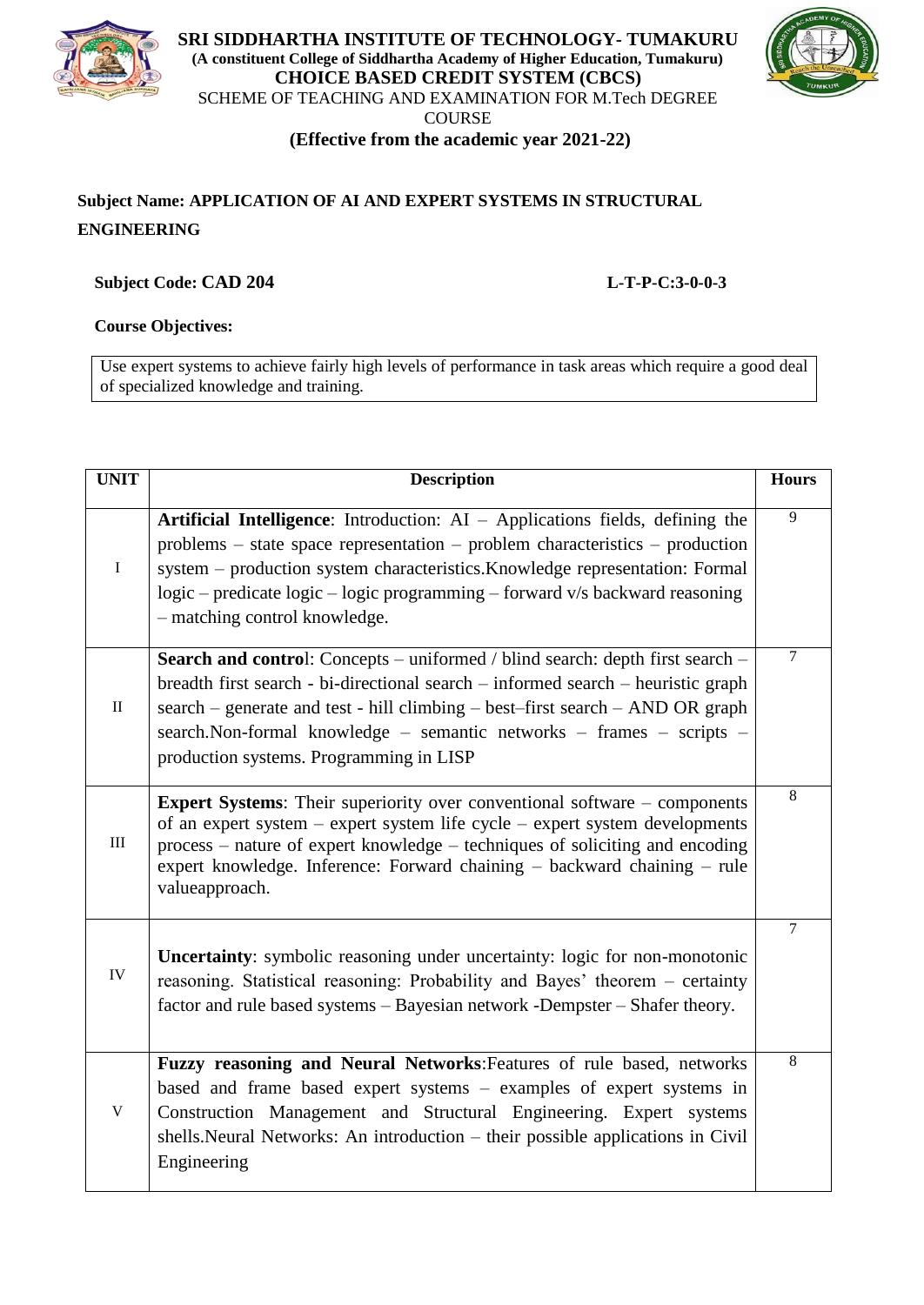



**COURSE** 

# **(Effective from the academic year 2021-22)**

### **Course Outcomes**

| Course outcome  | <b>Descriptions</b>                                                                                                      |  |
|-----------------|--------------------------------------------------------------------------------------------------------------------------|--|
| CO <sub>1</sub> | To identify the logical reasons in the system                                                                            |  |
| CO <sub>2</sub> | To know various AI search algorithms                                                                                     |  |
| CO <sub>3</sub> | Develop expert systems to perform tasks which are physically<br>difficult, tedious, or expensive to have a human perform |  |
| CO4             | Knowledge on the entire system of neural networks and<br>application in the structural system                            |  |

### **Text Books:**

| <b>Sl</b><br>N <sub>0</sub> | <b>Text Book title</b>                               | Author                 | <b>Volume and Year of</b><br><b>Edition</b> |
|-----------------------------|------------------------------------------------------|------------------------|---------------------------------------------|
|                             | Artificial Intelligence and<br><b>Expert Systems</b> | Patterson D W          | Prentice-Hall,                              |
| $\mathbf{2}$                | Artificial Intelligence and<br><b>Expert Systems</b> | Rich, E. and Knight K. | McGraw Hill, New<br>York                    |

| <b>Sl</b><br>N <sub>0</sub> | <b>Text Book title</b>                                        | Author       | <b>Volume and Year of</b><br><b>Edition</b> |
|-----------------------------|---------------------------------------------------------------|--------------|---------------------------------------------|
|                             | Principals of Artificial Intelligence                         | Nilsson, N.J | Narosa., New Delhi                          |
| $\mathbf{2}$                | Expert Systems in Constructions and<br><b>Structural Engg</b> | Adeli, H     | Chapman & Hall,<br>New York.                |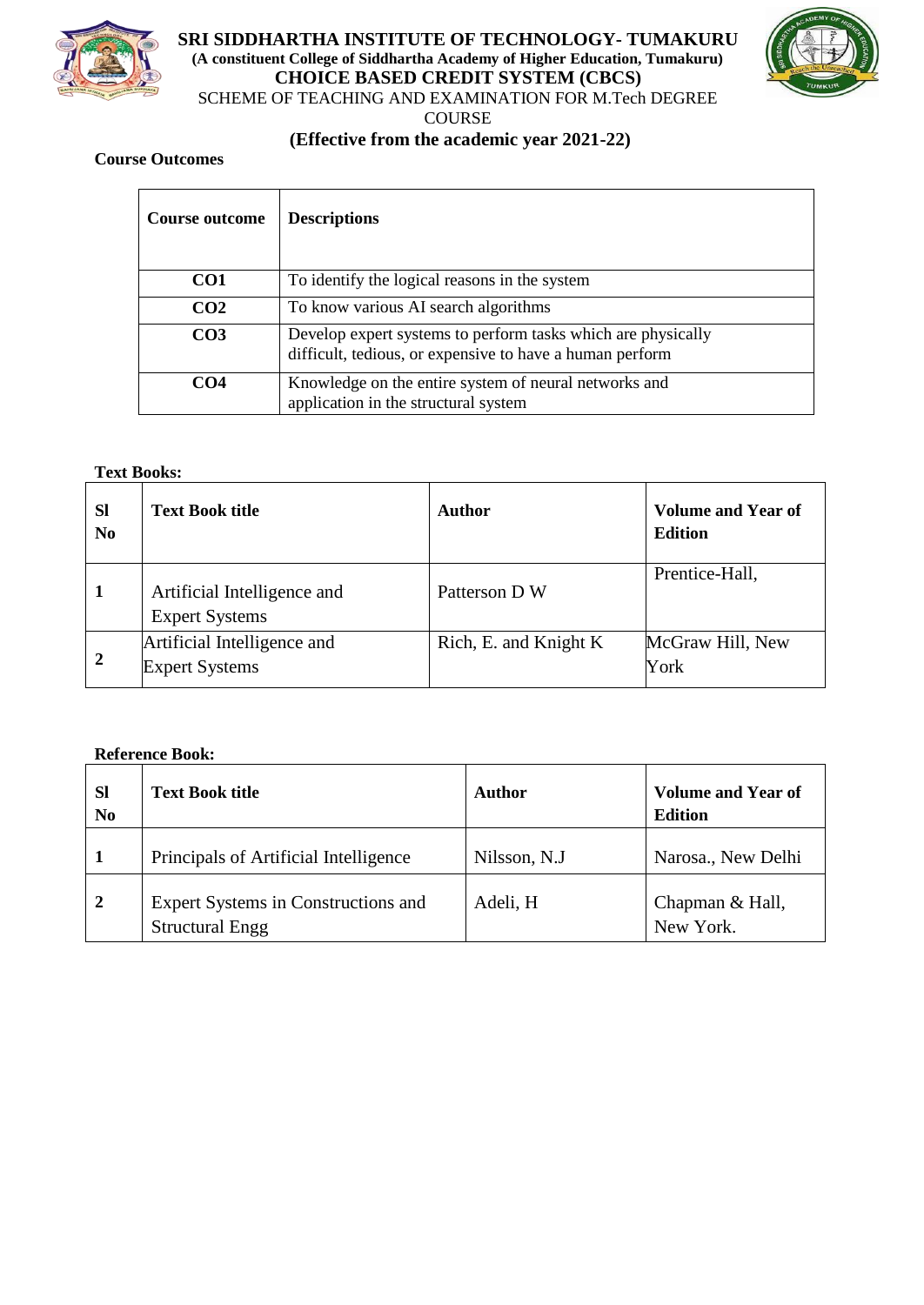



**Subject Name: SPECIAL CONCRETE**

**Subject Code: CAD2PE5**1 **L-T-P-C:3-0-0-3**

### **Course Objectives:**

| Sl.No        | <b>Course Objectives</b>                                                                    |
|--------------|---------------------------------------------------------------------------------------------|
|              | To Make the student understand the fundamental material properties of concrete              |
| $\mathbf{2}$ | To Make the student understand the principles of Mix design of Light Weight Concrete        |
| 3            | To Make the student understand the principles of Ferro Cement and Fiber reinforced concrete |
| 4            | To Make the student understand the principles of High Performance Concrete                  |

| <b>UNIT</b>  | <b>Description</b>                                                                                                                                                                                                                                                                                                                   | <b>Hours</b>    |
|--------------|--------------------------------------------------------------------------------------------------------------------------------------------------------------------------------------------------------------------------------------------------------------------------------------------------------------------------------------|-----------------|
| $\bf I$      | Components of modern concrete and developments in the process and<br>constituent materials: Role of constituents, Development in cements and<br>cement replacement materials, pozzolona, fly ash, silica fume, rice husk ash,<br>recycled aggregates, chemical admixtures. Mix proportioning of Concrete:<br>Principles and methods. | 9               |
| $\mathbf{I}$ | Light Weight concrete: Introduction, classification, properties, strength and<br>durability, mix proportioning and problems. High density concrete: Radiation<br>shielding ability of concrete, materials for high density concrete, mix<br>proportioning, properties in fresh and hardened state, placement methods.                | $7\phantom{.0}$ |
| $\rm III$    | Ferro cement: Ferro cement materials, mechanical properties, and cracking of<br>Ferro cement, strength and behaviour in tension, compression and flexure,<br>Design of Ferro cement in tension, Ferro cement constructions, durability, and<br>applications.                                                                         | 8               |
| IV           | Fiber reinforced concrete: Fiber materials, mix proportioning, distribution<br>and orientation, interfacial bond, properties in fresh state, strength and<br>behavior in tension, compression and flexure of steel fiber reinforced concrete,<br>mechanical properties, crack arrest and toughening mechanism, applications.         | $\overline{7}$  |
| V            | High Performance concrete: constituents, mix 8 Hours proportioning,<br>properties in fresh and hardened states, applications and limitations. Ready<br>Mixed Concrete-QCI-RMCPC scheme requirements, Self Compacting<br>Concrete, Reactive powder concrete.                                                                          | 8               |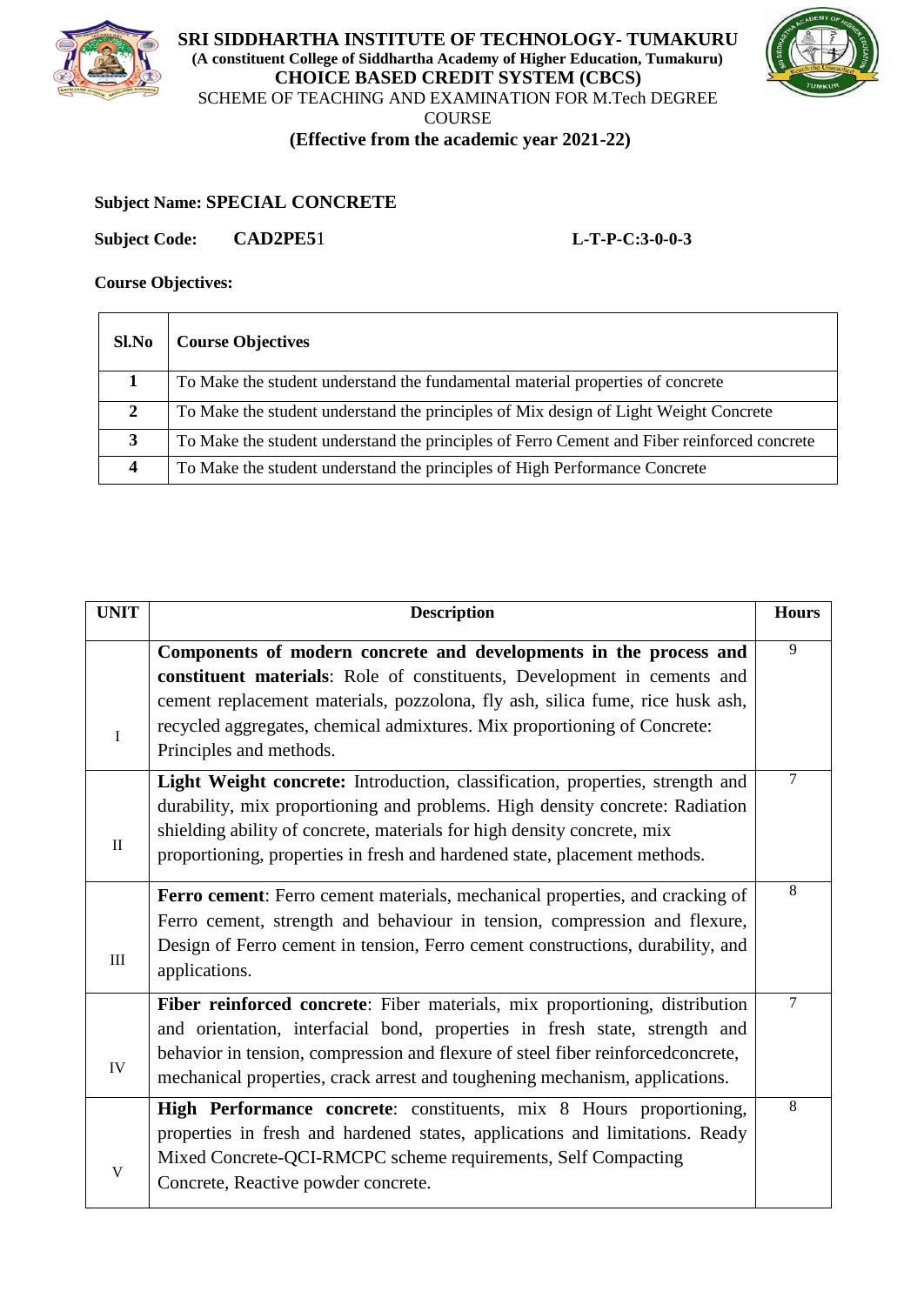



COURSE

## **(Effective from the academic year 2021-22)**

### **Course Outcomes**

| <b>Course outcome</b> | <b>Descriptions</b>                                                                                                |  |
|-----------------------|--------------------------------------------------------------------------------------------------------------------|--|
| CO <sub>1</sub>       | Students will have the ability to understand behavior of concrete knowing<br>fundamental properties of ingredients |  |
| CO <sub>2</sub>       | Students will have the ability to design Light Weight Concrete                                                     |  |
| CO <sub>3</sub>       | Students will have the ability to design Ferro cement                                                              |  |
| CO <sub>4</sub>       | Students will have the ability to design Fiber Reinforced Concretes and High<br><b>Performance Concretes</b>       |  |

### **Text Books:**

| <b>SI</b>      | <b>Text Book title</b>                                              | <b>Author</b>    | <b>Volume and Year of Edition</b>                                       |
|----------------|---------------------------------------------------------------------|------------------|-------------------------------------------------------------------------|
| N <sub>0</sub> |                                                                     |                  |                                                                         |
|                | Design of Concrete Mixes                                            | N. Krishna Raju  | 5 <sup>th</sup> Edition<br>ISBN: 978-81-239-2467-0                      |
| 2              | <b>Concrete Technology Theory</b><br>and Practice                   | M. L. Gambhir    | 5 <sup>th</sup> Edition ISBN-10<br>1259062554 ISBN-<br>139781259062551  |
| 3              | Concrete Technology"-Oxford<br>University Press, New<br>Delhi, 2007 | A.R.Santhakumar, | 2 <sup>nd</sup> Edition ISBN10-<br>0199458529 ISBN13-978-<br>0199458523 |

| <b>Sl</b>      | <b>Text Book title</b>                                                                   | <b>Author</b>                                         | <b>Volume and Year of</b>                 |
|----------------|------------------------------------------------------------------------------------------|-------------------------------------------------------|-------------------------------------------|
| N <sub>0</sub> |                                                                                          |                                                       | <b>Edition</b>                            |
|                | Properties of Concrete                                                                   | A.M.Neville                                           | 5thEdition2011 ISBN 978-<br>81-317-9107-3 |
| $\mathcal{L}$  | Corrosion Of Reinforcement In Concrete<br><b>Construction (Special Publications)</b>     | C.L.Page P.B.<br><b>Bamforth And</b><br><b>JWFigg</b> | 1996 Edition                              |
| 3              | High Performance Fiber Reinforced<br>Cement Composites 6 HPFRCC 6<br>(RILEM Book series) | Gustavao J Parra,<br>Montesinos                       | 2011 Edition                              |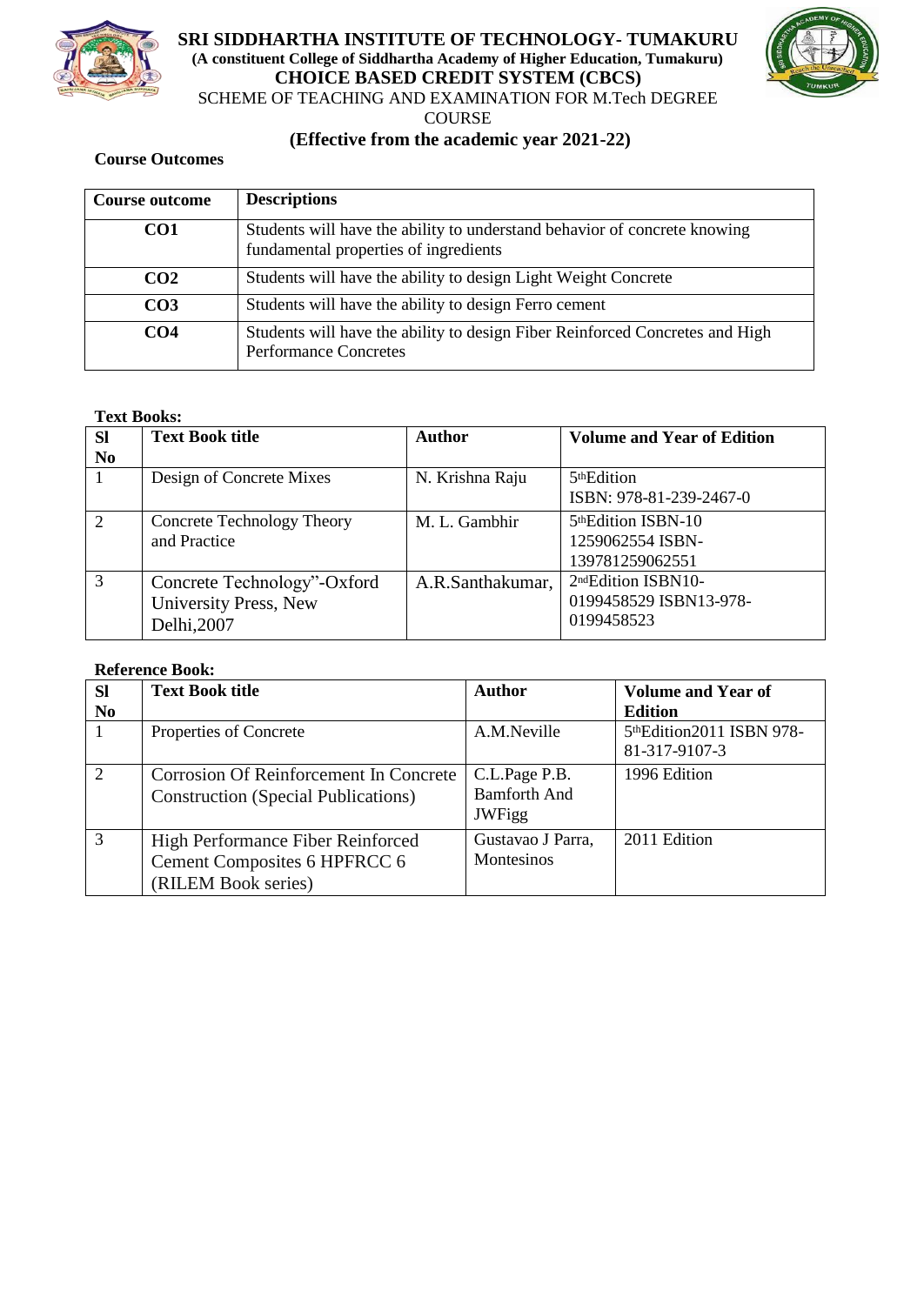



### **Subject Name: RELIABILITY ANALYSIS AND RELIABILITY BASED DESIGN OFSTRUCTURES**

**SubjectCode: CAD2PE5**2 **L-T-P-C:3-0-0-3**

### **Course Objectives :**

| Sl.No                   | <b>Course Objectives</b>                                                             |
|-------------------------|--------------------------------------------------------------------------------------|
|                         | To Make the student understand the in depth principles of Probability and Statistics |
|                         | To Make the student understand the principles of Level 2 Reliability Methods         |
| 3                       | To Make the student understand the principles of Monte Carlo Simulation              |
| $\overline{\mathbf{4}}$ | To make student pply principles of Reliability to Structures                         |

| <b>UNIT</b>  | <b>Description</b>                                                                                                                                                                                                                                                                                                                                                                                                                                                                                                                                                                                                                                             | <b>Hours</b>   |
|--------------|----------------------------------------------------------------------------------------------------------------------------------------------------------------------------------------------------------------------------------------------------------------------------------------------------------------------------------------------------------------------------------------------------------------------------------------------------------------------------------------------------------------------------------------------------------------------------------------------------------------------------------------------------------------|----------------|
| $\mathbf I$  | Introduction to reliability and difference in approach used in civil<br>engineering: Statistics for raw data and classified data. Mean Median Mode,<br>Standard deviation and Coefficient of variation, Moments, Skewness and<br>Kurtosis.                                                                                                                                                                                                                                                                                                                                                                                                                     | 9              |
| $\mathbf{I}$ | Curve fitting: Method of least squares linear and nonlinear non-linear.<br>Introduction to Probability axioms of probability mutually exclusive and<br>independent events, fundamental of set theory De Morgan's rule conditional<br>probability probability tree diagram.                                                                                                                                                                                                                                                                                                                                                                                     | $\overline{7}$ |
| III          | Normal distribution, Lognormal distribution and their properties, Probability<br>and exceedance probability. Statistical sensitivity analysis, Calculation of<br>statistic of RC beam in flexure (Ultimate Resistance) and probability of its<br>failure, Design of a tension member for a given probability of failure when<br>loadisnormallyandlognormallydistributedChisquaretest,Suitabilityof<br>probabilistic model (Log Normal distribution) by Chi square test.                                                                                                                                                                                        | 8              |
| IV           | Concepts of Reliability reliability index problems on column simply supported<br>beam cantilever be statistical sensitivity analysis, establishing statistics of<br>Resistance of column and simply supported beam<br>Application of Monte Carlo techniquewith Box Muller Technique, when<br>parameters are normally distributed] for cube strength of concrete the<br>strength, Comparison of standard deviation and mean strength of axially<br>loaded short column obtained by simulation and theory. Obtaining the<br>probability of failure by simulation when load of short column when all<br>parameters are either non-random or normally distributed. | $\tau$         |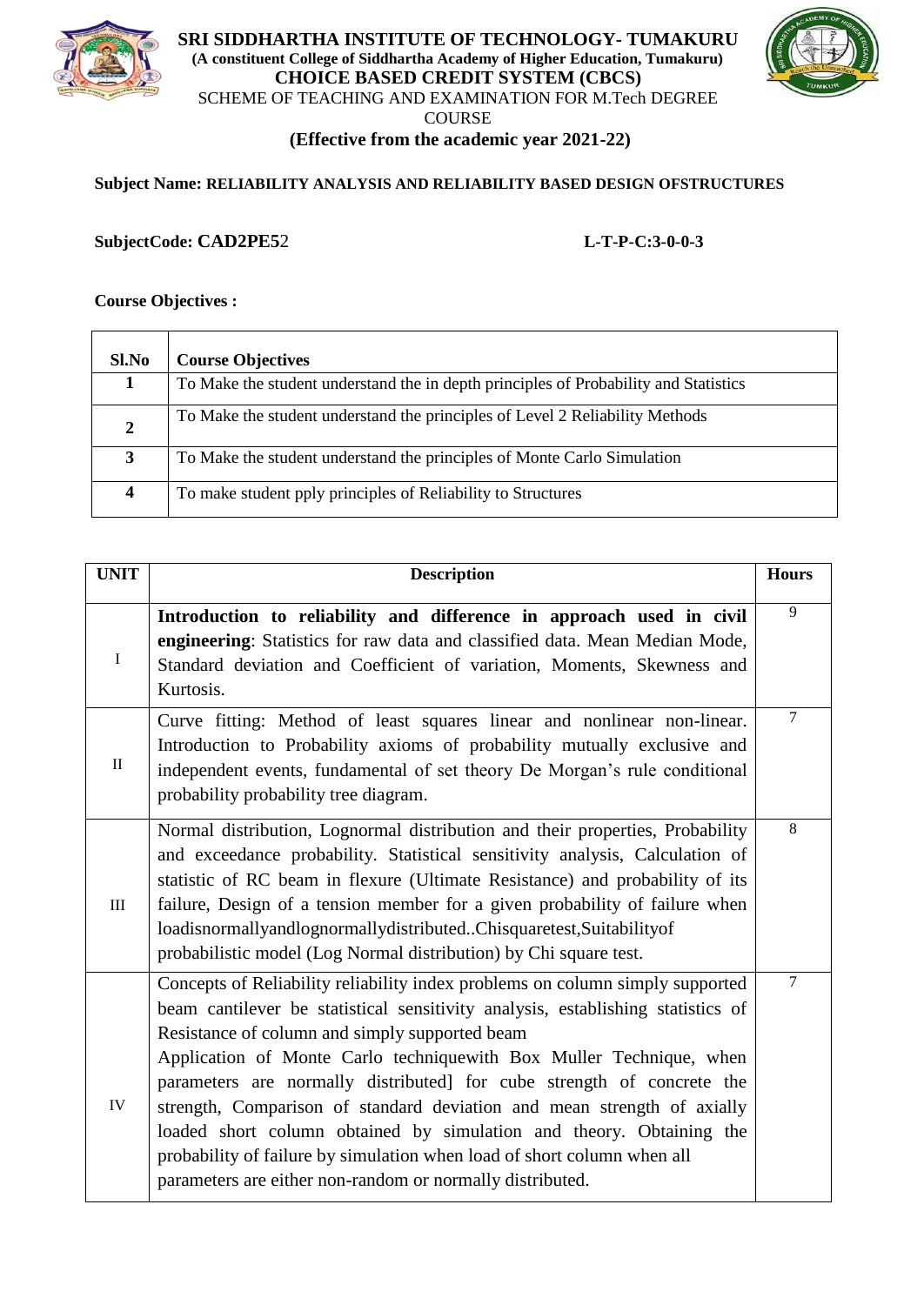

### **SRI SIDDHARTHA INSTITUTE OF TECHNOLOGY- TUMAKURU (A constituent College of Siddhartha Academy of Higher Education, Tumakuru) CHOICE BASED CREDIT SYSTEM (CBCS)**



**COURSE** 

# **(Effective from the academic year 2021-22)**

|   | Level 2 reliability methods FOSM and AFOSM methods, determination of          | 8 |
|---|-------------------------------------------------------------------------------|---|
|   | Cornell's Beta for steel tensile member, Column, I section. Hasofer Lind      |   |
| V | method for invariant beta, Problem on I section $\&$ steel tension member to  |   |
|   | check invariance of Beta. Fiessler's method for invariant beta, problem on    |   |
|   | short column, simply supported beam, Elastic cantilever beam for a given      |   |
|   | deflection. Reliability based design by inverse formulation, Determination of |   |
|   | mean depth of an I beam using Hasofer Lind method. Definitions of Nominal     |   |
|   | value, mean value, characteristic value. Finding partial safety factor for RC |   |
|   | beam for ultimate strength, simply supported beam [RSJ]. Theory of LRFD       |   |
|   | design factors. Theory of LRFD [procedure] for Indian Standards.              |   |

### **Course Outcomes**

| <b>Course outcome</b> | <b>Descriptions</b>                                                                   |
|-----------------------|---------------------------------------------------------------------------------------|
| CO <sub>1</sub>       | Students will have the ability to use Principles of Statistics and Probability        |
| CO <sub>2</sub>       | Students will have the ability to apply Level 2 Reliability methods                   |
| CO <sub>3</sub>       | Students will have the ability to apply principles of Monte Carlo Simulation          |
| CO <sub>4</sub>       | Students will have the ability to analyze Structure in light of theory of reliability |

### **Text Books:**

| <b>Sl</b><br>N <sub>0</sub> | <b>Text Book title</b>                                                | <b>Author</b>      | <b>Volume and Year of</b><br><b>Edition</b> |
|-----------------------------|-----------------------------------------------------------------------|--------------------|---------------------------------------------|
| $\vert$ 1                   | Analysis and Design of<br>Reliability<br>Structures, Tata McGraw Hill | R.Ranganthan,      | <b>First Edition</b>                        |
|                             | Publishing Co. Ltd., NewDelhi.                                        |                    |                                             |
| $\sqrt{2}$                  | Basic Statistical Methods for Engineers                               | John B.Kennedy and | <b>First Edition</b>                        |
|                             | and Scientists, Harper and Row                                        | Adam M.Neville,    |                                             |
|                             | Publishers, New York.                                                 |                    |                                             |
| $\overline{3}$              | Probability<br>Engineering<br>concepts in                             | Ang A.H.S and      | Vol.I and II.                               |
|                             | planning and Design,                                                  | W.H.Tang,          |                                             |
|                             | John Wiley and sons, New York,                                        |                    |                                             |

| <b>SI</b>      | <b>Text Book title</b>              | <b>Author</b>     | <b>Volume and Year</b> |
|----------------|-------------------------------------|-------------------|------------------------|
| N <sub>0</sub> |                                     |                   | of Edition             |
|                | Probability and Statistics in       | William W. Hines, | 1990, 3rdEdition       |
|                | <b>Engineering and Management</b>   | Douglas C.        |                        |
|                | <b>Sciences</b>                     | Montgomery        |                        |
|                | Concepts in reliability Engineering | L.S.Srinath       | 2 <sup>nd</sup> Edtion |
| 3              | Theory of Probability               | B. Gnedenko       | 1969                   |

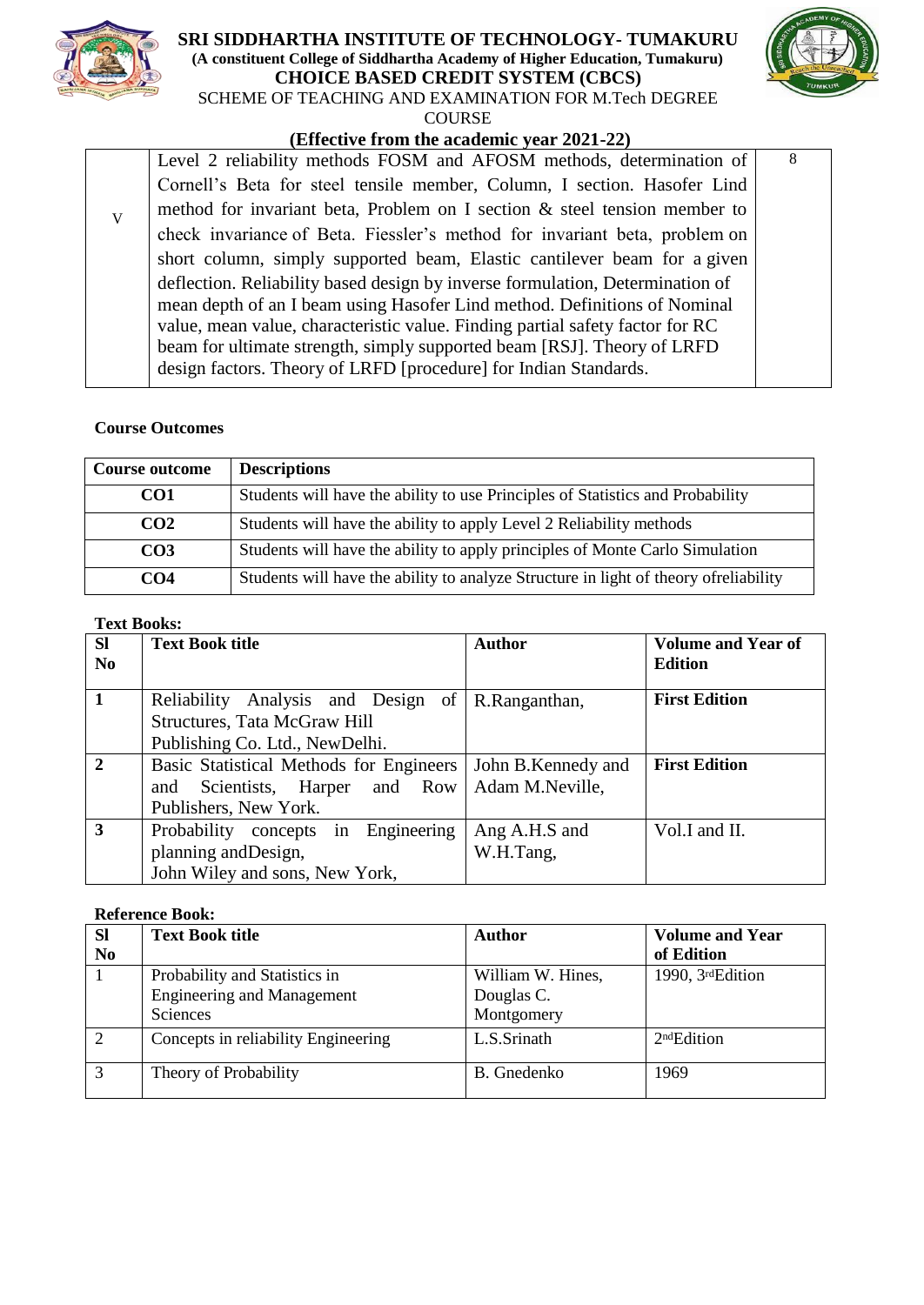



# **Subject Name: FOUNDATION ENGINEERING**

### **Subject Code:CAD 2PE5**3 **L-T-P-C:3-0-0-3**

### **Course Objective:**

Gain the knowledge of shallow and deep foundation design with analysis and to incorporate the soil parameters into consideration.

| <b>UNIT</b> | <b>Description</b>                                                                                                                                                                                                                                                                                                                                                                                                    | <b>Hours</b>   |
|-------------|-----------------------------------------------------------------------------------------------------------------------------------------------------------------------------------------------------------------------------------------------------------------------------------------------------------------------------------------------------------------------------------------------------------------------|----------------|
| $\mathbf I$ | Bearing Capacity &Settlement:Introduction to bearing capacity and<br>settlement, Factors affecting bearing capacity. Numerical problems on bearing<br>capacity of soils. Typesandmodes of settlement. Computation of settlement<br>for cohesion and cohesion less soils.                                                                                                                                              | $\overline{9}$ |
| $\rm II$    | Shallow Foundations: Principles of Design of foundation, Requirements for<br>geotechnical and structural aspects of design, Proportioning of Isolated<br>footing, Combined Footing, Strap footing, Strip footing and Raftfoundation.                                                                                                                                                                                  | $\tau$         |
| $\rm III$   | Pile Foundation: Historical Development, Necessity of pile foundations,<br>Classification, Load carrying capacity of piles by Static formula in cohesive<br>and cohesion less soils. Pile groups, group action of piles in sand and clay,<br>group efficiency of piles and negative skin friction. Numerical problems on<br>above.                                                                                    | 8              |
| IV          | Introduction, Classification<br><b>Foundations:</b><br>of<br>well<br>Well<br>foundation,<br>Components of well foundation, Forces acting on well foundation, Sinking of<br>wells, Causes and remedies for tilts and shifts. Drilled Piers and Caissons-<br>Construction, advantages and disadvantages of drilled piers. Design concepts<br>and Advantages and disadvantages of open, pneumatic and floating caissons. | $\tau$         |
| $\mathbf V$ | Foundations on Expansive Soils: Definition, Identification, Mineral<br>Structure, Index properties of expansive soils, Swell potential and Swell<br>pressure, Free swell Tests on expansive soils, foundation treatment for<br>structures in expansive soil, CNSlayer.                                                                                                                                                | $\,8\,$        |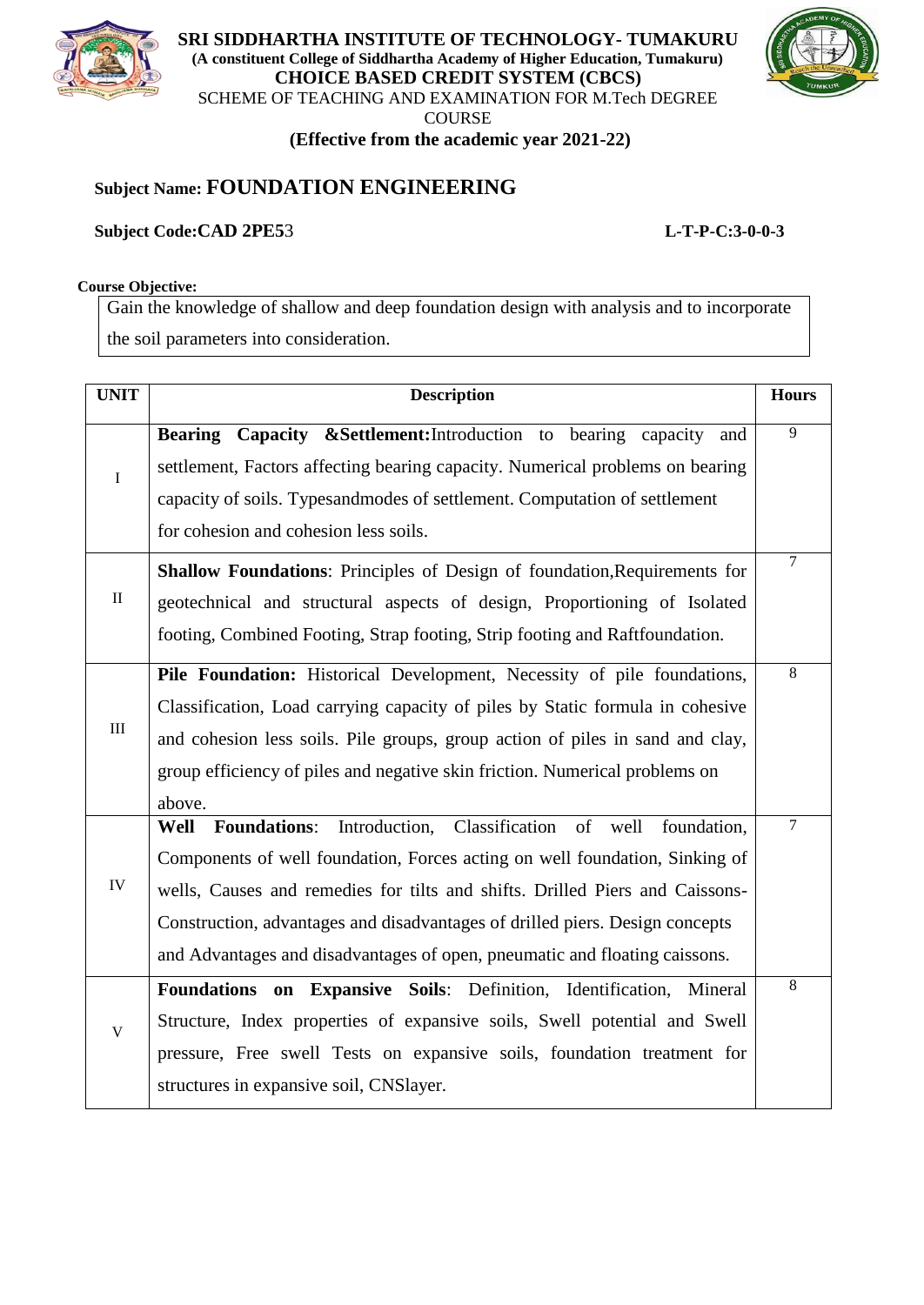



**(Effective from the academic year 2021-22)**

| Course<br>outcome | <b>Descriptions</b>                                                       |
|-------------------|---------------------------------------------------------------------------|
| CO <sub>1</sub>   | To understand the concept of bearing capacity and settlement of footings. |
| CO <sub>2</sub>   | To know the different types of foundations and their suitability.         |
| CO <sub>3</sub>   | To understand the necessity of pile and well foundation including design. |
| CO <sub>4</sub>   | To enhance the knowledge of placing of foundations in expansive soils.    |

### **Text Books:**

| <b>SI</b><br>N <sub>0</sub> | <b>Text Book title</b>                                                                                     | Author                                 | <b>Volume and Year of</b><br><b>Edition</b> |
|-----------------------------|------------------------------------------------------------------------------------------------------------|----------------------------------------|---------------------------------------------|
| 1                           | "Pile"<br>Construction<br>Design,<br>And<br>Francis<br>Practice", Taylor<br>And<br>Publications, New York. | Michael Tomlinson<br>And John Woodward | $5th$ Edition, 2008                         |
| $\mathbf{2}$                | Mechanics<br>And<br>Foundation<br>"Soil<br>Engineering", UBS Publishers<br>And<br>Distributors, New Delhi. | V N S Murthy                           | $6^{\text{th}}$ Edition, 2009               |
| 3                           | "Theory And Practice Of Foundation"<br>Design", Prentice Hall Of India, New<br>Delhi.                      | N NSom And S C<br>Das                  | $3rd$ Edition, 2009                         |

| <b>SI</b><br>N <sub>0</sub> | <b>Text Book title</b>                                                                         | <b>Author</b>                               | <b>Volume and Year of</b><br><b>Edition</b> |
|-----------------------------|------------------------------------------------------------------------------------------------|---------------------------------------------|---------------------------------------------|
| 1                           | "Soil Mechanics Fundamentals", John<br><b>Wiley And Sons Publications, New</b><br>York.        | Muni Budhu And<br>Wiley Blackwell           | 1stEdition, 2006                            |
| $\mathbf{2}$                | "Pile"<br>Foundations<br>Engineering",<br>In<br>Wiley Inter-Science Publications, New<br>York. | <b>ShamsherPrakash</b><br>And Hari D Sharma | $2nd$ Edition, 2005                         |
| 3                           | "Geotechnical Engineering", New Age<br>Publications, New Delhi                                 | Venkatramaiah C                             | 3rdEdition, 2009                            |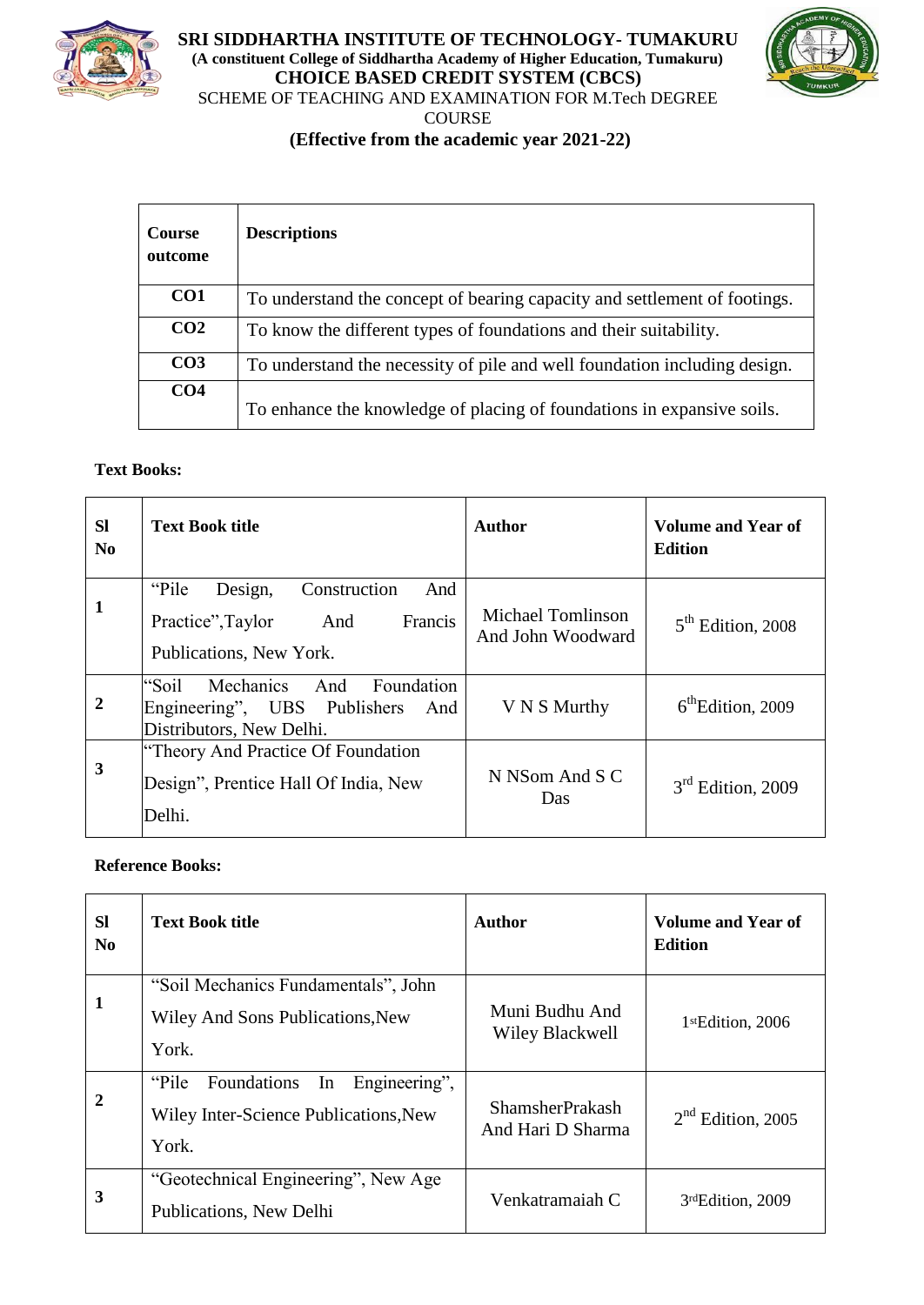

| SRI SIDDHARTHA INSTITUTE OF TECHNOLOGY- TUMAKURU                            |
|-----------------------------------------------------------------------------|
| (A constituent College of Siddhartha Academy of Higher Education, Tumakuru) |
| <b>CHOICE BASED CREDIT SYSTEM (CBCS)</b>                                    |
| SCHEME OF TEACHING AND EXAMINATION FOR M.Tech DEGREE                        |
| <b>COURSE</b>                                                               |
| (Effective from the academic year 2021-22)                                  |



# **Subject Name: EARTH QUAKE RESISTANT DESIGN OF STRUCTURES**

# **Subject Code:CAD2PE61 L-T-P-C:3-0-0-3**

### **Course Objectives :**

The objective of this course is to make students to learn principles of engineering seismology, To design the reinforced concrete buildings for earthquake resistance. To evaluate the seismic response of the structures

| <b>UNIT</b> | <b>Description</b>                                                                                                                                                                                                                                                                                                                               |        |
|-------------|--------------------------------------------------------------------------------------------------------------------------------------------------------------------------------------------------------------------------------------------------------------------------------------------------------------------------------------------------|--------|
|             |                                                                                                                                                                                                                                                                                                                                                  |        |
|             | Seismic Hazard Assessment: Engineering Seismology - Definitions,                                                                                                                                                                                                                                                                                 | 9      |
|             | Introduction to Seismic hazard , - Characteristics of strong Earthquake motion                                                                                                                                                                                                                                                                   |        |
| $\bf I$     | - Estimation of Earthquake parameters – Microzonation. Earthquake                                                                                                                                                                                                                                                                                |        |
|             | phenomenon – Seismotectonics and seismic zoning of India – Earthquake                                                                                                                                                                                                                                                                            |        |
|             | monitoring and seismic instrumentation.                                                                                                                                                                                                                                                                                                          |        |
|             | Earthquake Effects on Structures: Response to ground acceleration -                                                                                                                                                                                                                                                                              | $\tau$ |
|             | response analysis by mode superposition – torsional response of buildings -                                                                                                                                                                                                                                                                      |        |
|             | response spectrum analysis - selection of design earthquake - earthquake                                                                                                                                                                                                                                                                         |        |
| $\rm II$    | response of inelastic structures, allowable ductility demand Response Spectra /                                                                                                                                                                                                                                                                  |        |
|             | Average response Spectra - Design Response Spectra - Evaluation of                                                                                                                                                                                                                                                                               |        |
|             | earthquake forces – Effect of earthquake of on different types of structures –                                                                                                                                                                                                                                                                   |        |
|             | Lesson learnt from past earthquakes                                                                                                                                                                                                                                                                                                              |        |
| $\rm III$   | Concepts of Earthquake Resistant Design: Structural Systems / Types of<br>buildings - Causes of damage - Planning consideration / Architectural<br>Concept (IS 4326 –1993)<br>(Do's and Donts for protection of life and property) – Philosophy and<br>principle of earthquake resistance design - Guidelines for Earthquake<br>ResistantDesign. | 8      |
|             |                                                                                                                                                                                                                                                                                                                                                  | $\tau$ |
| ${\rm IV}$  | Earthquake Resistant Earthen and Masonry Buildings: Earthquake<br>Resistant low strength masonry buildings, Strength and Structural properties of<br>masonry – lateral load – Design Considerations                                                                                                                                              |        |
|             |                                                                                                                                                                                                                                                                                                                                                  | 8      |
|             | <b>Earthquake Resistant design of RCC Buildings:</b> Material properties –                                                                                                                                                                                                                                                                       |        |
| $\mathbf V$ | lateral load analysis – design and detailing. Basic concept of seismic base                                                                                                                                                                                                                                                                      |        |
|             | isolation - Seismic Isolation systems.                                                                                                                                                                                                                                                                                                           |        |
|             |                                                                                                                                                                                                                                                                                                                                                  |        |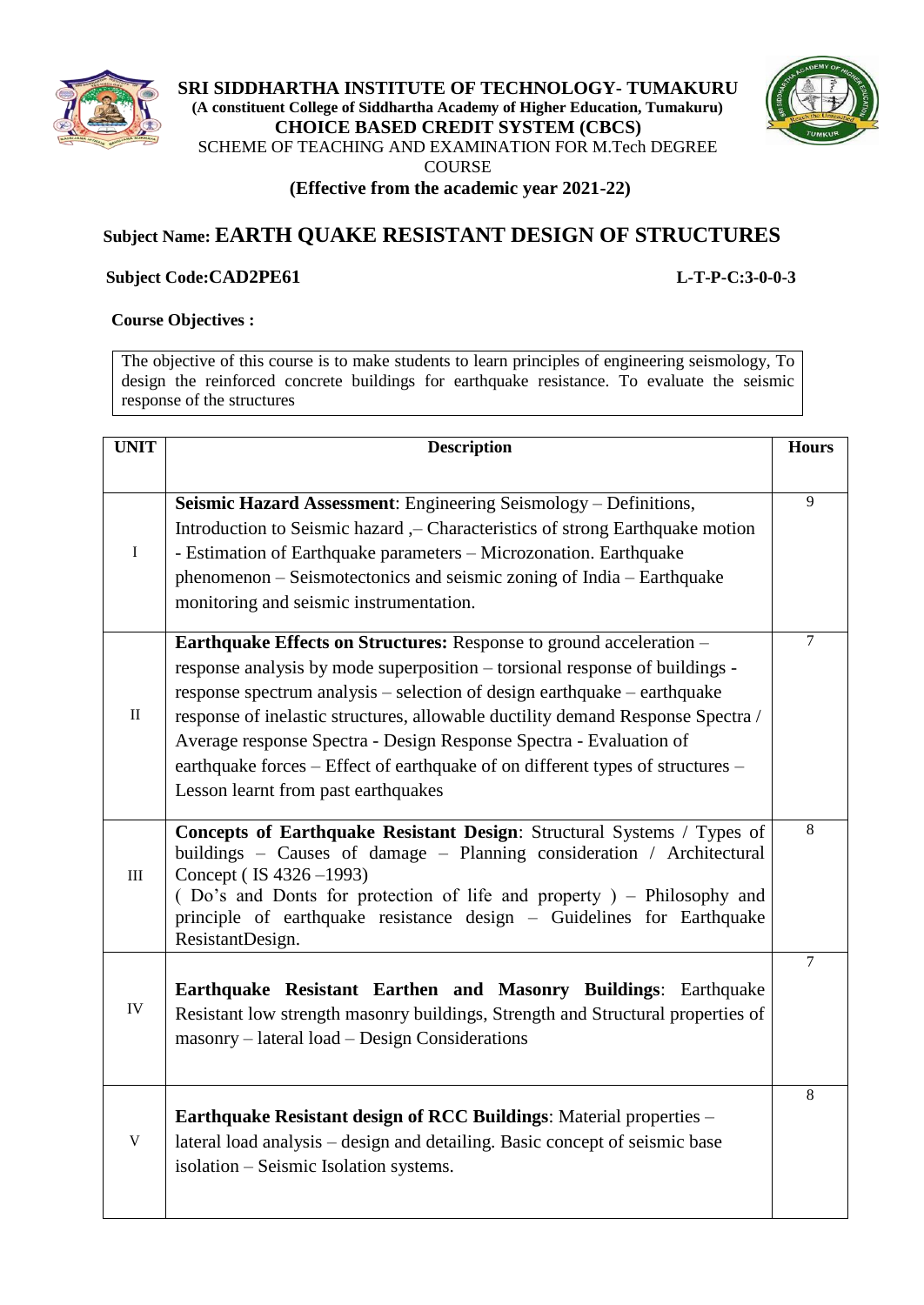



### **Course Outcomes**

| Course outcome  | <b>Descriptions</b>                                                                                       |
|-----------------|-----------------------------------------------------------------------------------------------------------|
| CO <sub>1</sub> | Achieve Knowledge of design and development of problem solving skills.                                    |
| CO <sub>2</sub> | Understand the principles of engineering seismology                                                       |
| CO <sub>3</sub> | Understand the concepts of earthquake resistance of earthen masonry<br>and reinforced concrete buildings. |
| CO <sub>4</sub> | Design and develop analytical skills                                                                      |

### **Text Books:**

| <b>Sl</b><br>N <sub>0</sub> | <b>Text Book title</b>                               | Author                                 | <b>Volume and Year of</b><br><b>Edition</b>   |
|-----------------------------|------------------------------------------------------|----------------------------------------|-----------------------------------------------|
| 1                           | Dynamics of structures                               | Chopra, A.K                            | Prentice-Hall of India<br>Pvt. Ltd. New Delhi |
| 2                           | Earthquake Resistant Design of<br><b>Structures</b>  | PankajAgarwal and<br>Manish Shrikhande | Prentice<br>Hall<br>of<br>India, 2006         |
| 3                           | "Earthquake Resistant Design of<br><b>Structures</b> | S K Duggal                             | <b>Oxford University</b><br>Press, 2007       |

| <b>Sl</b><br>N <sub>0</sub> | <b>Text Book title</b>                                         | Author           | <b>Volume and Year of</b><br><b>Edition</b> |
|-----------------------------|----------------------------------------------------------------|------------------|---------------------------------------------|
|                             | "Earthquake Resistance Design of<br><b>Concrete Structures</b> | Ghose, S.K.      | $SDCPL - R&D Center - New$<br>Mumbai 73     |
| 2                           | <b>Elements of Earthquake</b><br>Engineering                   | Jaikrishna et al | South AsiaPublishers, New<br>Delhi          |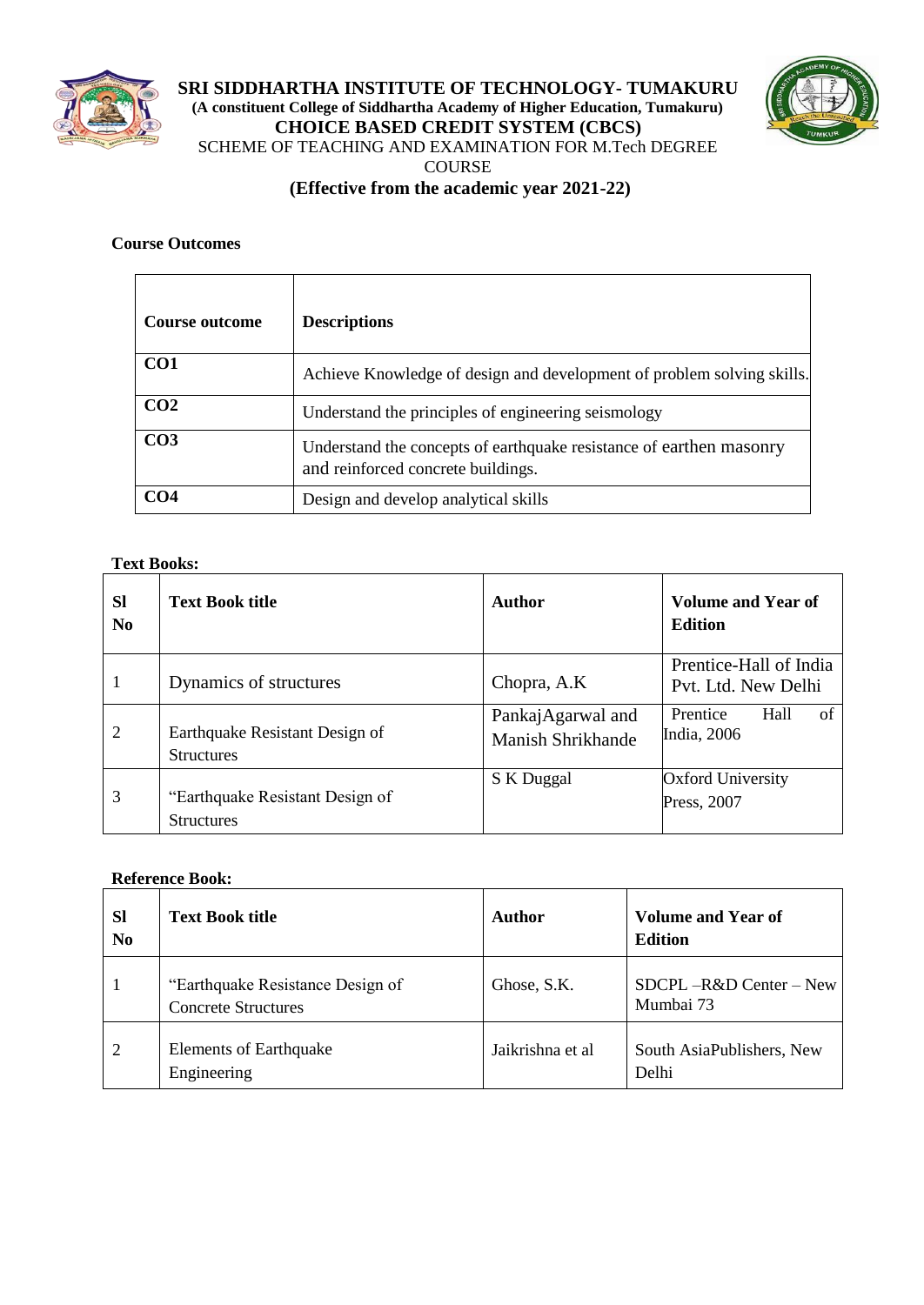



# **Subject Name: DYNAMICS OF SOIL-STRUCTURE INTERACTION**

### **Subject Code:CAD2PE62 L-T-P-C:3-0-0-3**

### **Course Objectives :**

To apply the knowledge of soil structure interaction in civil engineering field for dynamic analysis

| <b>UNIT</b>  | <b>Description</b>                                                                                                                                                                                                                                                                                                                                                                                                                                                                                                                                                                                                                                                                                                                                                     | <b>Hours</b> |
|--------------|------------------------------------------------------------------------------------------------------------------------------------------------------------------------------------------------------------------------------------------------------------------------------------------------------------------------------------------------------------------------------------------------------------------------------------------------------------------------------------------------------------------------------------------------------------------------------------------------------------------------------------------------------------------------------------------------------------------------------------------------------------------------|--------------|
| I            | Introduction: Objectives and practical significance and importance of soil<br>structure interaction (SSI); Fixed base structure, structures on soft ground;<br>Modeling of unbounded media. Fundamentals of Soil-Structure Interaction:<br>Direct and substructure methods of analysis; Equation of motion for flexible<br>and rigid base; Kinematic interaction, inertial interaction and effect of<br>embedment                                                                                                                                                                                                                                                                                                                                                      | 9            |
| $\mathbf{I}$ | Modeling of Structure: Temporal and spatial variation of external loads<br>(including seismic loads); Continuous models, discrete models (lumped mass)<br>and finite element models. Wave Propagation for SSI: Waves in semi-infinite<br>medium - one, two and three-dimensional wave propagation; Dynamic<br>stiffness matrix for out-of plane and in-plane motion.                                                                                                                                                                                                                                                                                                                                                                                                   | 7            |
| III          | Free-Field Response of Site: Control point and control motion for seismic<br>analysis; Dispersion and attenuation of waves; Half-space, single layer on half-<br>space; Parametric studies. Modeling of Boundaries: Elementary, local,<br>consistent and transmitting boundaries. 8 Hours Module -4 Modeling of Soil:<br>Green's influence functions, boundary-element method, finite element model;<br>Dynamic stiffness coefficients for different types of foundations - surface<br>foundation, embedded foundation, shallow (strip) foundation and deep (piles)<br>foundations. Soil Structure Interaction in Time Domain: Direct method;<br>Substructure method (using dynamic stiffness and Green's functions of soil);<br>Hybrid frequency-time domain approach | 8            |
| IV           | Nonlinear Analysis: Material nonlinearity of soil (including plasticity and<br>strain hardening), geometrical nonlinearity (slip and separation of foundation<br>with soil); Nonlinear structure with linear soil considering both soil and<br>structure nonlinearity                                                                                                                                                                                                                                                                                                                                                                                                                                                                                                  | 7            |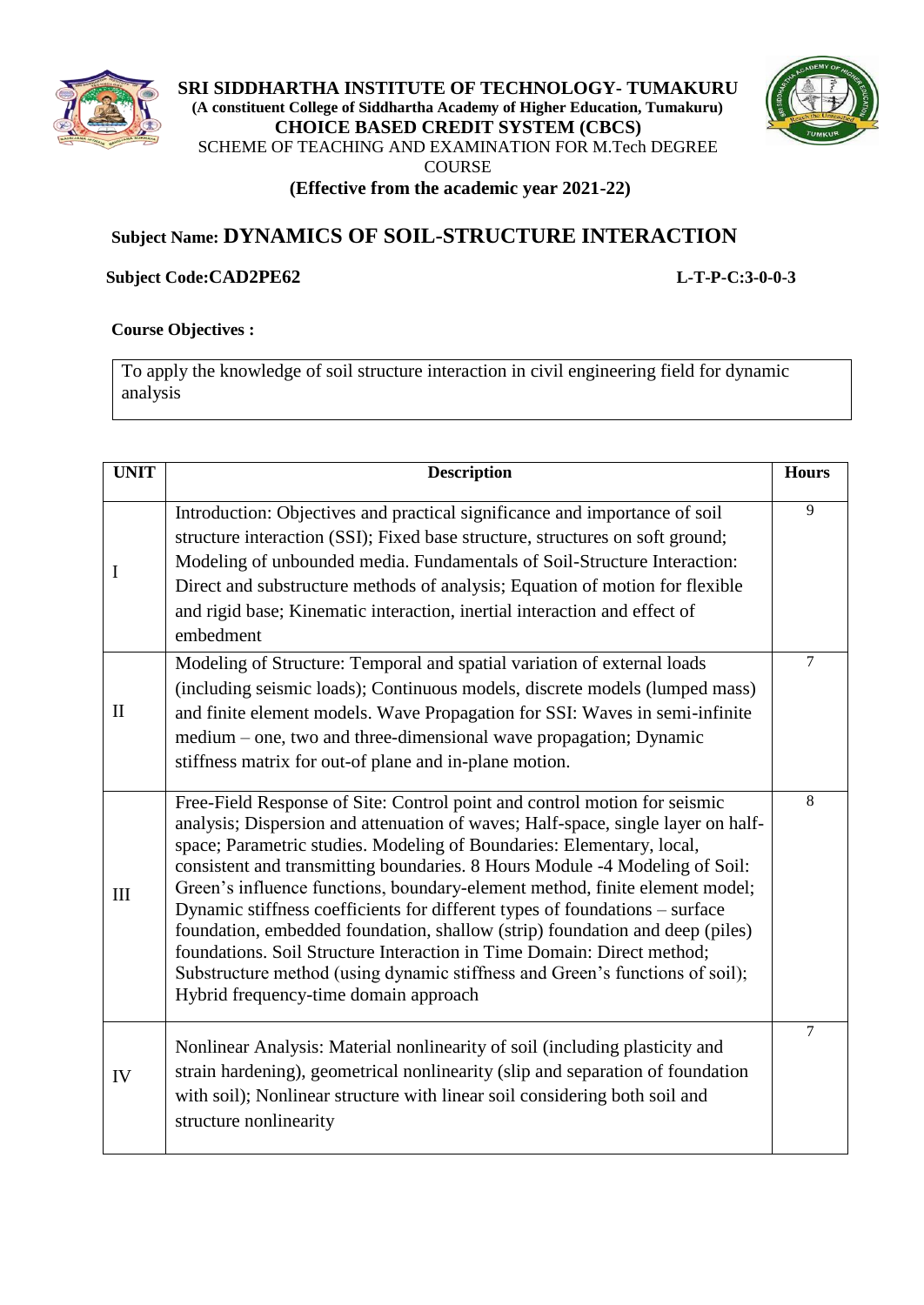



### **(Effective from the academic year 2021-22)**

|   | Engineering Applications of Dynamic Soil-Structure Interaction: Low-rise          |  |
|---|-----------------------------------------------------------------------------------|--|
|   | residential buildings, multistory buildings, bridges, dams, nuclear power         |  |
| V | plants, offshore structures, soil-pile structure interactions. Course outcomes:   |  |
|   | After studying this course, students will be able to: • Predict type of waves and |  |
|   | its movement • Predict the behaviour of structures in such movements              |  |
|   |                                                                                   |  |

### **Course Outcomes**

| <b>Course</b><br>outcome | <b>Descriptions</b>                                                                              |
|--------------------------|--------------------------------------------------------------------------------------------------|
| CO <sub>1</sub>          | Students are able to understand the fundamentals and importance of SSI                           |
| CO <sub>2</sub>          | Students are able to do modeling of structure to analyze and apply the dynamic<br><b>SSI</b>     |
| CO <sub>3</sub>          | Students are able to do modeling of soil to analyze and apply the dynamic SSI                    |
| CO <sub>4</sub>          | Students are able know engineering applications of Dynamic Soil-<br><b>Structure Interaction</b> |

### **Text Books:**

| <b>Sl</b>    | <b>Text Book title</b>                           | <b>Author</b> | <b>Volume and Year</b> |
|--------------|--------------------------------------------------|---------------|------------------------|
|              | Dynamic Soil-Structure Interaction               | Wolf, J. P    | 1985                   |
| $\mathbf{2}$ | Soil-Structure Interaction                       | Cakmak, A.S   | 1987                   |
| 3            | Soil-Structure Interaction in the<br>Time-Domain | Wolf, J. P    | 1988                   |

| <b>SI</b><br>N <sub>0</sub> | <b>Text Book title</b>                                            | Author                      | <b>Volume and Year</b><br>of Edition |
|-----------------------------|-------------------------------------------------------------------|-----------------------------|--------------------------------------|
| 1                           | Finite Element Modeling of Unbounded<br>Media                     | Wolf, J.P. and SongC.       | 2000                                 |
| $\overline{2}$              | Boundary Element Method for Soil-<br><b>Structure Interaction</b> | Hall, W.S. and<br>Oliveto G | 2003                                 |
| 3                           | Geotechnical-Earthquake Engineering                               | Kramer, S.L.,               | 1996                                 |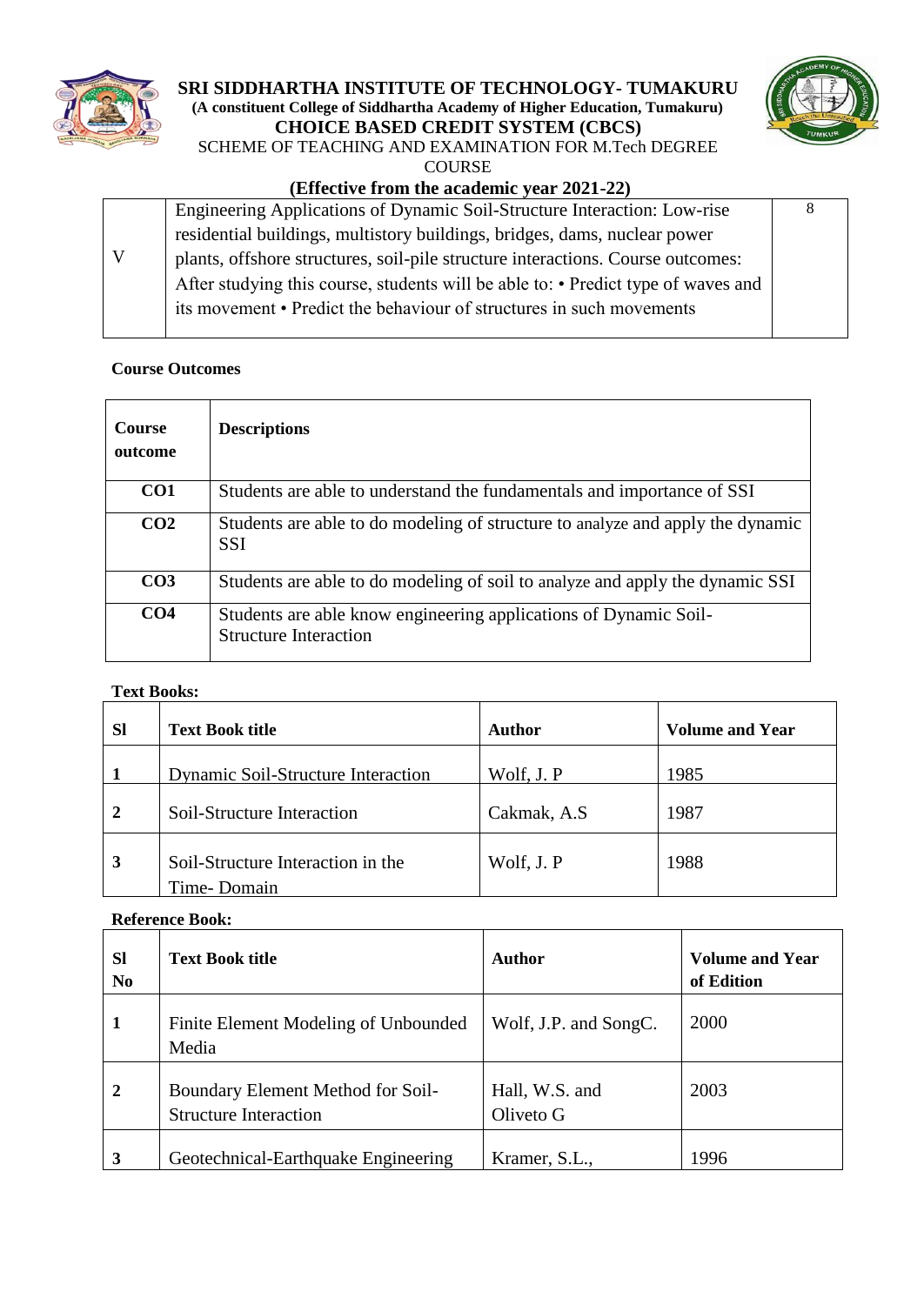



# **Subject Name: ADVANCED DESIGN OF STEEL STRUCTURES**

### **Subject Code:CAD2PE63 L-T-P-C:3-0-0-3**

### **Course Objectives:**

This course will enable students to

1. Understand the background to the design provisions for hot-rolled and cold formed steel structures, including the main differences between them.

- 2. Proficiency in applying the provisions for design of columns, beams, beam columns
- 3. Design structural sections for adequate fire resistance

| <b>UNIT</b>  | <b>Description</b>                                                                                                                                                                                                                                                                                                                                 | <b>Hours</b>   |
|--------------|----------------------------------------------------------------------------------------------------------------------------------------------------------------------------------------------------------------------------------------------------------------------------------------------------------------------------------------------------|----------------|
| $\mathbf I$  | Laterally Unrestrained Beams: Lateral Buckling of Beams, Factors affecting<br>lateral stability, IS 800 code provisions, Design Approach. Lateral buckling<br>strength of Cantilever beams, continuous beams, beams with continuous and<br>discrete lateral restraints, Mono-symmetric and non-uniform beams - Design<br>Examples.                 | 9              |
| $\mathbf{I}$ | Beam-Columns in Frames: Behaviour of Short and Long Beam - Columns,<br>Effects of Slenderness Ratio and Axial Force on Modes of Failure, Biaxial<br>bending, Strength of Beam Columns, Sway and Non-Sway Frames, Strength<br>and Stability of rigid jointed frames, Effective Length of Columns-, Methods<br>in IS $800 -$ Examples.               | $\overline{7}$ |
| $\rm III$    | Steel Beams with Web Openings: Shape of the web openings, practical guide<br>lines, and Force distribution and failure patterns, Analysis of beams with<br>perforated thin and thick webs(Concepts), Design of laterally restrained<br>castellated beams for given sectional properties, Structural behaviour of<br>Vierendeel girders (Concepts). | 8              |
| IV           | Cold formed steel sections: Techniques and properties, Advantages, Typical<br>profiles, Stiffened and unstiffened elements, Local buckling effects, effective<br>section properties, IS 801& 811 code provisions, numerical<br>examplesbeamdesign, column design.                                                                                  | $\overline{7}$ |
| V            | Fire resistance: Fire resistance level, Period of Structural Adequacy, Properties<br>of steel with temperature, Limiting Steel temperature, Protected and<br>unprotected members-Numerical Examples, Methods of fire protection, Fire<br>resistance ratings.                                                                                       | 8              |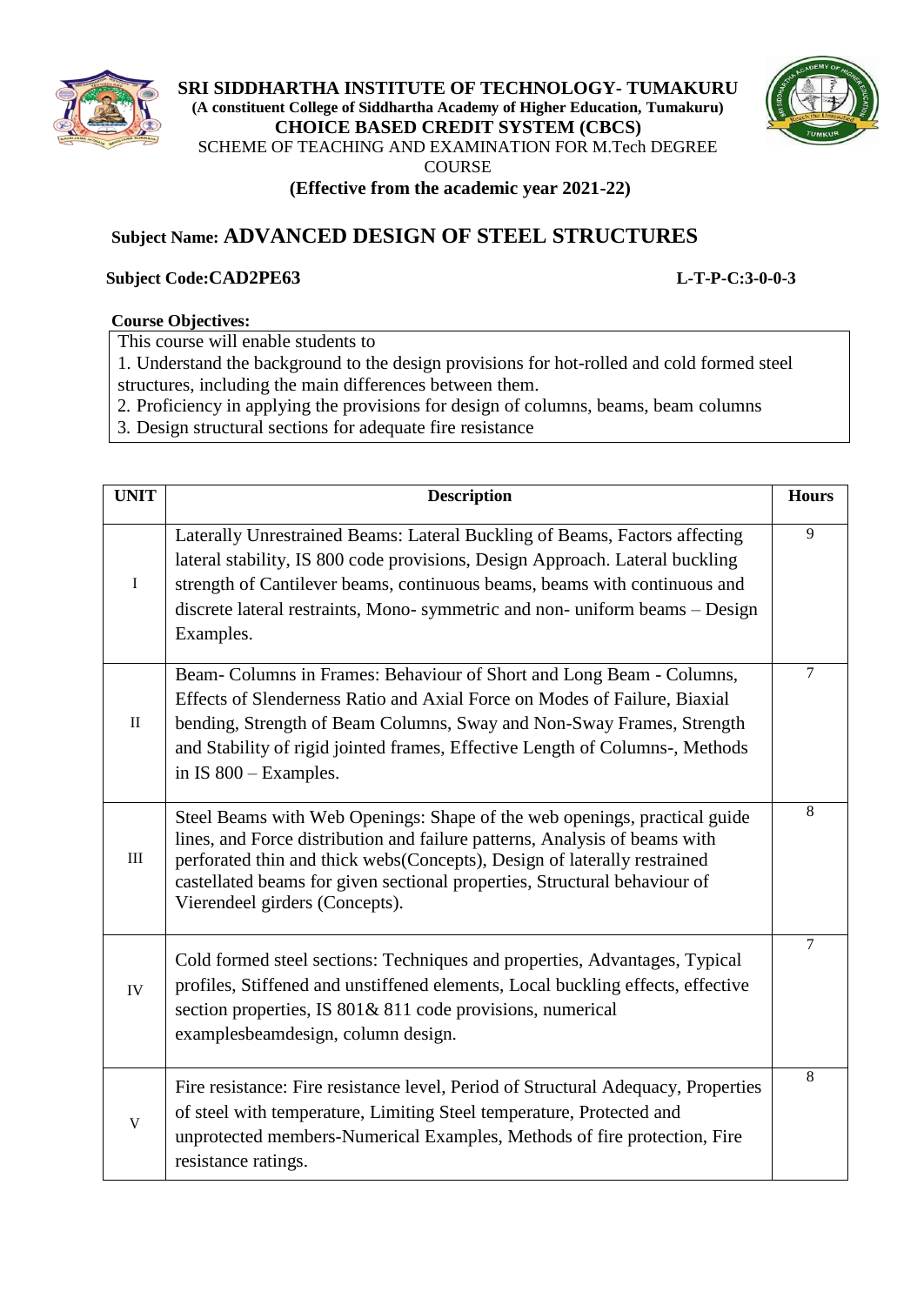

# **SRI SIDDHARTHA INSTITUTE OF TECHNOLOGY- TUMAKURU (A constituent College of Siddhartha Academy of Higher Education, Tumakuru) CHOICE BASED CREDIT SYSTEM (CBCS)**



SCHEME OF TEACHING AND EXAMINATION FOR M.Tech DEGREE

**COURSE** 

# **(Effective from the academic year 2021-22)**

### **Course Outcomes**

| Course outcome  | <b>Descriptions</b>                                                                                   |  |  |
|-----------------|-------------------------------------------------------------------------------------------------------|--|--|
| CO <sub>1</sub> | Students will be able to understand the behavior of<br>Laterally<br><b>Unrestrained Beams.</b>        |  |  |
| CO <sub>2</sub> | Students will be able to understand the concept of Beam-Columns in<br>Frames.                         |  |  |
| CO <sub>3</sub> | Students will be able to understand the concept of Steel Beams with Web<br>Openings.                  |  |  |
| CO <sub>4</sub> | Students will be able to understand the concept of Cold formed steel<br>sections and fire resistance. |  |  |

### **Text Books:**

| <b>SI</b><br>N <sub>0</sub> | <b>Text Book title</b>                              | Author           | <b>Volume and Year of Edition</b>                                        |
|-----------------------------|-----------------------------------------------------|------------------|--------------------------------------------------------------------------|
| 1                           | Design of Steel Structures By<br>Limit State Method | S. S. Bhavikatti | Second Edition, I K International<br>Publishing House, India, 2010       |
| $\overline{2}$              | Limit State Design of Steel Structures              | S. K. Duggal,    | Tata McGraw Hill Education<br>Private Limited, New Delhi,<br>India, 2015 |
| 3                           | Design of Steel Structures                          | N. Subramanyam   | Oxford University Press, New<br>Delhi, india, 2008.                      |

| <b>SI</b><br>N <sub>0</sub> | <b>Text Book title</b>     | Author                              | <b>Volume and Year of</b><br><b>Edition</b> |
|-----------------------------|----------------------------|-------------------------------------|---------------------------------------------|
|                             | Design of steel structures | Rama Chandra and<br>VirendraGehlot, | Scientific Publishers,<br>india, 2009       |
| $\mathbf 2$                 | <b>Steel Structures</b>    | J.F. Baker                          | Vol - 1 and 2                               |
| 3                           | Design of Steel Structures | DrN.Ramachandra.                    | Vol 2 standarad book<br>house new Delhi     |